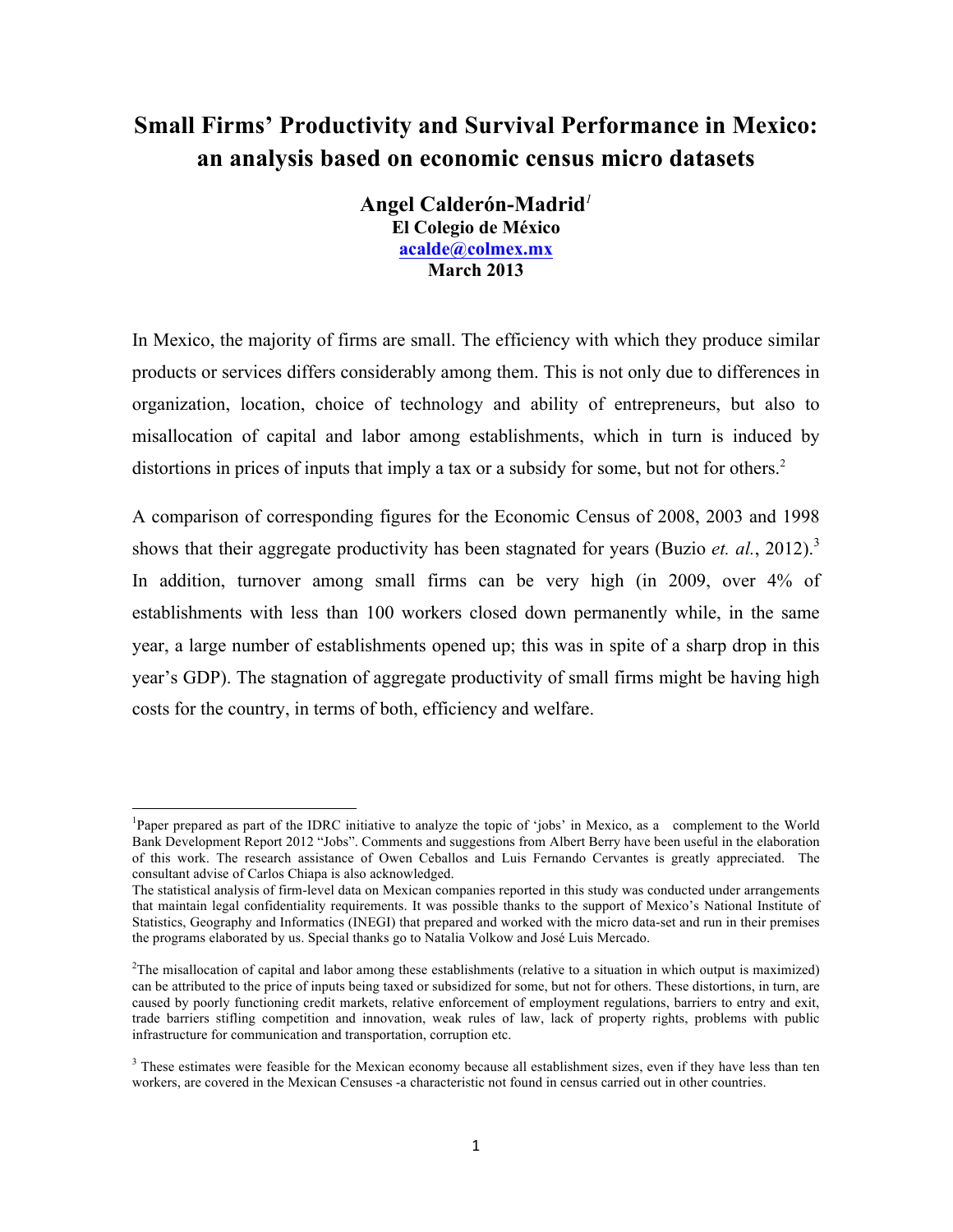This would be the case if closures of inefficient establishments during a year were compensated by openings of other establishments, whose survival perspectives and potential productive growth are not better than those of the exiting establishments.<sup>4</sup> It would also be the case –but with costs that are even higher- if what is happening is that a large number of inefficient firms continue to survive, while efficient firms, with high growth potential, are forced to exit.

Stated differently, stagnating aggregate productivity, together with high rates of establishments' turnover might be reflecting serious distortions in the Schumpeterian process of 'creative destruction', which should be moving resources away from less productive businesses, to more efficient new and expanding ones.

In spite of its relevance for an adequate policy and institutional design, given that the majority of workers are hired in small firms and of the implied costs of the distortions, there had been no data available in Mexico to assess the efficiency of this process. It is only recently that an adequate micro-database has been produced: this is a by-product of a follow-up activity of a large and representative sample of establishments in the 2008 economic census, conducted by the personnel of the National Institute of Statistics (INEGI). Its purpose was to find out what had happened with establishments with less than 100 workers, six-months after the 2008 Economic Census was conducted. Simultaneously with the follow-up activity of small establishments, INEGI also obtained information of establishments that opened up in 2009 and of the number of jobs created by them. For this purpose, its personnel designed a sample of geographical areas that were representative of the country, and for each one of them, corresponding data were collected.

We can now work with information for both 2008 and 2009 of more than 280000 small establishments -9% of the universe- which was obtained, on the one hand with the

<sup>&</sup>lt;sup>4</sup>Due to the lack of reliable longitudinal data following the same establishment for years, we cannot assess the extent to which surviving small scale entrepreneurs become, after some years, medium size efficient firms. These assessments would allow us to rule out abnormal patterns in the life cycle dynamics of firms. (*Cfr.* Hsieh. Klenow, 2012, for an argument along these lines comparing Mexico, India and the U.S.A).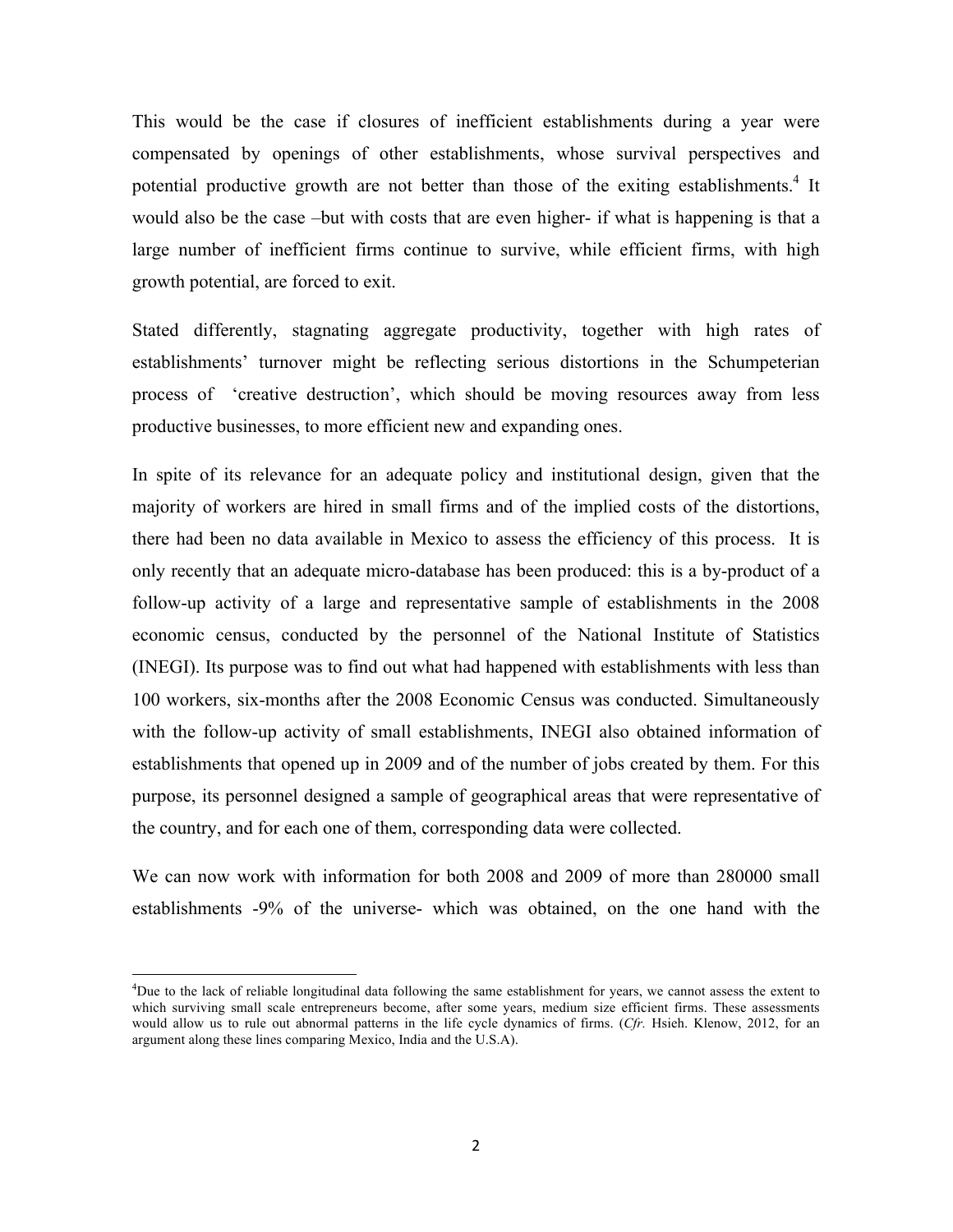questionnaire of the economic census and on the other hand with their follow-up a year latter.

In this work we link the information for both years, by establishment, to address questions about their survival determinants and job creation and destruction at the margin, *viz.* related to permanent closures and opening up of new establishments.

For each one of the establishments in this micro-database we measure quantity and revenue productivities, using the conceptual framework developed by Hsieh and Klenow, 2009. These measurements enables us to assess two questions, namely: To what extent a permanent closure of an establishment during 2009 was associated with its quantity and revenue productivities, to its size, age and formality status and access to credit? and what does these relationships imply for the efficiency in which resources are allocated at the margin, *viz.* from closing to newly opened establishments.

This work is structured as follows. Section 2 discusses stylized facts of small establishments in Mexico. Section 3 presents the analytical framework deployed by Hsie and Klenow, 2009, which is the basis for our estimates. Section 4 has a description of the main characteristics of our micro-data bases. Section 5 has the estimates of establishments' quantity and revenue productivity and their dispersion among the sample of establishments. Section 6 presents and discusses results of the determinants of an establishment survival. We rely on two statistical models that enable us to control for size, age, sector to which the establishment belongs, formal/informal status and access to credit. These are probit and box-cox proportional hazard models. Section 7 analyses the implications that severance payments regulations have for the re-estructuring process of small firms. Section 8 presents concluding remarks.

#### 2. Stylized facts from the Economic Census

The Mexican economic census is conducted each five years and covers all establishments' sizes. It measures economic activity taking place in private establishments with a fixed location in urban areas, and captures information on value added, number of workers, fixed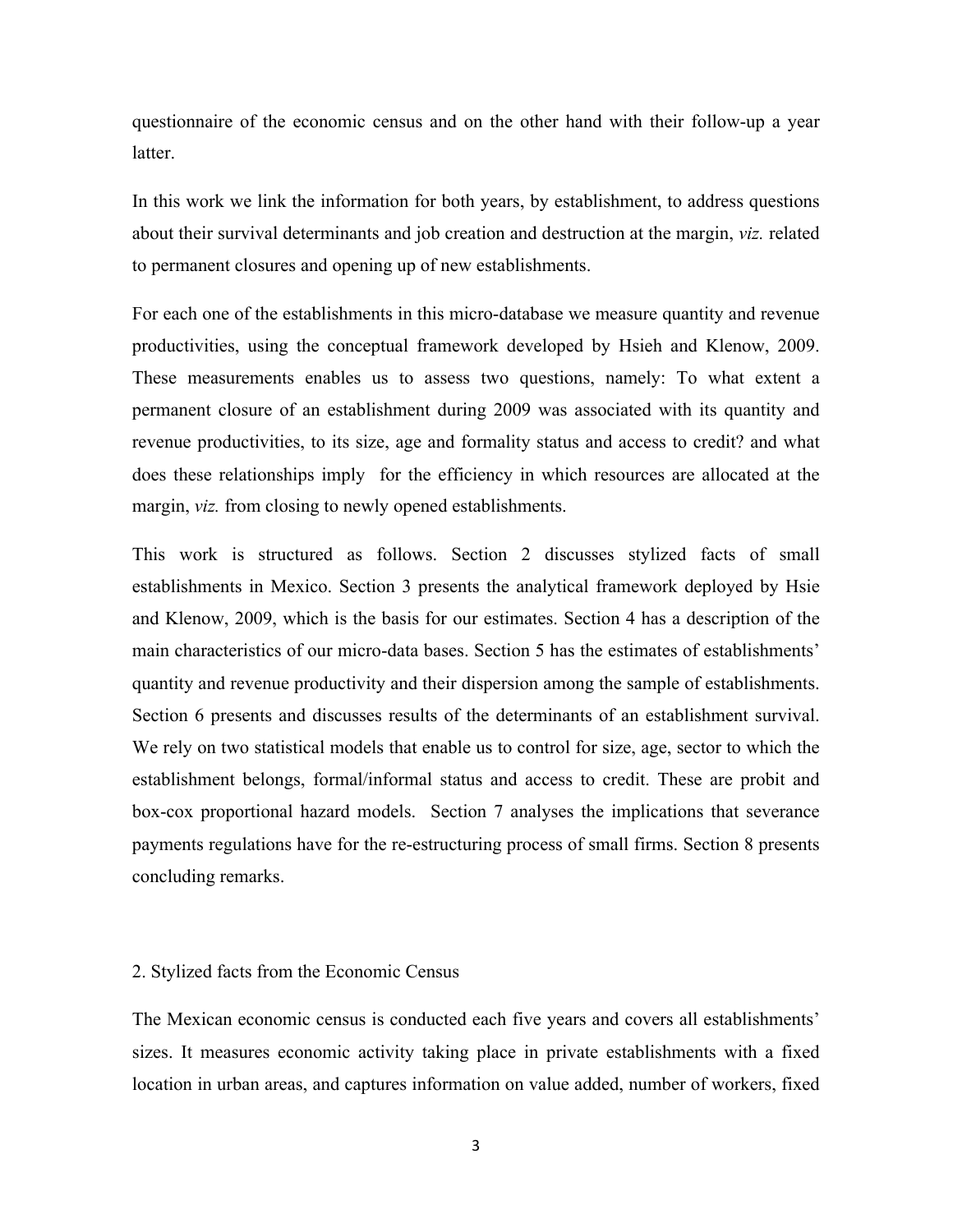capital stock, labor remunerations and access to financing and banking services, among other variables of an establishment's performance. The census classifies activities with considerable detail, up to 6-digits of the North American Industrial Classification System.

Buzio *et. al.,* 2012, conducted an analysis using data from three years of the economic census, 1998, 2003 and 2008. When they compared rates of growth in employment between 1998 and 2008 by size of establishments, they pointed out a worrisome pattern, namely that "workers moved towards smaller firms at the same time that these same firms lost relative importance in terms of value added in the economy"<sup>5</sup>

As it is shown in the lower part of table 1, which reproduces the results obtained by these authors, employment in establishments with less than 5 workers grew by 53% and in those with 6 to 10 by 69%; in contrast, employment in establishments with 11 to 50 workers grew by 30%, and in those with more than 50 by 24%.

The need to reverse this pattern to support productivity growth is evident when another stylized fact is considered. This is that establishments with less than 11 workers account for 46% of employment, 18% of capital and only 15% of value added. In contrast, those with more than 50, which are only 1% of all establishments registered in the 2008 census, contribute with 73% of value added, employing 15% fewer workers than establishments with less than 11 workers.

|                     | Table 1                               |         |         |             |  |  |
|---------------------|---------------------------------------|---------|---------|-------------|--|--|
|                     | <b>Resource Allocation and Output</b> |         |         |             |  |  |
|                     | Establishments                        | Workers | Capital | Value Added |  |  |
| Shares in 2008      |                                       |         |         |             |  |  |
| By Size             |                                       |         |         |             |  |  |
| $\lceil 0-5 \rceil$ | 89.7                                  | 37.8    | 13.2    | 10.3        |  |  |
| $[6-10]$            | 5.8                                   | 8.8     | 4.5     | 4.6         |  |  |
| $[11-50]$           | 3.6                                   | 14.9    | 10.2    | 12.5        |  |  |
| $[+50]$             | 0.9                                   | 38.5    | 72.1    | 72.5        |  |  |
| Growth 1998-2008    |                                       |         |         |             |  |  |
| By Size             |                                       |         |         |             |  |  |

<sup>&</sup>lt;sup>5</sup> Buzio *et. al.* 2012, p.15. The emphasis is ours. In a non-published note, these authors remark that 53% of establishments with less than 10 workers in the 2008 economic census were created after 2004 and that corresponding figure for those with less than 50, but more than 10 workers was 30.1%. This result suggests high rates of establishment destruction of small firms, when both figures are compared with net increase in the number of establishments across census.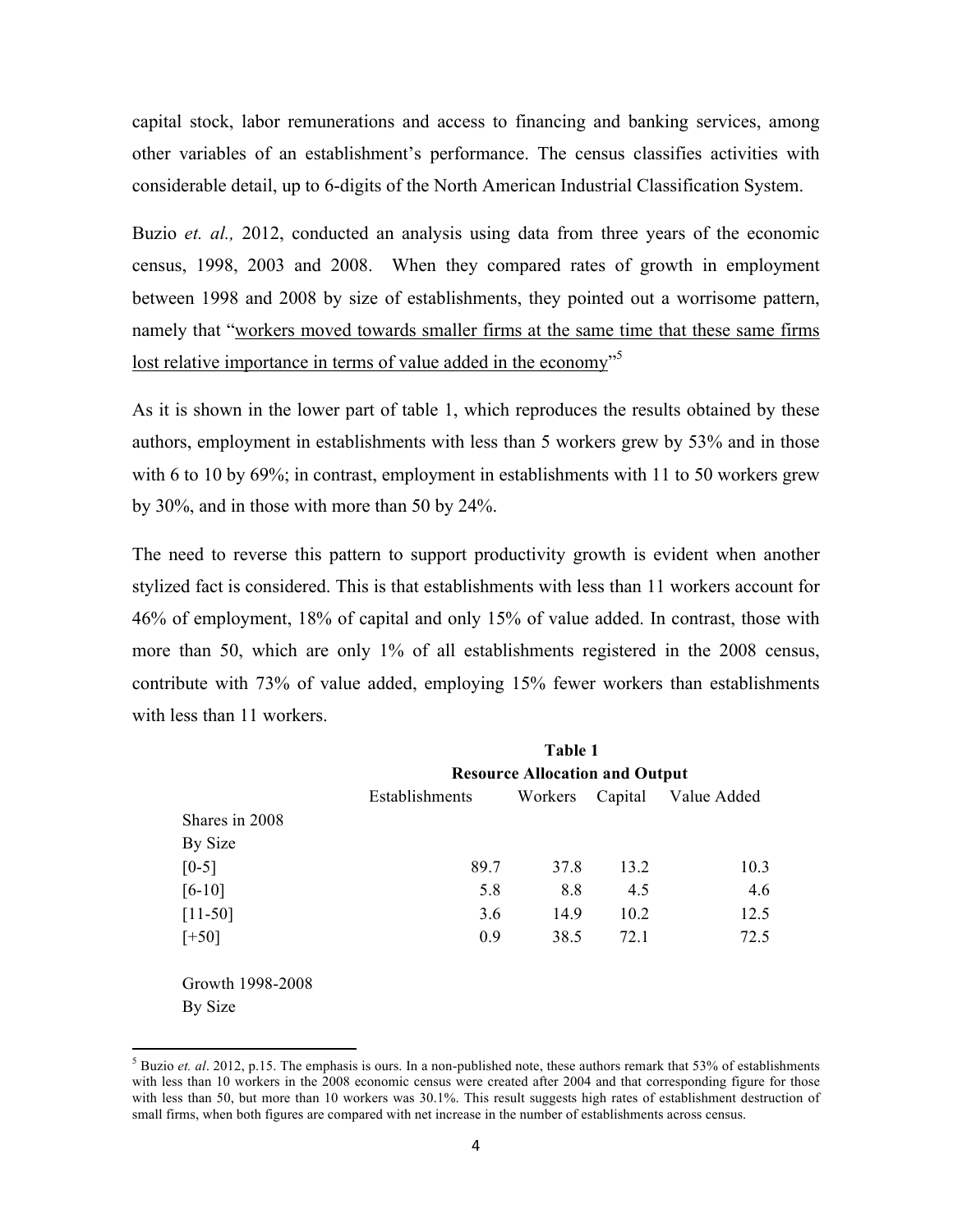| $\lceil 0-5 \rceil$ | 31.9 | 53.3 | 69.6  | 68.7  |
|---------------------|------|------|-------|-------|
| $[6-10]$            | 72.1 | 68.8 | 111.2 | 89.6  |
| $[11-50]$           | 33.8 | 30   | 105.3 | 98    |
| $[+50]$             | 20.7 | 24   | 127.2 | 182.2 |

Source: *Buzio et. al.* 2012 based on Mexican Economic Census (INEGI)

Another pattern that a policy to support productivity growth must consider is the high turnover, that even in short periods of time, is exhibited by small firm in Mexico.

Data reflecting short run dynamics of establishments with less than 100 workers, captured during the largest drop in Mexican GDP since 1995 (8.2% during the first quarter of 2009 and 6.2% during 2009) indicates a relative large share of permanent closures. This is shown in table 2. It can be appreciated there that out of each 100 establishments existing by May 2009, six were driven out of business six months later and that even manufacturing, which is the less volatile sector, exhibits a closure rate of 4.5%.

|                       | Table 2                                 |         |               |
|-----------------------|-----------------------------------------|---------|---------------|
|                       | <b>Share of Plants that closed down</b> |         |               |
|                       | in 6 months after May 2009              |         |               |
|                       |                                         | 11-30   |               |
|                       | $0-10$ workers                          | workers | 0-100 workers |
| Total                 | 6.4                                     | 2.1     | 6.2           |
| Manufacturing         | 4.5                                     | 2.3     | 4.4           |
| Retail                | 6.1                                     | 1       | 6.08          |
| Private non-financial | 7.5                                     | 2.9     | 72            |
| Services              |                                         |         |               |

Shares in 2009 Census: 11.5% manufacturing, 40.9% retail, and 47.9 private non-financial. Shares of Plants closures: (% manufacturing, 43% retail, 49% private non-financial). Source INEGI

During the same period of time in which these permanent closures occurred, high rates of establishment creation were also registered. This highlights that, along with the high rates of job destruction of small firms, high rates of job creation, at the extensive margin, were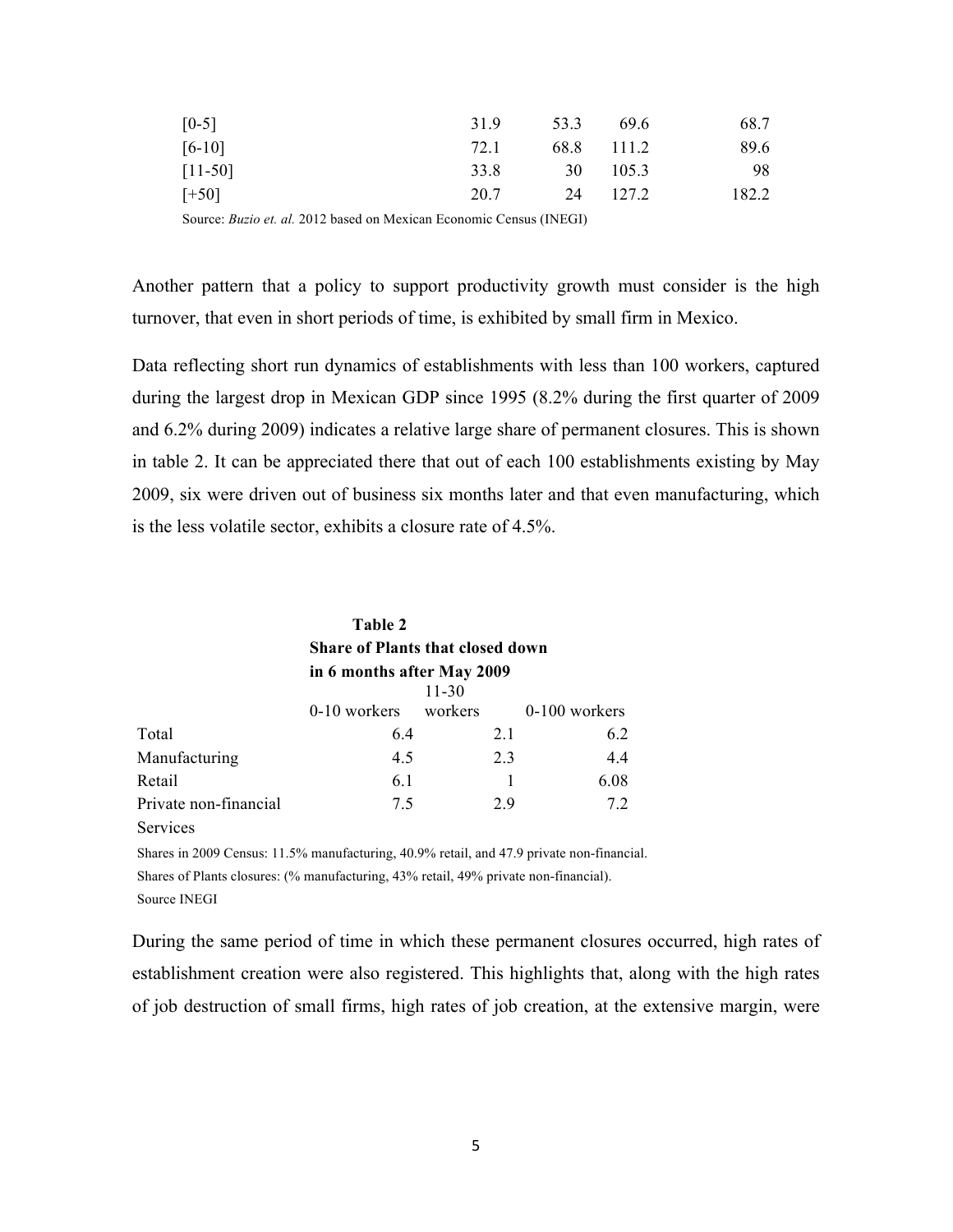taking place as well. This is in spite of the fact that the second semester of 2009 was a period of recession.<sup>6</sup>

### 3. Analytical framework

 

Our empirical work is based on the framework developed by Hsie and Klenow, 2009. These authors deploy a model of monopolistic competition with heterogeneous firms facing distortions in factor and output prices. These distortions introduce wedges between the marginal revenue products of capital and labor across establishments, misallocating resources and lowering aggregate quantity productivity. The framework allows for a distinction between physical and revenue productivity of a firm.

The negative effects of distortions on aggregate physical productivity are directly related to the variance of the firms' revenue productivity. A revenue productivity of a firm which is higher than the rest happens because of barriers and taxes that raise the its marginal product of capital and labor, rendering its size smaller than optimal.

Intuitively, the extent of misallocation is worse when there is greater dispersion of marginal products. In the absence of distortions, more resources would be allocated to firms with the highest physical productivity, until revenue productivity is equated across firms. In this case, of no dispersion in the distribution of revenue productivity, aggregate physical productivity is the highest that can be achieved. There will, however, be some dispersion in the distribution of firms' physical productivities.

In their model, industry output  $Y_s$  is a CES aggregate of  $M_s$  differentiated products,

$$
Y_s = \left(\sum_{i=1}^{M_s} Y_{si}^{\frac{\sigma-1}{\sigma}}\right)^{\frac{\sigma}{\sigma-1}}
$$
 (1)

where  $\sigma$  states for the elasticity of substitution between values added by plants.

The production function for each differentiated product is given by a Cobb-Douglas function.

<sup>&</sup>lt;sup>6</sup> Related figures for other countries show that relative high turnover among small firms is not an exclusive feature of Mexico. (*Cfr*. Farrukh and Urata, 2002).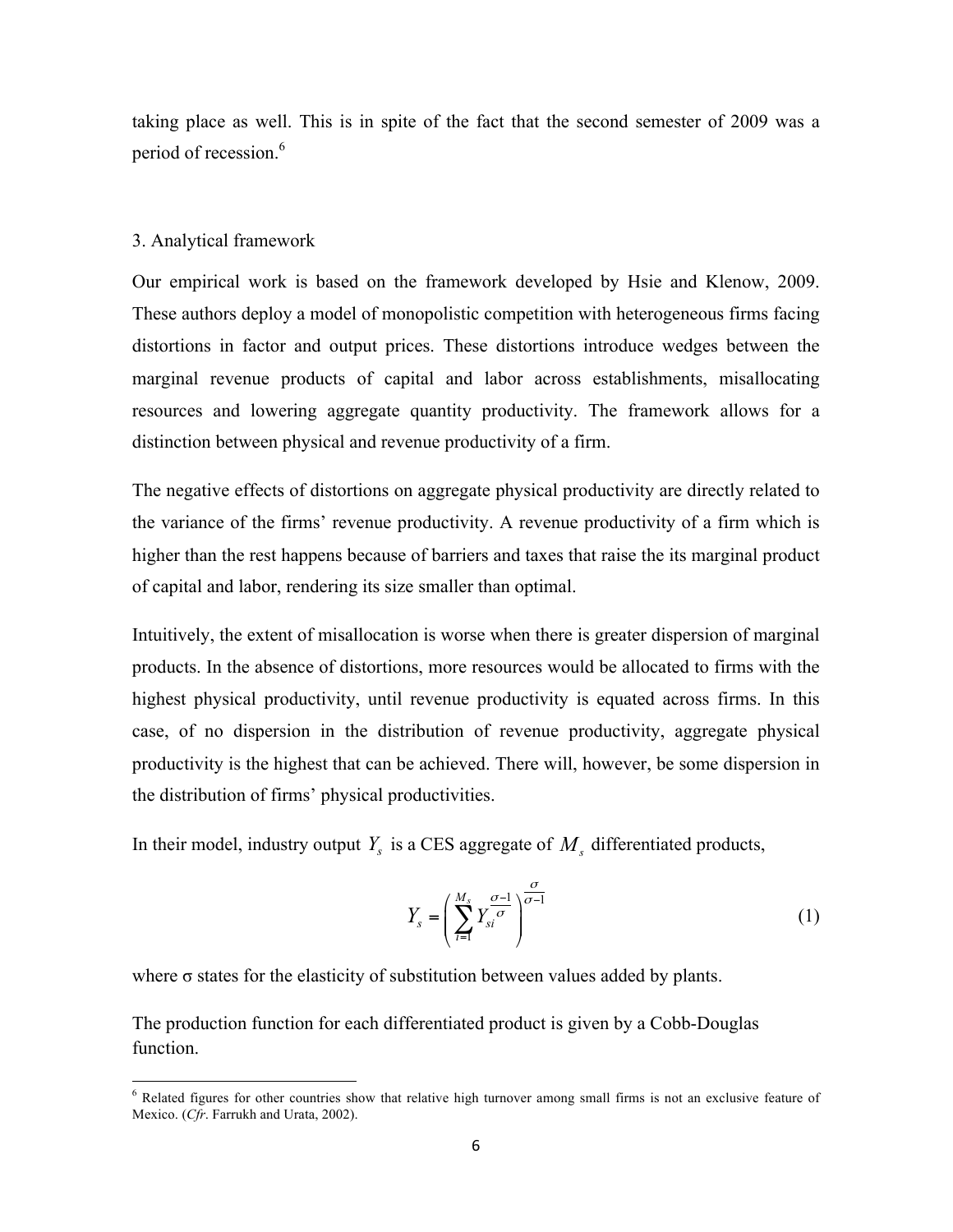$$
Y_{si} = A_{si} K_{si}^{\ \alpha} L_{si}^{1-\alpha} \tag{2}
$$

where  $L_{si}$ ,  $K_{si}$ , denote labor and capital services and  $\alpha_s$  is the capital share, which is assumed the same for all firms in a given class. By contrast  $A_{si}$  which states for quantity productivity is different for each firm.

Two types of distortions affect firm's decisions. The first are output distortions,  $\tau_{ysi}$ , which impact the output price observed by the firm, and affect both capital and labor. Examples of these are high transportation costs. The second are factor price distortions,  $\tau_{\text{ksi}}$ , that affect the marginal product of capital. Examples of these are credit constraints. Letting *w* and *R* denote wages and the rental cost of capital, respectively, individual firm profits are given by:

$$
\pi_{si} = (1 - \tau_{Ysi}) P_{si} Y_{si} - w L_{si} - (1 + \tau_{ksi}) R K_{si}
$$
\n(3)

Here,  $P_s$  refers to the price of class of output  $Y_s$ . When distortions are present, the marginal revenue products are given by:

$$
MRPK_{si} = \frac{R(1 + \tau_{Ksi})}{(1 - \tau_{Ysi})} \quad \text{and} \quad MRPL_{si} = \frac{w}{(1 - \tau_{Ysi})}
$$

Hsieh and Klenow distinguish between physical total factor productivity (*TFPQsi*), measured by  $A_{si}$ , and total factor revenue productivity *(TFPR<sub>si</sub>)*, measured by  $P_{si}A_{si}$ .

$$
TFPQ_{si} = A_{si} = \frac{Y_{si}}{K_{si}^{\alpha_s}(wL_{si})^{1-\alpha_s}}
$$
(4)

$$
TFPR_{si} = PA_{si} = \frac{P_{si}Y_{si}}{K_{si}^{\alpha_{s}}(wL_{si})^{1-\alpha_{s}}}
$$
\n(5)

Since there are no individual establishment or product level prices, Hsieh and Klenow's model allows physical productivity estimation by assuming that product demand is given by  $P_{si} = Y_{si}^{-1/\sigma}$ .

Then, from equation (4) the following expression, which can be observed in the data, is obtained: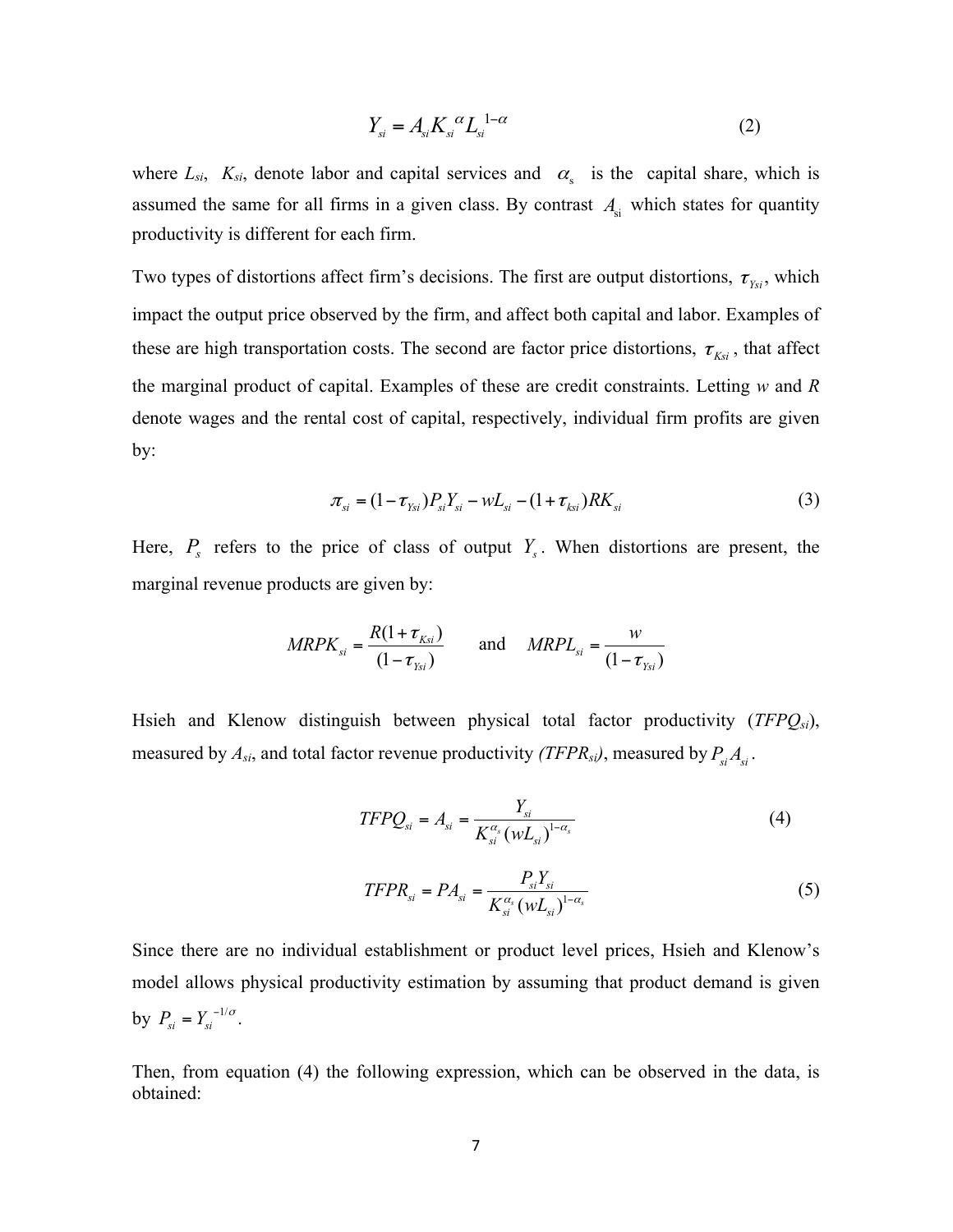$$
A_{si} = \frac{Y_{si}}{K_{si}^{\alpha_s} (w L_{si})^{1-\alpha_s}} = \frac{\left(P_{si} Y_{si}\right)^{\frac{\sigma}{\sigma-1}}}{K_{si}^{\alpha_s} (w L_{si})^{1-\alpha_s}}
$$
(6)

In turn, an establishment's *TFPR* is proportional to a geometric average of the plant's marginal revenue products of capital and labor:

$$
TFPR_{si} \propto (MRPK_{si})^{\alpha_s} (MRPL_{si})^{1-\alpha_s} \propto \frac{(1+\tau_{Ksi})^{\alpha_s}}{(1-\tau_{Ysi})}
$$
(7) To

measure TFPR, we use the following relationships:

$$
1 + \tau_{Ksi} = \frac{\alpha_s}{1 - \alpha_s} \frac{w_s L_{si}}{RK_{si}}
$$
 (8)

$$
1 + \tau_{Ysi} = \frac{\sigma}{\sigma - 1} \frac{w_s L_{si}}{(1 - \alpha_s) P_{si} Y_{si}}
$$
(9)

The elasticity of output with respect to capital in each sector  $(\alpha_s)$  is given by one minus the labor share in the value added in the corresponding sector and R, the rental cost of capital is assumed a constant, equal to .1.

#### 4. Characteristics of the micro-data base

Taking as the universe all the establishments with less than 100 workers that were registered in the directory the Mexican economic census of 2008, INEGI identified a representative sample (9% of the total) and visited all of them again, six months after this census was conducted.

In this second visit, a new questionnaire was applied to establishments that had not closed down, registering if they had continued with the same type of activities or if they had changed to another other one. The personnel of INEGI also registered which of those establishments that closed down did so on a temporary and which ones on a permanent basis.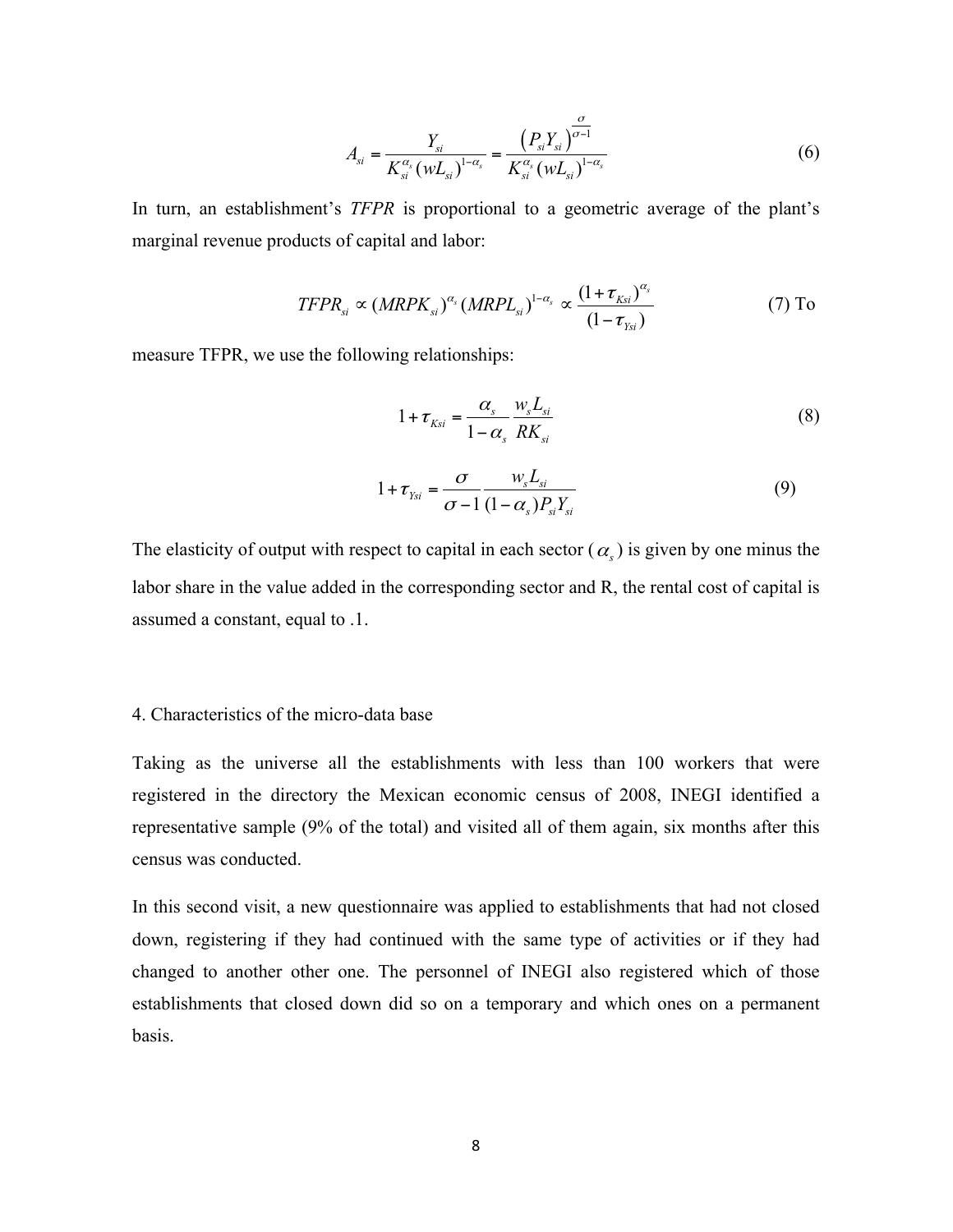Our work on closure determinants of establishments and job destruction at an extensive margin is based on the micro-dataset of establishments incorporated into that sample. For the same establishment, we have information captured by the census, which is linked to that captured with the followed-up activity.

In addition, in a simultaneous activity and for a sample of geographical areas that were representative of the country, personnel of INEGI also collected information about establishments that opened up during 2009 and of the number of jobs created by them.<sup>7</sup> This last activity covered 3,619 geographic areas (so-called AGEB) selected at the national level to be representative of the country.

The Economic Census provides information about establishments having access to credit and banking facilities (to smooth adverse temporary shocks) and paying social security system fees and fulfilling other obligations with their workers (when the answer is that they do not, we consider it to be in the informal sector). This feature was useful for the purpose of this study, since they capture market distortions in capital and labor markets faced by establishments.

The micro-data set that resulted from this activity is linked by its 6-digits classification of product and services to the other dataset. Our work on net job creation, at the extensive margin, during 2009, uses both of them.

From the initial sample design, a data base with 285 852 observations was assembled and this constituted our starting point. Its distribution by sector and size is presented in tables 3 and 4.

# **Table 3 Characteristics of the data set Distribution of establishments by sector** Sector **Number of** Percent

|                      | Establishments |       |
|----------------------|----------------|-------|
| <b>RETAIL</b>        | 153,851        | 53.82 |
| <b>MANUFACTURING</b> | 29,003         | 10.15 |
| <b>PRIMARY</b>       | 45             | 0.02  |

<sup>&</sup>lt;sup>7</sup> INEGI, the National Institute of Statistics and Geography, is the official body in charge of economic information in Mexico. The aim of this second visit was to update INEGI's establishment directory.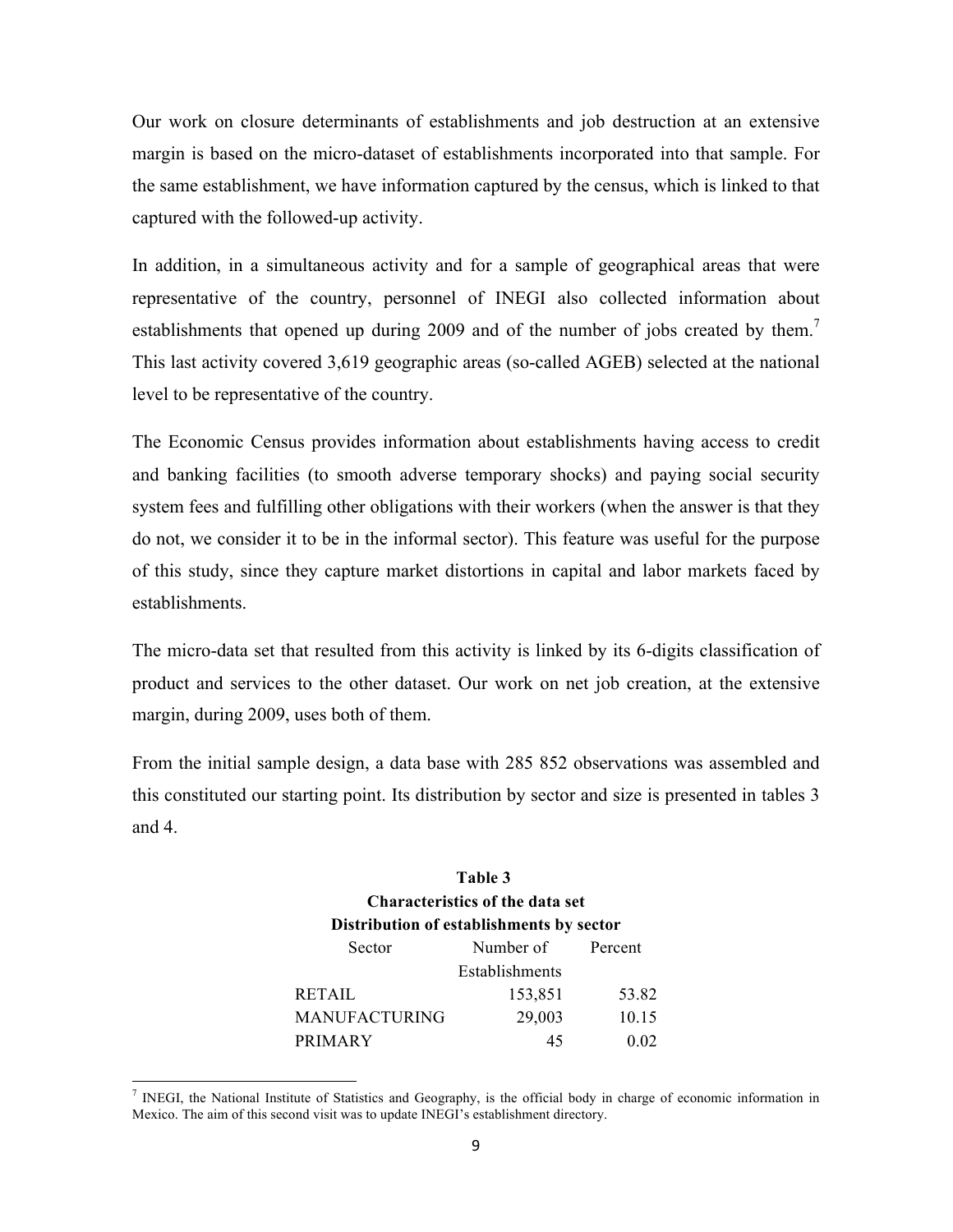| <b>PRIVATE</b>  |         |       |
|-----------------|---------|-------|
| <b>SERVICES</b> | 102,953 | 36.02 |
| <b>TOTAL</b>    |         |       |
| Total           | 285,852 | 100   |

| Table 4                                |         |  |  |  |  |  |  |
|----------------------------------------|---------|--|--|--|--|--|--|
| <b>Characteristics of the data set</b> |         |  |  |  |  |  |  |
| Distribution by size of establishments |         |  |  |  |  |  |  |
| number of mumber of                    | Percent |  |  |  |  |  |  |
| Establishments                         |         |  |  |  |  |  |  |
| 96,358                                 | 33.83   |  |  |  |  |  |  |
| 87,545                                 | 30.73   |  |  |  |  |  |  |
| 40,712                                 | 14.29   |  |  |  |  |  |  |
| 20,206                                 | 7.09    |  |  |  |  |  |  |
| 10,904                                 | 3.83    |  |  |  |  |  |  |
| 17,747                                 | 6.23    |  |  |  |  |  |  |
| 4,690                                  | 1.65    |  |  |  |  |  |  |
| 2,170                                  | 0.76    |  |  |  |  |  |  |
| 3,451                                  | 1.21    |  |  |  |  |  |  |
| 1,056                                  | 0.37    |  |  |  |  |  |  |
| 284,839                                | 100     |  |  |  |  |  |  |
|                                        |         |  |  |  |  |  |  |

# **Table 5 Characteristics of the data set Distribution by age of establishments**

| age of the     | number of      | Percent |
|----------------|----------------|---------|
| Establishment  | Establishments |         |
| $0-5$ years    | 136,780        | 47.85   |
| $6 - 15$ years | 85,469         | 29.9    |
| more than 16   | 63,602         | 22.25   |
| Total          | 285,852        | 100.00  |
|                |                |         |

A number of observations had to be left out of the analysis due to missing information. As a result, we were effectively able to work only with 192 712 establishments.<sup>8</sup> Its distribution, by number of workers is presented in Table 6.<sup>9</sup>

<sup>&</sup>lt;sup>8</sup> Most of them were left out because their value added was reported to be zero or negative (54976 observations). This is a problem that may bias our results. Also because they belonged to a six-digit class whose share of compensation in value added was greater than one (13699 observations). It would require an alternative method to estimate productivity to reincorporate these establishments into the analysis.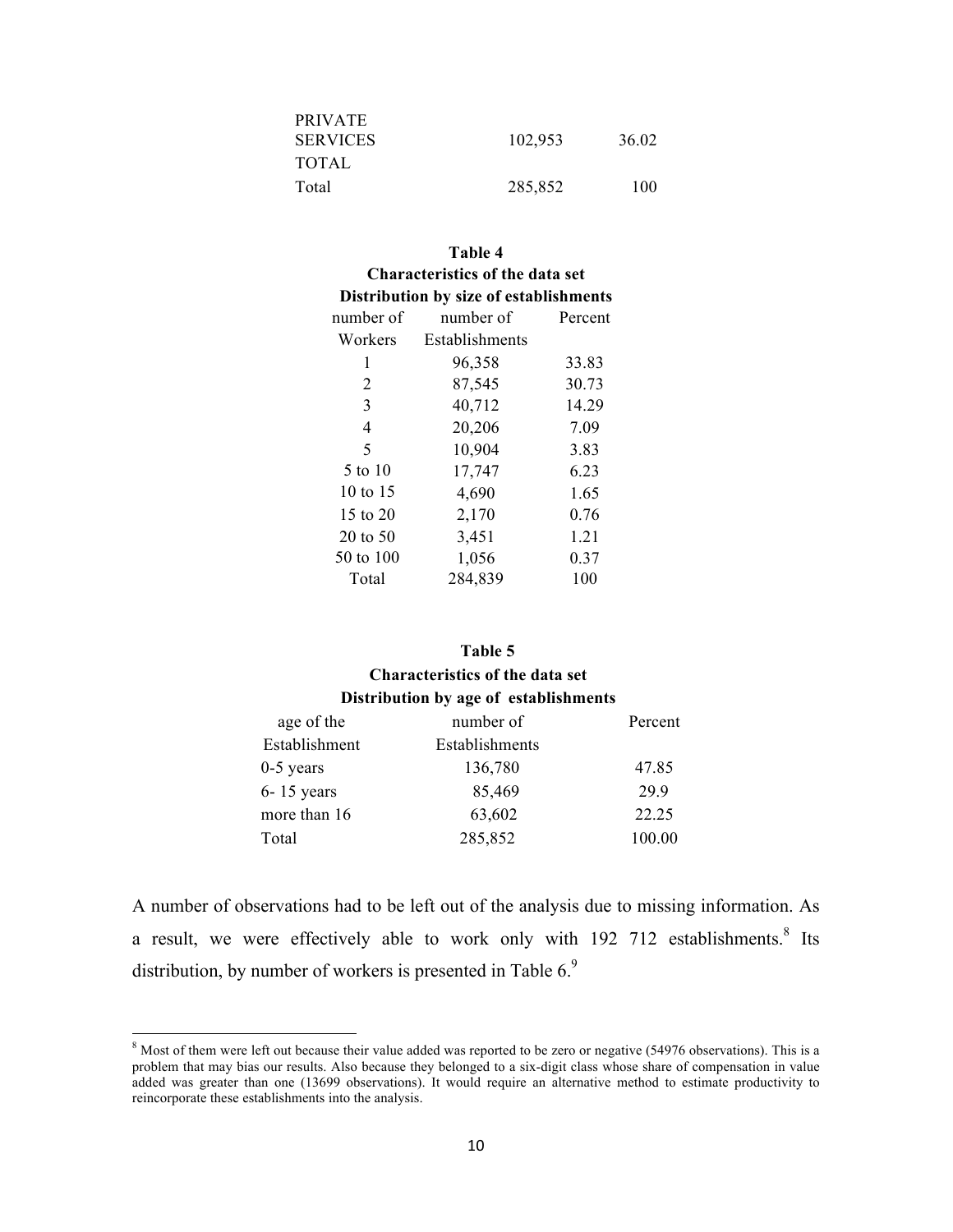| Table 6                                |         |  |  |  |  |  |  |
|----------------------------------------|---------|--|--|--|--|--|--|
| <b>Characteristics of the data set</b> |         |  |  |  |  |  |  |
| Distribution by size of establishments |         |  |  |  |  |  |  |
| number of mumber of                    | Percent |  |  |  |  |  |  |
| Workers Establishments                 |         |  |  |  |  |  |  |
| 58,448                                 | 30.3    |  |  |  |  |  |  |
| 60,771                                 | 31.5    |  |  |  |  |  |  |
| 29,507                                 | 15.29   |  |  |  |  |  |  |
| 14,871                                 | 7.71    |  |  |  |  |  |  |
| 8,210                                  | 4.26    |  |  |  |  |  |  |
| 13,193                                 | 6.84    |  |  |  |  |  |  |
| 3,403                                  | 1.76    |  |  |  |  |  |  |
| 1,485                                  | 0.77    |  |  |  |  |  |  |
| 2,388                                  | 1.24    |  |  |  |  |  |  |
| 653                                    | 0.34    |  |  |  |  |  |  |
| 192,929                                | 100     |  |  |  |  |  |  |
|                                        |         |  |  |  |  |  |  |

Most of them were left out because their value added was reported to be zero or negative (54976 observations). This is a problem that may bias our results.

Also left out were those that belonged to a six-digit class whose share of compensation in value added was greater than one (13699 observations). To include them requires an alternative method to estimate productivity.

Our data set has information related to an establishment's access to credit. it helps us to capture if lack of access to finance a liquidity problem may induce closures, even if establishments are relatively productive.

To include this information in our analysis, we define a *dummy* variable, dcredit, which takes a value of one if they answer they do and zero, otherwise. In this case around 16% of establishments in retail and manufacturing have access to credit, but only 12% in private non-financial services. $10$ 

<sup>&</sup>lt;u> 1989 - Andrea San Andrea San Andrea San Andrea San Andrea San Andrea San Andrea San Andrea San Andrea San An</u> 9 As it is apparent by comparing this table with Table 2, it seems to be unlikely that there is an attrition bias due to number of workers. However, further analysis is required to discard this and other possible sources of bias.

 $10$  It is worth mentioning that only one in five of formal establishments answered yes to the question of having access to credit.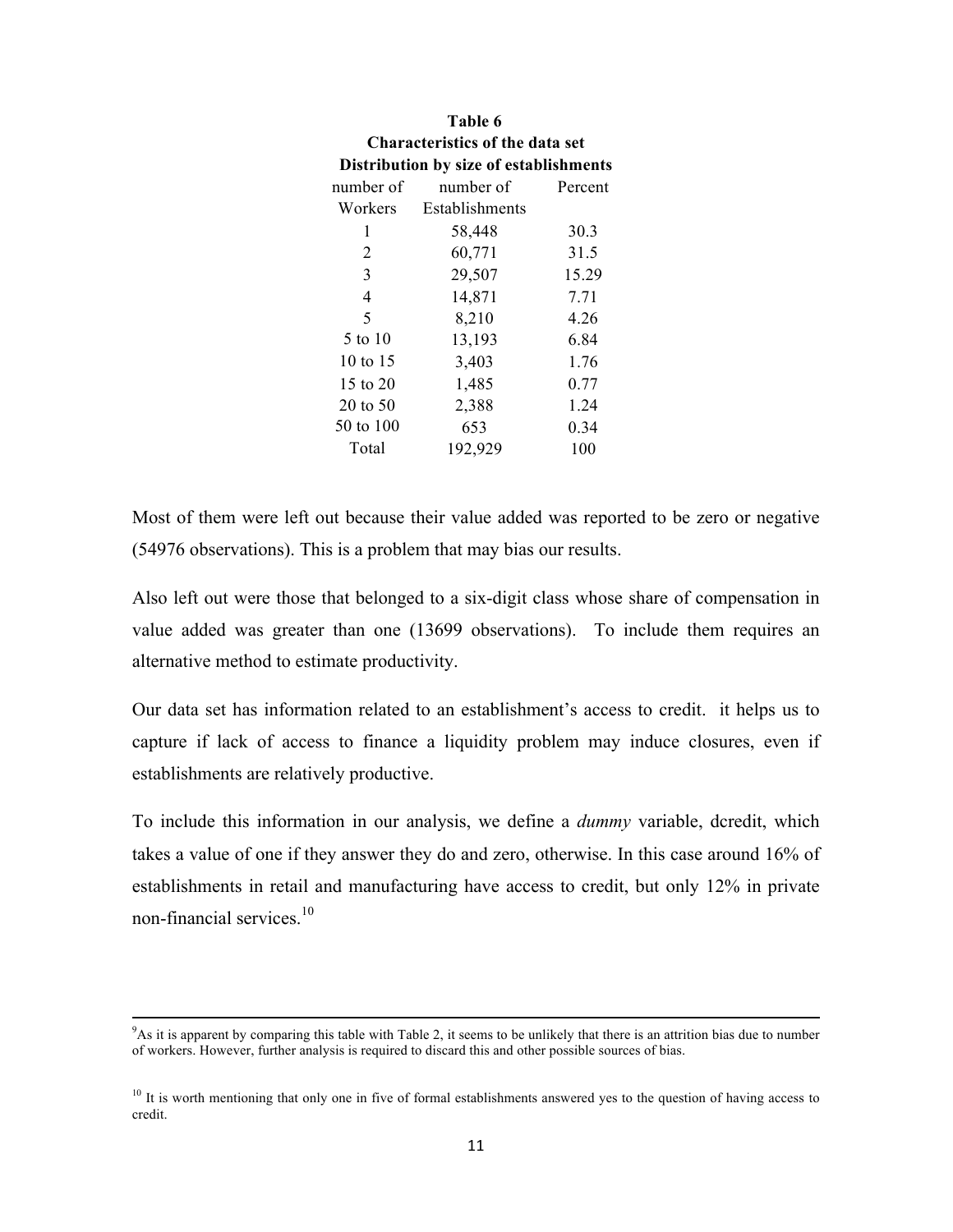In turn, we can also know if an establishment paid social security contributions or not. To capture this, we define another *dummy* variable, Imssdum, which takes a value of 1 if they pay and zero if not.

This captures the formal status of the firm. In our dataset, retail has only 12% of establishments classified as formal, whereas manufacturing and private non-financial services have, both of them, 16%.

# 5. Analysis of productivity

For each one of the establishments in our micro-database, we measure quantity and revenue productivities, using the conceptual framework summarized in section 3. We also estimate variance of revenue productivities of establishments within a same 6-digit class of products and services.

The dispersion of revenue productivity reveals distortions in the allocation of capital and labor among these establishments. These are attributed to the price of inputs faced by establishments not being the same for all of them -that is taxed or subsidized for some establishments, but not for the others. These distortions are caused by poorly functioning credit markets, different degree of enforcement of employment regulations, barriers to entry and exit, barriers stifling competition and innovation, weak rules of law, lack of property rights, problems with public infrastructure for communication and transportation, corruption etc.

In this section, after the presentation of our estimates, we run regressions in which productivity –either quantity or revenue productivity (TFPQ or TFPR)- is the dependent variable to consider correlations with other variables that characterize the establishment, such as formality status, access to credit, size and age.

5.1 Estimates of productivity heterogeneity among establishments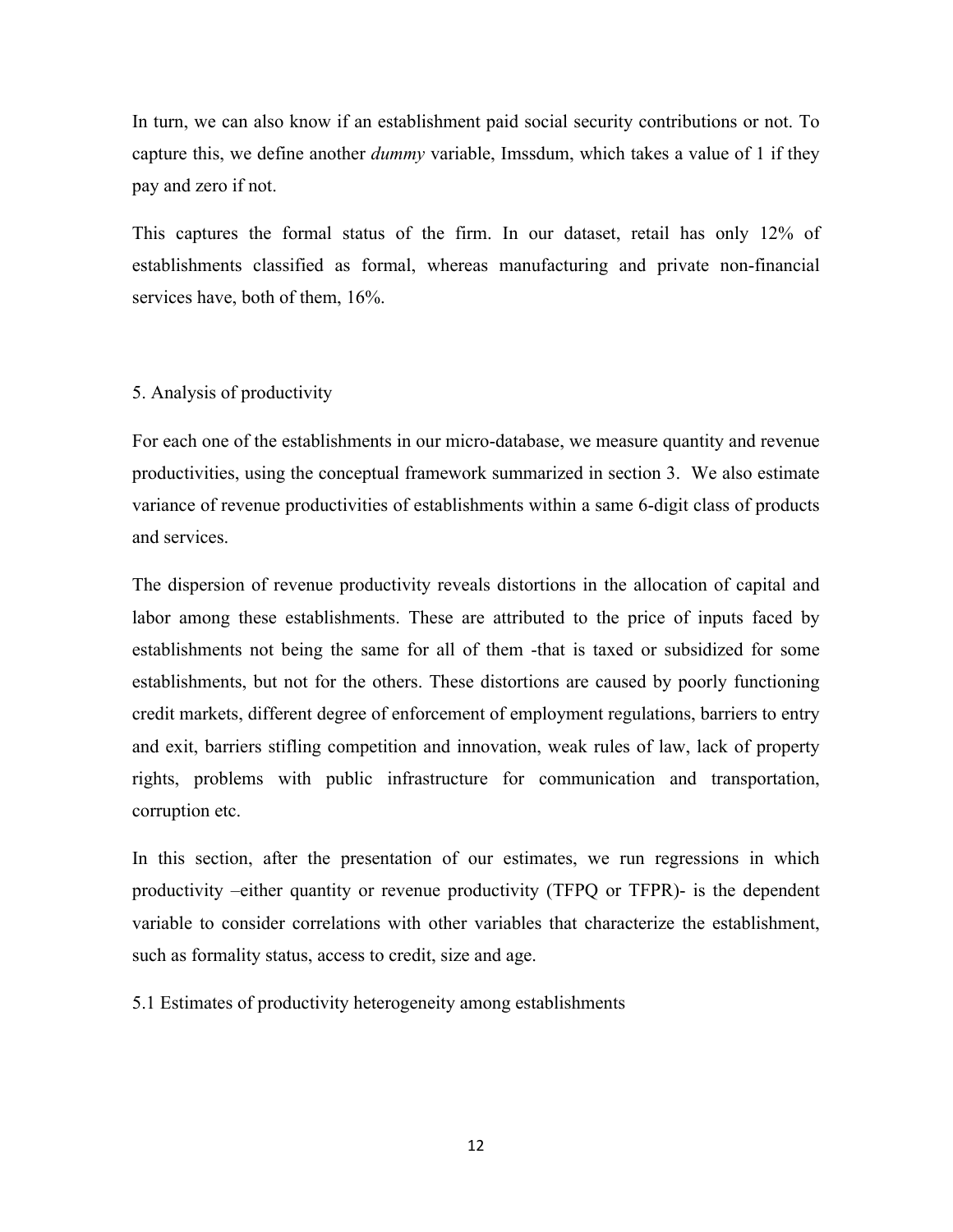We have three industries: manufacturing, retail and private non-financial services, divided in 6-digit class for products and services. We have 547 different classes and for each one of them, a capital share  $\alpha_s$  is measured.

Following Hsie and Klenow, 2009, it is assumed that this share is the same for all establishments in a given class. Using equation (6) of section 2, we estimate  $A_{si}$  which states for quantity productivity, this is different for each establishment (the rental price of capital is fixed to  $R=0.10$  and the elasticity of substitution between establishments' value added takes a value of  $\sigma = 3$ ).

The dispersion in quantity productivity values implies that some establishments are able to produce much more output out of the same amount of inputs than others.

Even in the benchmark case in which capital and labor are allocated in the most efficient way, there will be some dispersion in the distribution of establishments' physical productivities. In this case, a sector's aggregate physical productivity is maximized since

| <b>Quantity Productivity (TFPQsi)</b> |           |          |                        |          |          |  |
|---------------------------------------|-----------|----------|------------------------|----------|----------|--|
|                                       |           | Retail   | Manufacturing Services |          | Total    |  |
|                                       | average   | $-0.640$ | $-0.594$               | $-0.689$ | $-0.655$ |  |
|                                       | Desv. Est | 1.155    | 1.203                  | 1.325    | 1.226    |  |
| Quantil 1                             | Min       | $-4.366$ | $-4.372$               | $-5.006$ | $-5.006$ |  |
|                                       | Max       | 8.139    | 3.497                  | 4.229    | 8.139    |  |
|                                       | N         | 21,157   | 3,135                  | 14,515   | 38,807   |  |
|                                       |           |          |                        |          |          |  |
|                                       | average   | 1.164    | 1.286                  | 1.337    | 1.238    |  |
|                                       | Desv. Est | 0.920    | 0.644                  | 0.793    | 0.859    |  |
| Quantil 2                             | Min       | $-2.209$ | $-2.450$               | $-2.668$ | $-2.668$ |  |
|                                       | Max       | 8.318    | 4.547                  | 5.149    | 8.318    |  |
|                                       | N         | 21,213   | 3,062                  | 14,398   | 38,673   |  |
|                                       |           |          |                        |          |          |  |
|                                       | average   | 2.268    | 2.295                  | 2.399    | 2.319    |  |
|                                       | Desv. Est | 0.904    | 0.601                  | 0.722    | 0.821    |  |
| Quantil 3                             | Min       | $-0.874$ | $-0.782$               | $-0.680$ | $-0.874$ |  |
|                                       | Max       | 8.860    | 5.222                  | 5.904    | 8.860    |  |

**Table 7**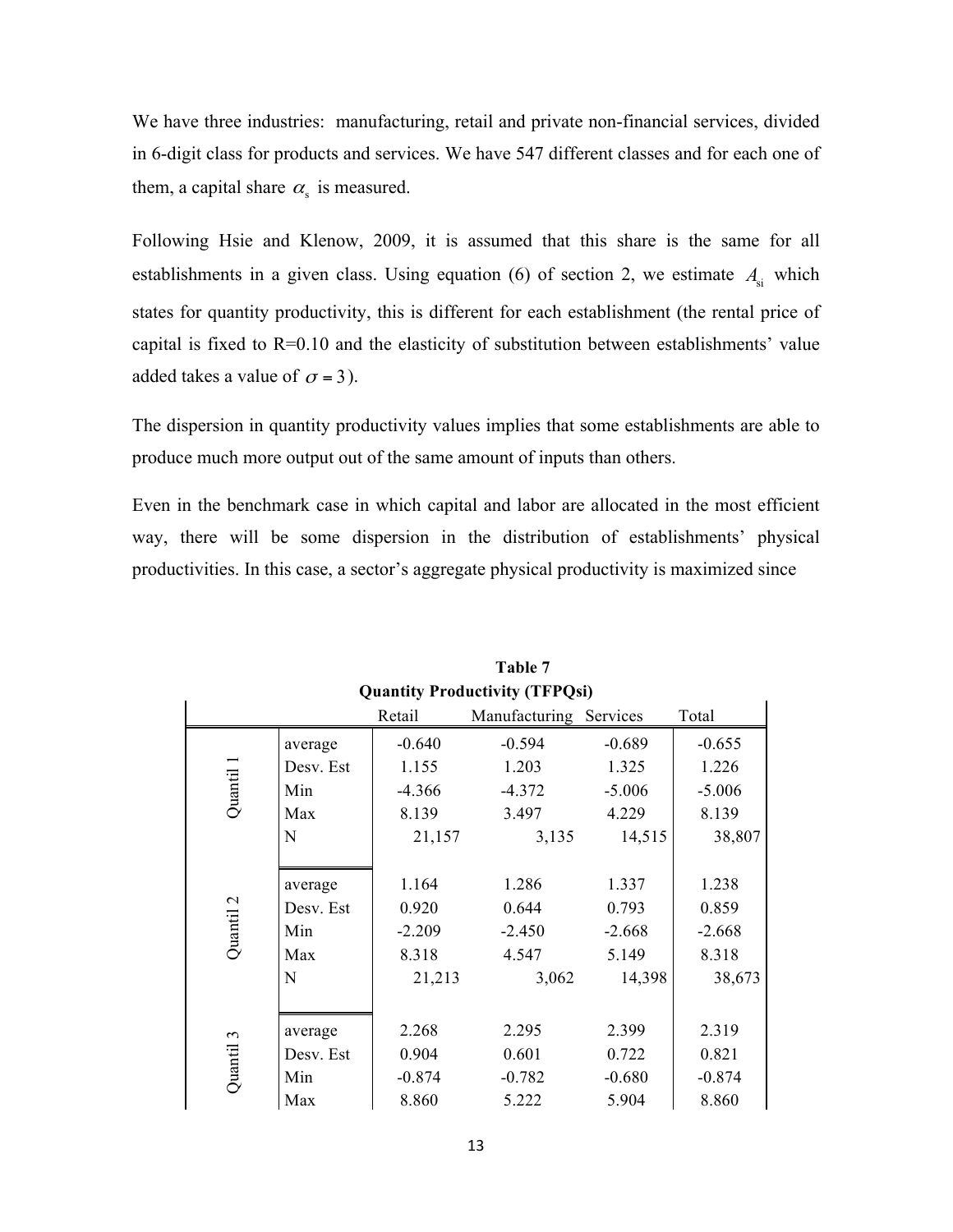|           | $\mathbf N$ | 20,986   | 3,071    | 14,385   | 38,442   |
|-----------|-------------|----------|----------|----------|----------|
|           |             |          |          |          |          |
|           | average     | 3.358    | 3.176    | 3.330    | 3.333    |
|           | Desv. Est   | 0.932    | 0.609    | 0.740    | 0.843    |
| Quantil 4 | Min         | 0.453    | 0.147    | 0.786    | 0.147    |
|           | Max         | 10.328   | 6.608    | 7.269    | 10.328   |
|           | N           | 20,935   | 3,075    | 14,413   | 38,423   |
|           |             |          |          |          |          |
|           | average     | 4.964    | 4.395    | 4.683    | 4.814    |
|           | Desv. Est   | 1.165    | 0.838    | 1.012    | 1.102    |
| Quantil 5 | Min         | 2.189    | 1.686    | 2.397    | 1.686    |
|           | Max         | 13.777   | 8.424    | 10.291   | 13.777   |
|           | $\mathbf N$ | 20,991   | 3,041    | 14,335   | 38,367   |
|           |             |          |          |          |          |
|           | average     | 2.215    | 2.097    | 2.206    | 2.202    |
|           | St. Dev.    | 2.162    | 1.885    | 2.054    | 2.101    |
| Total     | Min         | $-4.366$ | $-4.372$ | $-5.006$ | $-5.006$ |
|           | Max         | 13.777   | 8.424    | 10.291   | 13.777   |
|           | $\mathbf N$ | 105,282  | 15,384   | 72,046   | 192,712  |

|           |                                              |          | Table 8                              |       |          |          |  |  |
|-----------|----------------------------------------------|----------|--------------------------------------|-------|----------|----------|--|--|
|           |                                              |          | <b>Revenue productivity (tfprsi)</b> |       |          |          |  |  |
|           | Retail<br>Manufacturing<br>Services<br>Total |          |                                      |       |          |          |  |  |
|           | average                                      | $-2.276$ | $-2.066$                             |       | $-2.235$ | $-2.244$ |  |  |
|           | St. Dev.                                     | 0.641    | 0.786                                |       | 0.748    | 0.697    |  |  |
| Quantil 1 | Min                                          | $-4.836$ | $-4.919$                             |       | $-5.374$ | $-5.374$ |  |  |
|           | Max                                          | 0.123    | 0.885                                |       | 0.107    | 0.885    |  |  |
|           | N                                            | 21,236   |                                      | 3,133 | 14,498   | 38,867   |  |  |
|           |                                              |          |                                      |       |          |          |  |  |
|           | average                                      | $-1.051$ | $-0.854$                             |       | $-0.920$ | $-0.986$ |  |  |
|           | St. Dev.                                     | 0.377    | 0.345                                |       | 0.328    | 0.364    |  |  |
| Quantil 2 | Min                                          | $-2.183$ | $-2.334$                             |       | $-2.556$ | $-2.556$ |  |  |
|           | Max                                          | 0.649    | 1.173                                |       | 1.191    | 1.191    |  |  |
|           | N                                            | 21,015   |                                      | 3,073 | 14,408   | 38,496   |  |  |
|           |                                              |          |                                      |       |          |          |  |  |
|           | average                                      | $-0.283$ | $-0.229$                             |       | $-0.214$ | $-0.253$ |  |  |
| Quantil 3 | St. Dev.                                     | 0.370    | 0.308                                |       | 0.284    | 0.337    |  |  |
|           | Min                                          | $-1.409$ | $-1.481$                             |       | $-1.558$ | $-1.558$ |  |  |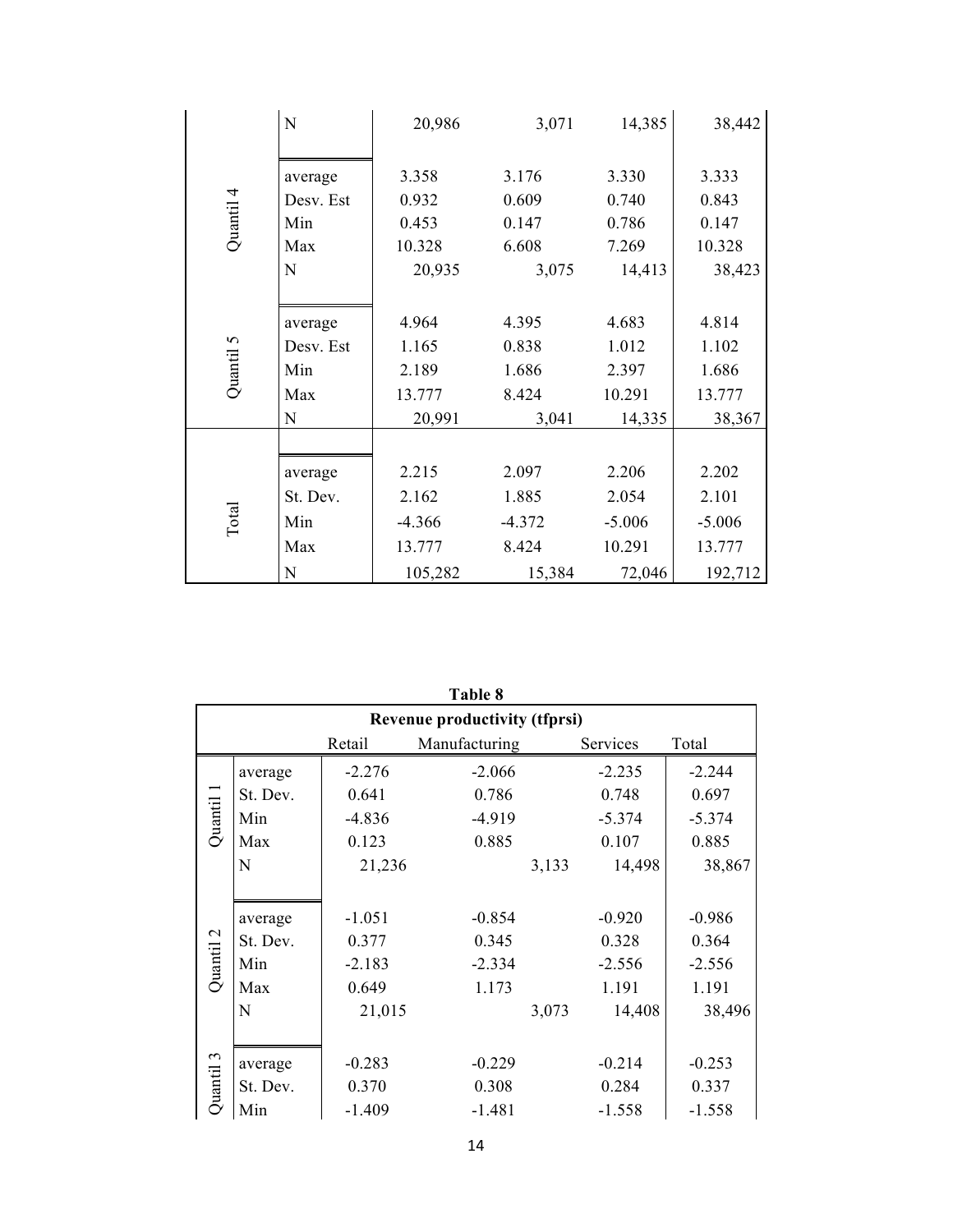|           | Max         | 2.057    | 2.209    | 2.386            | 2.386    |
|-----------|-------------|----------|----------|------------------|----------|
|           | $\mathbf N$ | 21,038   |          | 3,068<br>14,394  | 38,500   |
|           |             |          |          |                  |          |
|           | average     | 0.468    | 0.341    | 0.419            | 0.440    |
|           | St. Dev.    | 0.412    | 0.341    | 0.338            | 0.382    |
| Quantil 4 | Min         | $-0.733$ | $-0.922$ | $-0.547$         | $-0.922$ |
|           | Max         | 5.001    | 3.247    | 2.841            | 5.001    |
|           | N           | 21,027   |          | 3,069<br>14,413  | 38,509   |
|           |             |          |          |                  |          |
|           | average     | 1.584    | 1.153    | 1.349            | 1.462    |
|           | St. Dev.    | 0.687    | 0.542    | 0.626            | 0.670    |
| Quantil 5 | Min         | 0.019    | 0.210    | 0.140            | 0.019    |
|           | Max         | 6.527    | 4.516    | 5.448            | 6.527    |
|           | $\mathbf N$ | 20,966   |          | 3,041<br>14,333  | 38,340   |
|           |             |          |          |                  |          |
|           | average     | $-0.317$ | $-0.341$ | $-0.325$         | $-0.321$ |
|           | St. Dev.    | 1.411    | 1.202    | 1.314            | 1.360    |
| Total     | Min         | $-4.836$ | $-4.919$ | $-5.374$         | $-5.374$ |
|           | Max         | 6.527    | 4.516    | 5.448            | 6.527    |
|           | $\mathbf N$ | 105,282  |          | 72,046<br>15,384 | 192,712  |

capital and labor are reallocated from less to more productive firms, given that all firms face same prices of inputs.<sup>11</sup>

In the lowest part of table 7 we present summary statistics of the estimates of quantity productivity for all 192 712 observations, by industry. In the rest of the table we present results by quintiles. That is, we divide the ordered data of the distribution function of all estimated productivities, by industry, into 5 equal-sized data subsets (quantiles).

In turn, using equations (9), (8) and (7), of section 2, we measure revenue productivity for each one of the establishments in our micro-data set.

<sup>&</sup>lt;sup>11</sup> In a well functioning economy, firms that are more productive than their competitors win market share over time, hiring more labor and capital and expanding their production, hence firm size and productivity are correlated.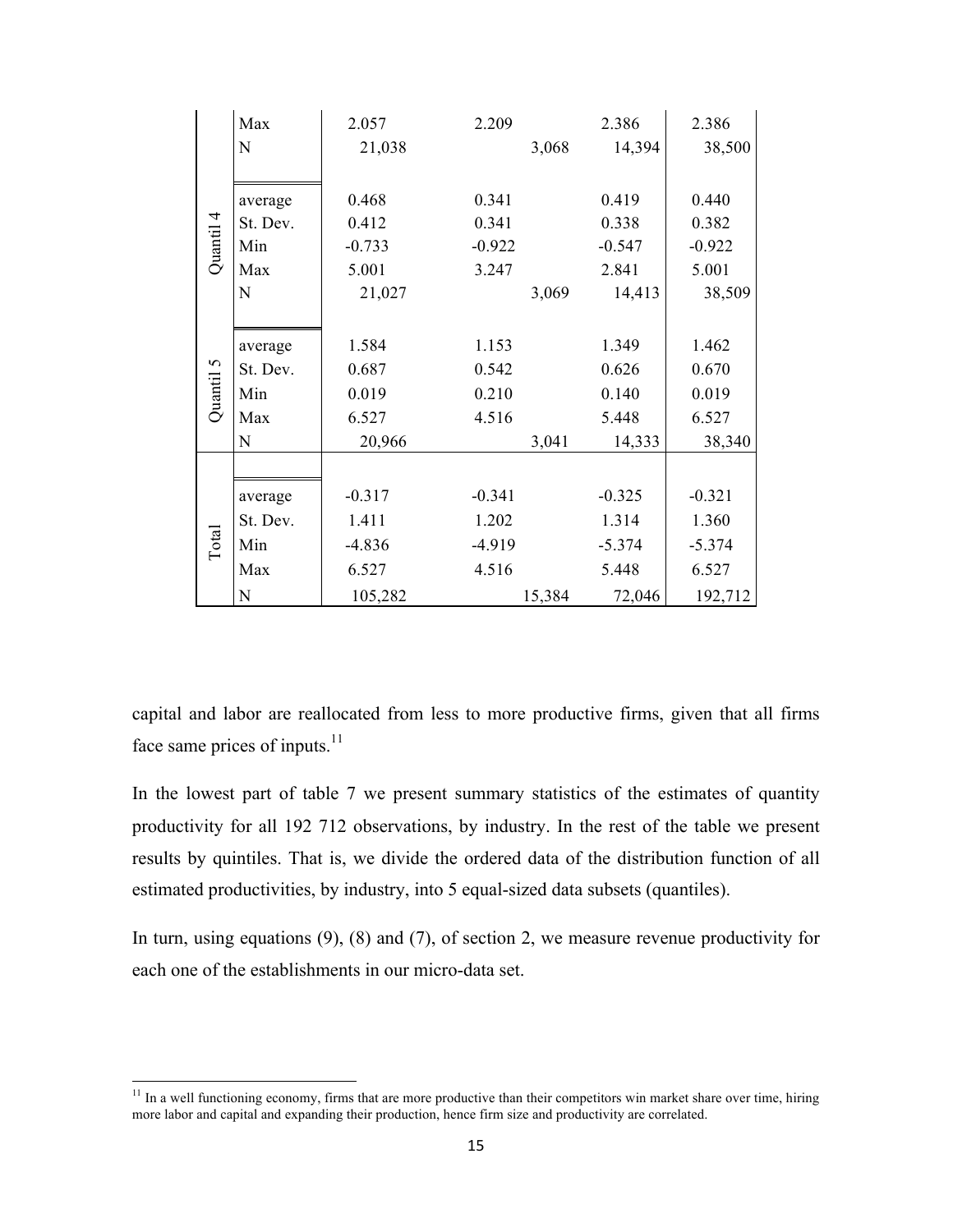The lowest part of table 8 has the summary statistics of the estimates of revenue productivity for all observations, by industry. The rest of the table has corresponding results by quintiles.

5.2 Relationship of productivity with establishments' size, age, access to credit and formality status

We run regressions in which productivity –either quantity or revenue productivity (TFPQ) or TFPR)- is the dependent variable. We include these indicators as deviations from their corresponding class means ((*i.e.* not in levels). Hence, the most productive establishment has the highest relative value in its class.

As explanatory variables, we include 9 dummies for size (omitted variable is the largest category, more than 50 workers), 8 dummies for age (omitted variable is the ones with more than 15 years). Regressions are run with and without dummy variables for credit and formality status.

The results are presented in tables 9 and 10. Regarding those for quantity productivity, we have that, as expected, size and age are positively related with productivity.

It is worth mentioning that being a formal establishment (*i.e.* paying social security fees for the workers) is highly correlated with productivity. However, it is also important to stress that this result does not necessarily imply causality. That is, it may be the case that high productivity establishments self-select into formality or that formality and size are related in a way that estimates are biased.

|              | Table 9                                                                                      |               |               |        |               |               |          |          |  |  |  |  |  |  |  |
|--------------|----------------------------------------------------------------------------------------------|---------------|---------------|--------|---------------|---------------|----------|----------|--|--|--|--|--|--|--|
|              | Relationship between quantity productivity and size, age, access to credit and formal status |               |               |        |               |               |          |          |  |  |  |  |  |  |  |
|              | <b>Ordinary Least</b>                                                                        |               |               |        |               |               |          |          |  |  |  |  |  |  |  |
|              | <b>Squares</b>                                                                               |               |               |        |               |               |          |          |  |  |  |  |  |  |  |
|              | (1)                                                                                          | (2)           | (3)           | (4)    | (5)           | (6)           |          | (8)      |  |  |  |  |  |  |  |
|              |                                                                                              |               |               |        | Manufactu     | Manufactu     |          |          |  |  |  |  |  |  |  |
|              | All                                                                                          | All           | Retail        | Retail | ring          | ring          | Services | Services |  |  |  |  |  |  |  |
| <b>VARIA</b> | TFPQsi n                                                                                     | <b>TFPQsi</b> | <b>TFPQsi</b> | TFPQsi | <b>TFPOsi</b> | <b>TFPOsi</b> | TFPQsi   | TFPQsi   |  |  |  |  |  |  |  |
| <b>BLES</b>  | orm                                                                                          | norm          | norm          | norm   | norm          | norm          | norm     | norm     |  |  |  |  |  |  |  |

**Table 9**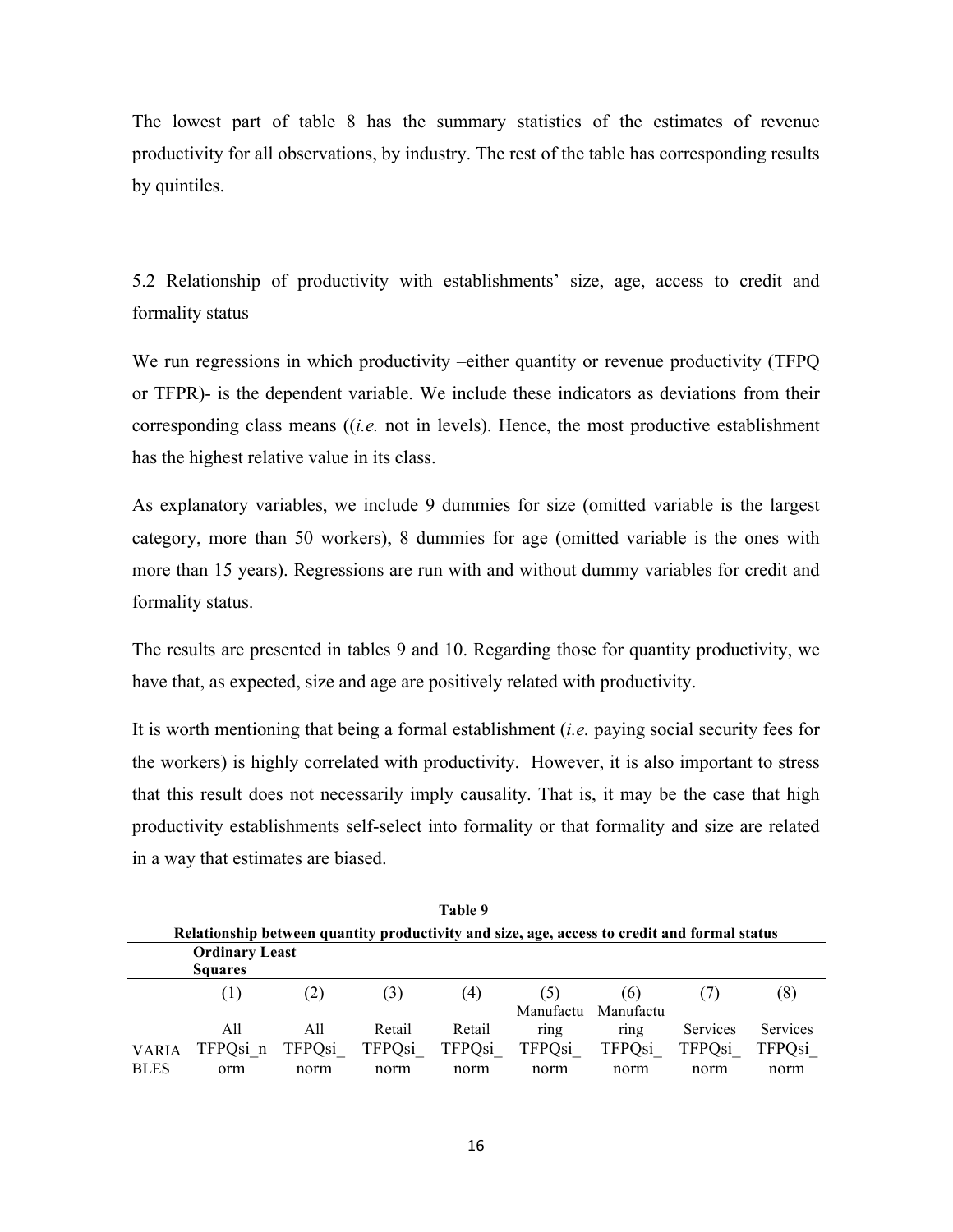| dsize1           | $-2.305***$            | $2.022***$                      | $2.001***$                          | $1.711***$                          | $2.956***$                                                                                 | $2.591***$                        | $2.480***$                         | $2.226***$                      |
|------------------|------------------------|---------------------------------|-------------------------------------|-------------------------------------|--------------------------------------------------------------------------------------------|-----------------------------------|------------------------------------|---------------------------------|
|                  | (0.063)                | (0.067)                         | (0.114)                             | (0.154)                             | (0.151)                                                                                    | (0.152)                           | (0.080)                            | (0.080)                         |
| dsize2           | $-2.168***$<br>(0.062) | $1.936***$<br>(0.067)           | $1.929***$<br>(0.114)               | $1.679***$<br>(0.154)               | $2.636***$                                                                                 | $2.246***$<br>$(0.151)$ $(0.150)$ | $2.268***$<br>(0.080)              | $2.077***$<br>(0.079)           |
| dsize3           | $-1.958***$            | $1.783***$                      | $1.796***$                          | $1.612***$                          | $2.249***$                                                                                 | $1.893***$                        | 1.985***                           | $1.835***$                      |
|                  | (0.063)                | (0.067)                         | (0.115)                             | (0.154)                             | (0.152)                                                                                    | (0.150)                           | (0.080)                            | (0.080)                         |
| dsize4           | $-1.765***$            | $1.658***$                      | $1.663***$                          | $1.568***$                          | $2.056***$                                                                                 | $1.723***$                        | $1.743***$                         | $1.648***$                      |
|                  | (0.064)                | (0.068)                         | (0.116)                             | (0.154)                             | (0.153)                                                                                    | (0.151)                           | (0.081)                            | (0.080)                         |
| dsize5           | $-1.546***$<br>(0.065) | $1.503***$<br>(0.069)           | $1.454***$<br>(0.118)               | $1.440***$<br>(0.156)               | $1.901***$                                                                                 | $1.634***$<br>$(0.156)$ $(0.153)$ | $1.517***$<br>(0.083)              | $1.478***$<br>(0.082)           |
| dsize6           | $-1.091***$            | $1.149***$                      | $0.856***$                          | $0.994***$                          | $1.497***$                                                                                 | $1.279***$                        | $1.191***$                         | $1.218***$                      |
|                  | (0.063)                | (0.067)                         | (0.116)                             | (0.155)                             | (0.152)                                                                                    | (0.148)                           | (0.080)                            | (0.079)                         |
| dsize7           | $-0.614***$<br>(0.067) | $0.794***$<br>(0.071)           | $0.381***$<br>(0.124)               | $0.699***$<br>(0.163)               | $0.949***$                                                                                 | $0.830***$<br>$(0.165)$ $(0.161)$ | $0.729***$<br>(0.084)              | $0.832***$<br>(0.084)           |
| dsize8           | $-0.427***$            | $0.600***$                      | $-0.219*$                           | $0.504***$                          | $0.491***$                                                                                 | $-0.436**$                        | $0.572***$                         | $0.677***$                      |
|                  | (0.073)                | (0.078)                         | (0.132)                             | (0.175)                             | (0.173)                                                                                    | (0.170)                           | (0.094)                            | (0.094)                         |
| dsize9           | $-0.170**$             | $0.392***$                      | 0.0497                              | $-0.418**$                          | $-0.428**$                                                                                 | $-0.352**$                        | $0.286***$                         | $0.375***$                      |
|                  | (0.068)                | (0.073)                         | (0.124)                             | (0.167)                             | (0.168)                                                                                    | (0.165)                           | (0.086)                            | (0.085)                         |
| act1             | $-1.075***$            | $1.034***$                      | $0.970***$                          | $0.949***$                          | $0.739***$                                                                                 | $0.676***$                        | $1.281***$                         | $1.202***$                      |
|                  | (0.014)                | (0.014)                         | (0.019)                             | (0.019)                             | (0.047)                                                                                    | (0.051)                           | (0.023)                            | (0.024)                         |
|                  |                        |                                 |                                     |                                     |                                                                                            |                                   | $0.0659**$<br>$\ast$               |                                 |
| act2             | $0.0493***$            | $-0.0138$                       | $0.0521**$                          | $-0.0378$                           | 0.00954<br>$(0.016)$ $(0.017)$ $(0.023)$ $(0.023)$ $(0.051)$ $(0.055)$ $(0.025)$ $(0.026)$ | $0.104*$                          |                                    | $-0.00647$                      |
| act3             | 0.00262                | $0.0318*$                       | 0.0107                              | 0.00512                             | 0.000829                                                                                   | $0.122*$                          | $-0.0155$                          | $0.0477*$                       |
|                  | (0.018)                | (0.018)                         | (0.025)                             | (0.026)                             | (0.059)                                                                                    | (0.063)                           | (0.028)                            | (0.028)                         |
| act4             | 0.0274                 | $0.0422**$                      | 0.0349                              | 0.0170                              | $-0.0190$                                                                                  | 0.0544                            | 0.0209                             | $0.0712**$                      |
|                  | (0.019)                | (0.019)                         | (0.026)                             | (0.027)                             | (0.061)                                                                                    | (0.067)                           | (0.029)                            | (0.029)                         |
| act <sub>5</sub> | $-0.00690$<br>(0.019)  | 0.0180<br>(0.020)<br>$0.0907**$ | $-0.00964$<br>(0.027)<br>$0.0912**$ | $-0.00311$<br>(0.028)<br>$0.0875**$ | 0.0665<br>(0.061)                                                                          | $0.128*$<br>(0.066)               | $-0.0198$<br>(0.031)<br>$0.0547**$ | 0.0267<br>(0.031)<br>$0.0856**$ |
| act6             | $0.0794***$            | $\ast$                          | $\ast$                              | $\ast$                              | $0.110***$                                                                                 | $0.143***$                        | $\ast$                             | $\ast$                          |
|                  | (0.013)                | (0.013)                         | (0.018)                             | (0.019)                             | (0.040)                                                                                    | (0.044)                           | (0.021)                            | (0.021)                         |
| act7             | $0.105***$             | $0.0960**$<br>∗                 | $0.147***$                          | $0.123***$                          | 0.0432                                                                                     | 0.0393                            | $0.0554**$                         | $0.0642**$<br>*                 |
|                  | (0.016)                | (0.016)                         | (0.022)                             | (0.022)                             | (0.048)                                                                                    | (0.051)                           | (0.025)                            | (0.025)                         |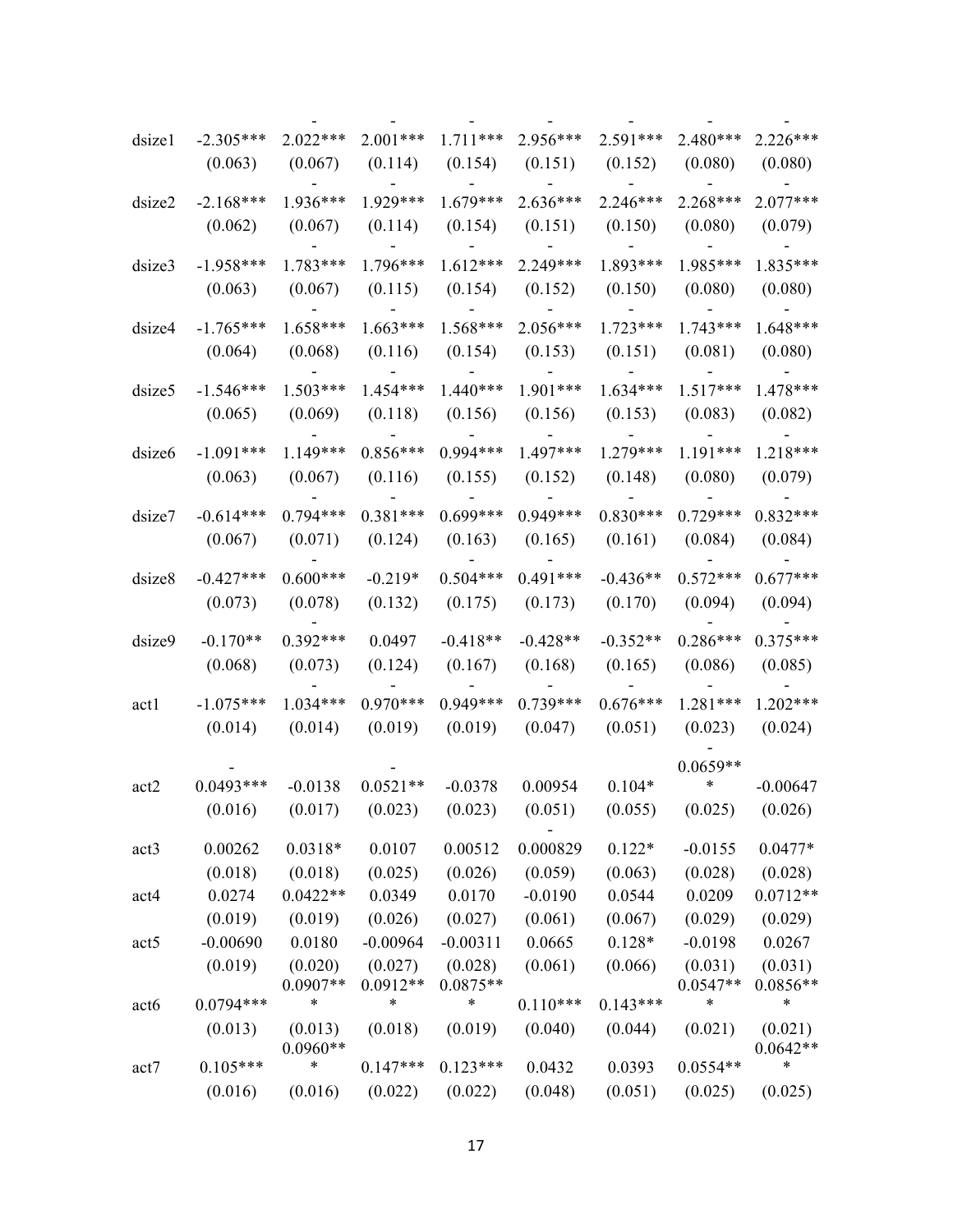| dcredit      |         | $0.0319**$ |            |            |         |            |          | $0.0996**$ |
|--------------|---------|------------|------------|------------|---------|------------|----------|------------|
| $\mathbf{O}$ |         | *          |            | 0.0152     |         | $-0.0634$  |          | *          |
|              |         | (0.012)    |            | (0.017)    |         | (0.040)    |          | (0.020)    |
| imssdu       |         |            |            |            |         |            |          |            |
| m            |         | $0.660***$ |            | $0.692***$ |         | $0.674***$ |          | $0.620***$ |
|              |         | (0.014)    |            | (0.022)    |         | (0.036)    |          | (0.019)    |
| Consta       |         |            |            |            |         |            |          |            |
| nt           | 1.982** | 1.984      | 2.059      | $1.210***$ | 1.818** | 0.906      | $1.451*$ | $1.261**$  |
|              |         | (1,581.16) | (3,282.58) |            |         |            |          |            |
|              | (0.856) | 1)         | 5)         | (0.307)    | (0.880) | (0.885)    | (0.816)  | (0.620)    |
|              |         |            |            |            |         |            |          |            |
| Observ       |         |            |            |            |         |            |          |            |
| ations       | 192,712 | 182,098    | 105,282    | 99,377     | 15,384  | 13,125     | 72,046   | 69,596     |
| $R-$         |         |            |            |            |         |            |          |            |
| square       |         |            |            |            |         |            |          |            |
| d            | 0.098   | 0.103      | 0.075      | 0.075      | 0.140   | 0.173      | 0.133    | 0.141      |
| F-test       | 116.1   |            |            | 154.3      | 46.29   | 52.03      | 109.4    | 119.1      |

Controls by economic branch Robust standard errors in parentheses

\*\*\* p<0.01, \*\* p<0.05, \*p<0.1

|                             | <b>Ordinary Least</b><br><b>Squares</b> |            |          |           | Relationship between revenue productivity and size, age, access to credit and formal status |                  |                 |                 |
|-----------------------------|-----------------------------------------|------------|----------|-----------|---------------------------------------------------------------------------------------------|------------------|-----------------|-----------------|
|                             | (1)                                     | (2)        | (3)      | (4)       | (5)<br>Manufacturi                                                                          | (6)<br>Manufactu | (7)             | (8)             |
|                             | All                                     | All        | Retail   | Retail    | ng                                                                                          | ring             | <b>Services</b> | <b>Services</b> |
| <b>VARIA</b><br><b>BLES</b> | <b>T</b> fprsi                          | tfprsi     | tfprsi   | tfprsi    | tfprsi                                                                                      | tfprsi           | tfprsi          | tfprsi          |
|                             |                                         |            |          |           |                                                                                             |                  |                 |                 |
|                             | $-0.186***$                             | $-0.0716$  | 0.0521   | $0.247**$ | $-0.496***$                                                                                 | $0.401***$       | $0.378**$<br>∗  | $0.296**$<br>*  |
| dsize1                      | (0.044)                                 | (0.047)    | (0.077)  | (0.103)   | (0.104)                                                                                     | (0.107)          | (0.059)         | (0.058)         |
|                             |                                         |            |          |           |                                                                                             |                  |                 |                 |
|                             |                                         |            |          |           |                                                                                             |                  | $0.445**$       | $0.396**$       |
| dsize2                      | $-0.314***$                             | $0.225***$ | $-0.121$ | 0.0502    | $-0.537***$                                                                                 | $0.383***$       | ∗               | $\ast$          |

**Table 10**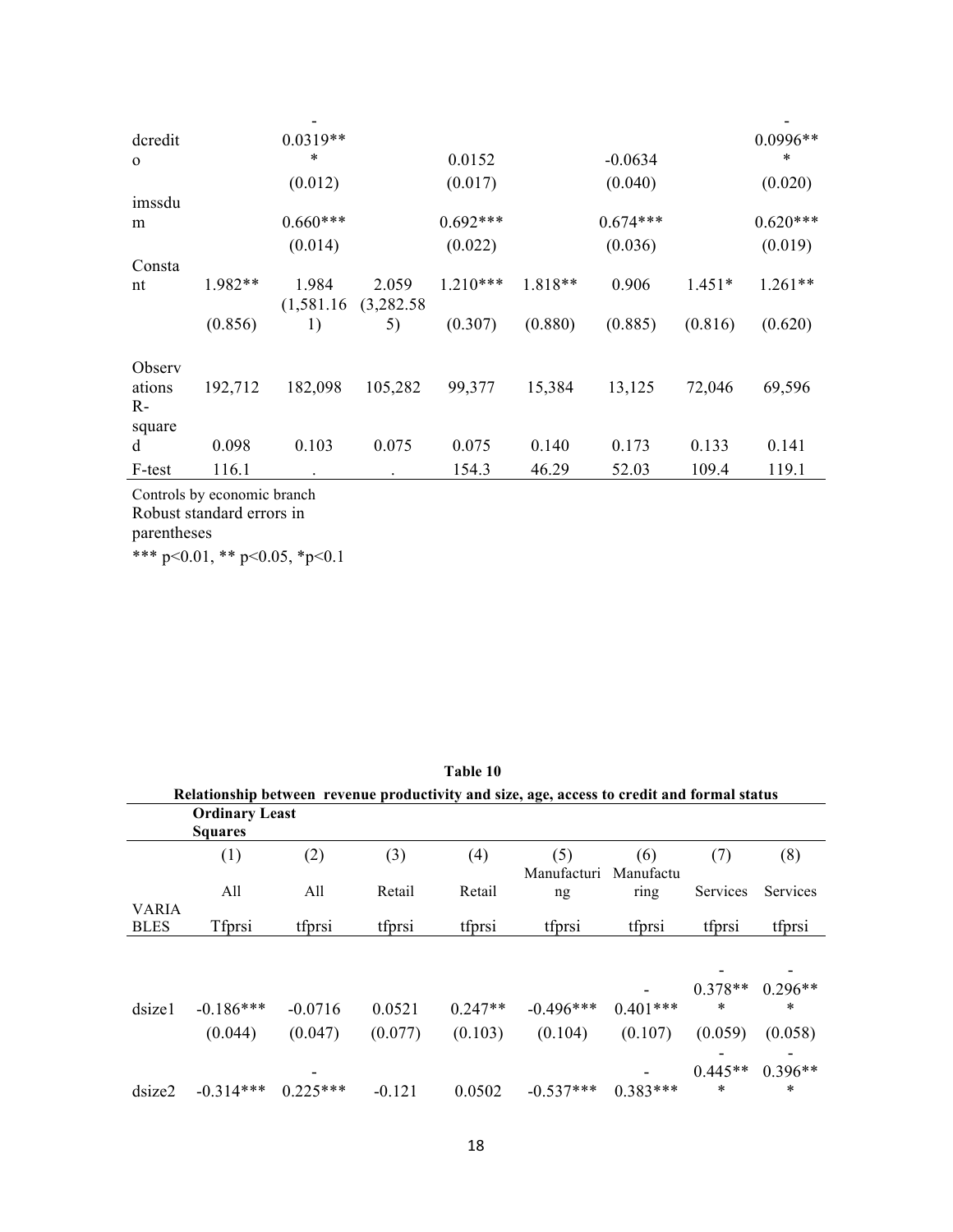|                    | (0.044)     | (0.047)               | (0.077)     | (0.103)               | (0.104)     | (0.106)    | (0.058)              | (0.058)              |
|--------------------|-------------|-----------------------|-------------|-----------------------|-------------|------------|----------------------|----------------------|
|                    |             |                       |             |                       |             |            | 0.389**              | $0.361**$            |
| dsize3             | $-0.300***$ | $0.243***$            | $-0.149*$   | $-0.0168$             | $-0.432***$ | $0.282***$ | $\ast$               | $\ast$               |
|                    | (0.044)     | (0.047)               | (0.077)     | (0.103)               | (0.104)     | (0.106)    | (0.059)              | (0.058)              |
|                    |             |                       |             |                       |             |            | $0.321**$            | $0.325**$            |
| dsize4             | $-0.269***$ | $0.249***$            | $-0.160**$  | $-0.0790$             | $-0.390***$ | $-0.252**$ | $\ast$               | *                    |
|                    | (0.044)     | (0.048)               | (0.078)     | (0.104)               | (0.105)     | (0.106)    | (0.059)              | (0.058)              |
|                    |             |                       |             |                       |             |            | $0.215**$            | $0.250**$            |
| dsize5             | $-0.203***$ | $0.217***$            | $-0.126$    | $-0.0907$             | $-0.394***$ | $0.283***$ | $\ast$               | ∗                    |
|                    | (0.045)     | (0.048)               | (0.080)     | (0.105)               | (0.107)     | (0.107)    | (0.060)              | (0.059)              |
|                    |             |                       |             |                       |             |            |                      | $0.198**$            |
| dsize <sub>6</sub> | $-0.0294$   | $0.0949**$            | $0.140*$    | 0.0935                | $-0.250**$  | $-0.150$   | $0.128**$            | $\ast$               |
|                    | (0.044)     | (0.047)               | (0.078)     | (0.104)               | (0.104)     | (0.104)    | (0.058)              | (0.057)              |
| dsize7             | $0.102**$   | $-0.0340$             | $0.255***$  | 0.0866                | $-0.127$    | $-0.0616$  | 0.0318               | $-0.0806$            |
|                    | (0.047)     | (0.050)               | (0.084)     | (0.110)               | (0.113)     | (0.112)    | (0.062)              | (0.061)              |
| dsize8             | $0.146***$  | 0.0173                | $0.303***$  | 0.164                 | 0.0922      | 0.127      | 0.0410               | $-0.0678$            |
|                    | (0.051)     | (0.055)               | (0.089)     | (0.118)               | (0.119)     | (0.118)    | (0.069)              | (0.068)              |
| dsize9             | $0.151***$  | $-0.00132$            | $0.315***$  | 0.0440                | $-0.0119$   | 0.0354     | 0.0587               | $-0.0182$            |
|                    | (0.048)     | (0.051)               | (0.084)     | (0.112)               | (0.114)     | (0.114)    | (0.063)              | (0.062)              |
|                    |             |                       |             |                       |             |            | $0.832**$            | $0.782**$            |
| act1               | $-0.695***$ | $0.673***$            | $-0.630***$ | $0.625***$            | $-0.432***$ | $0.374***$ | $\ast$               | *                    |
|                    | (0.010)     | (0.010)               | (0.014)     | (0.014)               | (0.033)     | (0.035)    | (0.016)              | (0.016)              |
| act2               | $-0.0262**$ | $-0.00756$            | $-0.0391**$ | $0.0377**$            | 0.0475      | $0.120***$ | $-0.0287$            | 0.00799              |
|                    | (0.011)     | (0.012)               | (0.016)     | (0.017)               | (0.035)     | (0.037)    | (0.018)              | (0.018)<br>$0.0416*$ |
| act <sub>3</sub>   | 0.00440     | 0.0184                | $-0.00201$  | $-0.0147$             | 0.0326      | $0.127***$ | 0.00254              | *                    |
|                    | (0.013)     | (0.013)               | (0.018)     | (0.018)               | (0.041)     | (0.043)    | (0.019)              | (0.020)<br>$0.0531*$ |
| act4               | $0.0247*$   | $0.0268**$            | 0.0254      | 0.000411              | 0.0184      | 0.0699     | 0.0209               | $***$                |
|                    | (0.013)     | (0.013)               | (0.019)     | (0.019)               | (0.042)     | (0.045)    | (0.020)              | (0.020)              |
| act <sub>5</sub>   | $-0.0108$   | 7.63e-05              | $-0.0254$   | $-0.0294$             | $0.0686*$   | $0.107**$  | 0.00772              | 0.0214               |
|                    | (0.014)     | (0.014)<br>$0.0518**$ | (0.020)     | (0.020)<br>$0.0364**$ | (0.042)     | (0.045)    | (0.021)<br>$0.0416*$ | (0.021)<br>$0.0623*$ |
| act6               | $0.0493***$ | $\ast$                | $0.0490***$ | $\ast$                | $0.0854***$ | $0.115***$ | $***$                | $***$                |
|                    | (0.009)     | (0.009)<br>$0.0521**$ | (0.013)     | (0.013)<br>$0.0589**$ | (0.028)     | (0.030)    | (0.014)<br>$0.0367*$ | (0.015)<br>$0.0420*$ |
| act7               | $0.0617***$ | $\ast$                | $0.0817***$ | $\ast$                | 0.0371      | 0.0445     | $\ast$               | $\ast$               |
|                    | (0.011)     | (0.011)               | (0.016)     | (0.016)               | (0.033)     | (0.034)    | (0.017)              | (0.017)              |
| dcredit            |             | $0.0593**$            |             |                       |             |            |                      | $0.105**$            |
| $\mathbf 0$        |             | $\ast$                |             | $0.0276**$            |             | $0.0652**$ |                      | $\ast$               |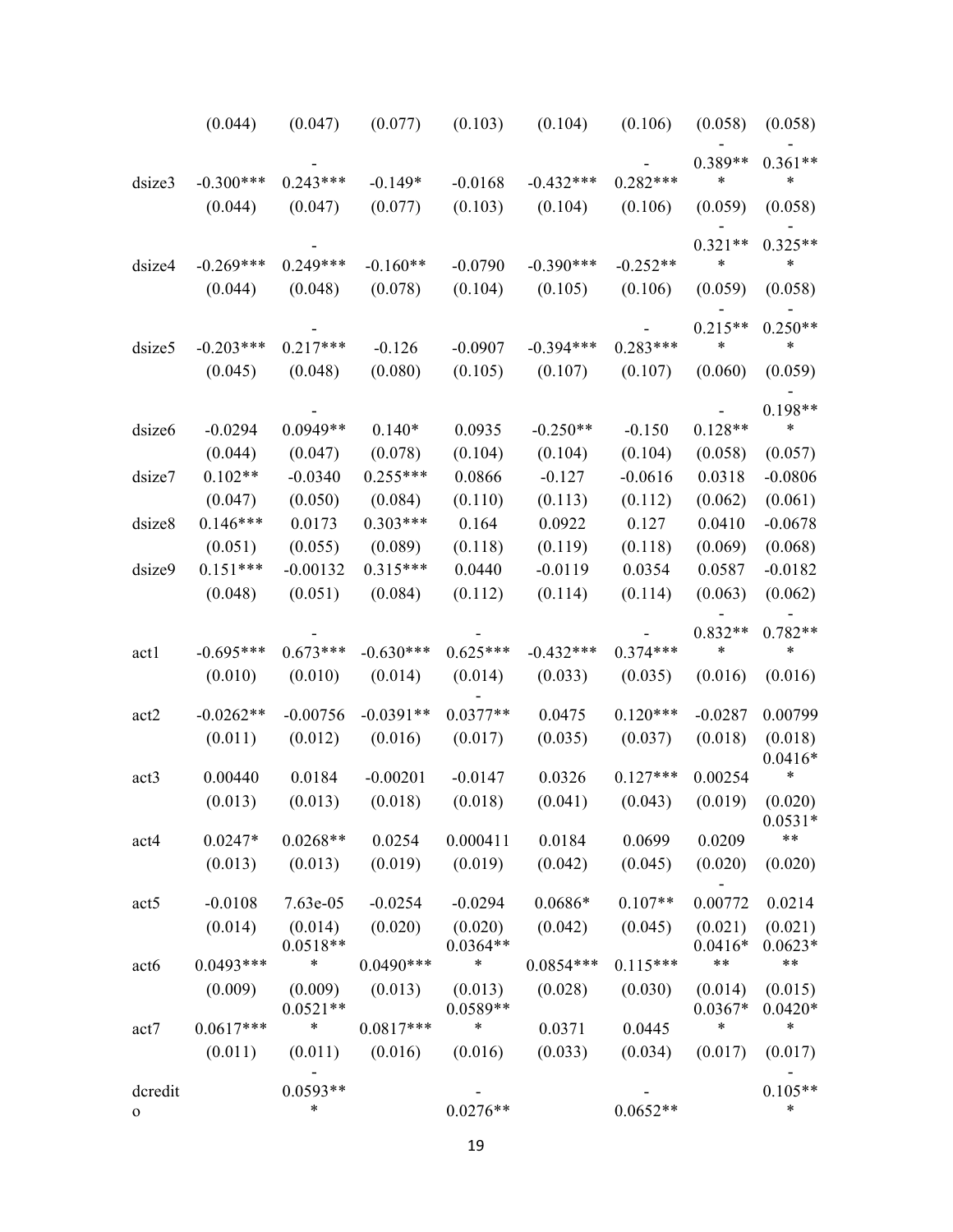|                  |                             | (0.009)               |                           | (0.012)    |          | (0.027)    |         | (0.014)        |
|------------------|-----------------------------|-----------------------|---------------------------|------------|----------|------------|---------|----------------|
| imssdu<br>m      |                             | $0.386***$            |                           | $0.398***$ |          | $0.396***$ |         | $0.371**$<br>* |
|                  |                             | (0.010)               |                           | (0.016)    |          | (0.025)    |         | (0.014)        |
| Consta           |                             |                       |                           |            |          |            |         |                |
| nt               | $-0.740$                    | $-0.214$<br>(143.003) | $-0.0252$<br>(1, 534.817) | $0.523**$  | $-0.297$ | $-0.777$   | 0.361   | 0.0532         |
|                  | (0.572)                     |                       |                           | (0.226)    | (0.607)  | (0.663)    | (0.514) | (0.441)        |
| Observ<br>ations | 192,712                     | 182,098               | 105,282                   | 99,377     | 15,384   | 13,125     | 72,046  | 69,596         |
| $R-$<br>square   |                             |                       |                           |            |          |            |         |                |
| d                | 0.071                       | 0.076                 | 0.058                     | 0.062      | 0.068    | 0.078      | 0.101   | 0.108          |
| F-test           | 77.29                       |                       |                           | 128.7      | 17.13    | 19.77      | 71.55   | 76.76          |
|                  | Controls by economic branch |                       |                           |            |          |            |         |                |
|                  | Robust standard errors in   |                       |                           |            |          |            |         |                |

parentheses \*\*\* p<0.01, \*\* p<0.05, \*  $p<0.1$ 

Regarding the size and magnitude of the relationship between formality status and revenue productivity, results suggest that formal establishments would expand if reduction in distortions in the labor market attributed to different degree of enforcement of regulations were eliminated. That is, it is because of an implicit subsidy to the wage bill (*i.e.* social security contributions) that establishments with relative low productivity can expand their share of market.

6. Survival probabilities of establishments during the 2009 recession and its relationship with relative levels of productivity

Can the closures of establishments be viewed as part of a productivity-enhancing 'creative destruction' process? A necessary condition, for this to be the case, is to have the following two results:

On the one hand, establishments with lower quantity productivity are the ones with higher probabilities of permanent closure (for resources used by them to be released, so that they can be potentially used in more productive activities).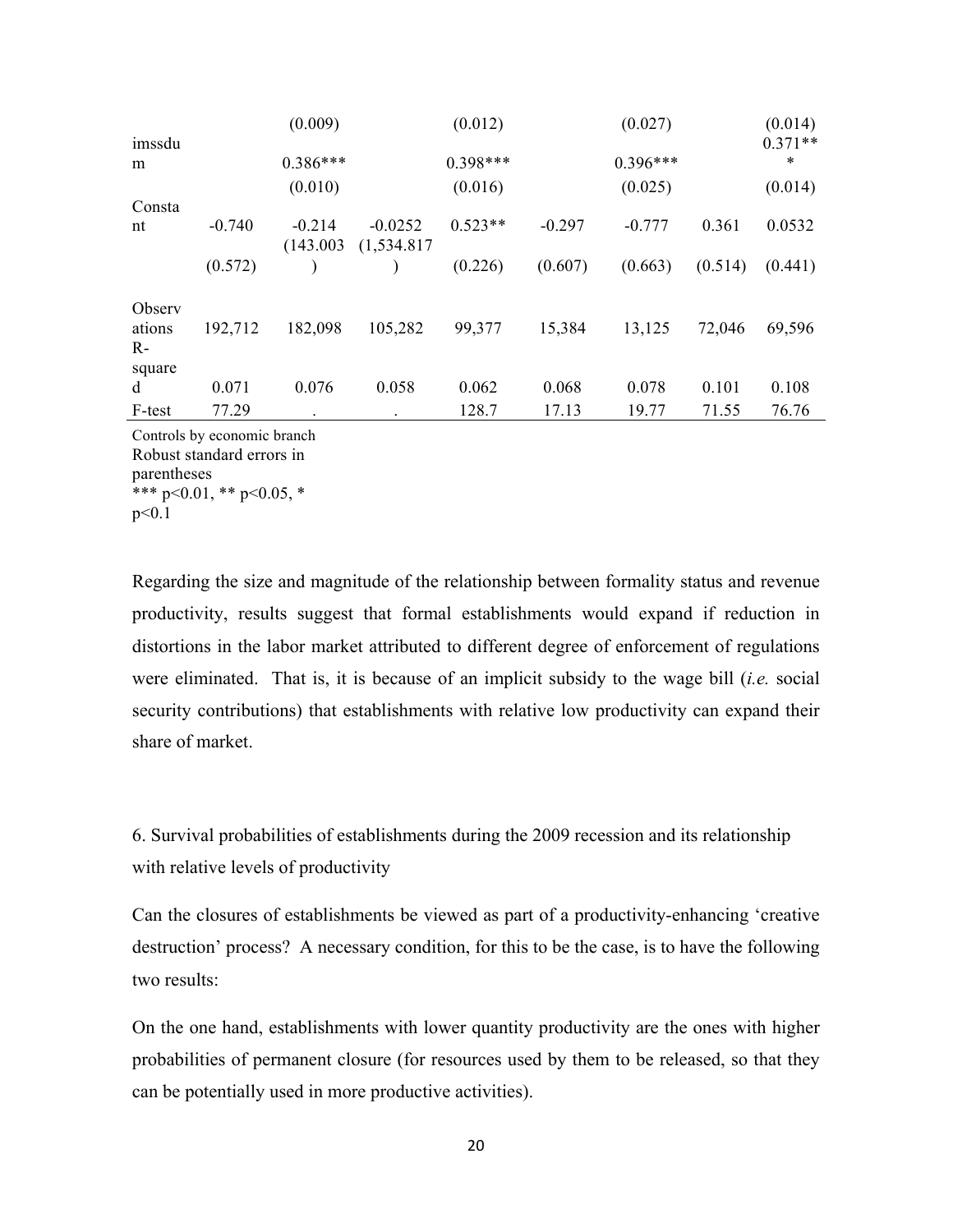On the other hand, establishments with low levels of revenue productivity, relative to the rest, are driven out of business (this is because these are the ones that confront subsidies, rendering them bigger than what would be the case if distortions were not affecting the process).

In this section we assess if these results are empirically rejected. For this purpose, we rely on two statistical models that enable us to control for size, age, sector to which the establishment belongs, formal/informal status and access to credit. These are probit and box-cox proportional hazard models.

## 6.1 Probit models

We estimate a number of Probit regressions. Each one of them has a dichotomical variable as a dependent variable which has a value of 1 if the establishment closed permanently in 2009 and zero otherwise.

The independent variables are size of the establishment and years of their existence in the market, together with variables of our interest, which are quantity productivity quintile for one set of Probit regressions and revenue productivity quintiles for the other set. We also include in one of the variants, corresponding *dummies* for formal status and access to credit. We run these Probit regressions controlling for sector of activity.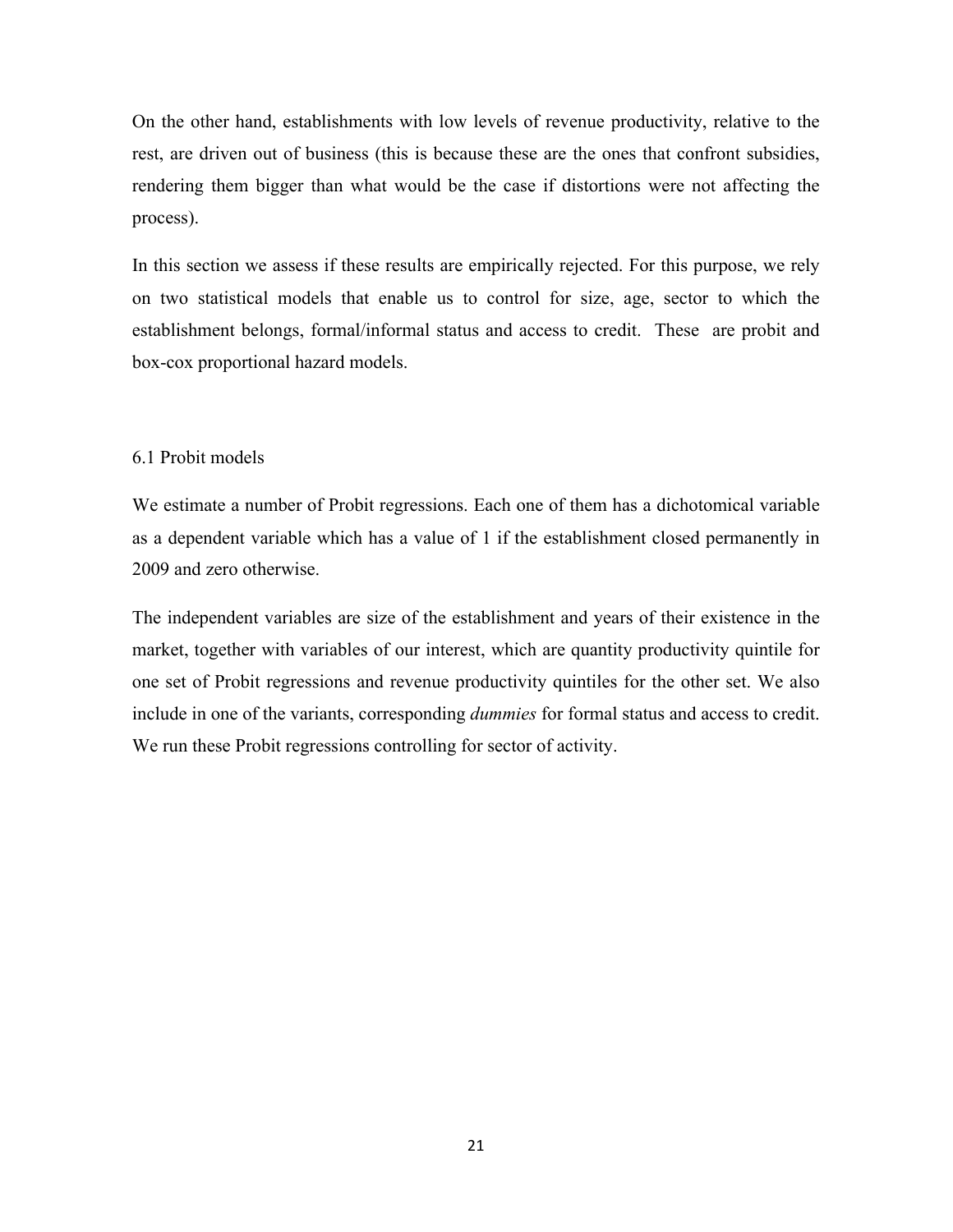| Table 11                                                                                                              |
|-----------------------------------------------------------------------------------------------------------------------|
| Probit Regressions (permanent closures==1) with quintils of quantity productivity and size, age, access to credit and |
| formal status                                                                                                         |

(1) (2) (3) (4) (5) (6) (7) (8) (9) (10) (11) (12) (13) (14) (15) (16) VARIABLES Probit\_al l MFX Probit\_all MFX Probit\_R  $etai\bar{l}$  MFX Probit\_Reta  $i\overline{l}$  MFX Probit\_man  $\overline{\text{u} \cdot \text{u}}$  MFX Probit\_man uf MFX Probit\_servi ces MFX Probit\_servi ces MFX qntl 1 0.205\*\*\* 0.0184\*\*\* 0.198\*\*\* 0.0173\*\*\*  $0.204**$ \* 0.0172\*\*\* 0.197\*\*\* 0.0162\*\*\* 0.218\*\*\*  $0.0171*$  $0.193***$  $0.0142*$  $0.202***$  $0.0203*$  $0.203***$ 0.0197\* \*\*  $(0.017)$   $(0.002)$   $(0.018)$   $(0.002)$   $(0.024)$   $(0.002)$   $(0.025)$   $(0.002)$   $(0.0067)$   $(0.005)$   $(0.005)$   $(0.006)$   $(0.027)$   $(0.003)$   $(0.028)$   $(0.003)$ qntl 2 0.143\*\*\* 0.0129\*\*\* 0.144\*\*\* 0.0126\*\*\* 0.157\*\* \* 0.0132\*\*\* 0.155\*\*\* 0.0127\*\*\* 0.0644 0.00505 0.0400 0.00294 0.139\*\*\* 0.0140\* \*\* 0.147\*\*\* 0.0143\* \*\*  $(0.018)$   $(0.002)$   $(0.018)$   $(0.002)$   $(0.024)$   $(0.002)$   $(0.026)$   $(0.026)$   $(0.070)$   $(0.005)$   $(0.078)$   $(0.006)$   $(0.028)$   $(0.003)$   $(0.028)$   $(0.003)$ qntl\_3 0.0618\*\* \* 0.00555\*\*\* 0.0643\*\*\* 0.00562\*\*\* 0.101\*\* \* 0.00851\*\*\* 0.0992\*\*\* 0.00816\*\*\* 0.0531 0.00416 0.0439 0.00323 0.0112 0.00112 0.0236 0.00230  $(0.018)$   $(0.002)$   $(0.019)$   $(0.002)$   $(0.025)$   $(0.002)$   $(0.026)$   $(0.020)$   $(0.070)$   $(0.005)$   $(0.078)$   $(0.006)$   $(0.029)$   $(0.003)$   $(0.029)$   $(0.003)$ qntl 4 0.0383\*\* 0.00344\*\* 0.0347\* 0.00303\* 0.0531\* \* 0.00448\*\* 0.0499\* 0.00410\* 0.0611 0.00479 0.0364 0.00268 0.0162 0.00163 0.0171 0.00166  $(0.018)$   $(0.002)$   $(0.019)$   $(0.002)$   $(0.025)$   $(0.002)$   $(0.027)$   $(0.002)$   $(0.070)$   $(0.005)$   $(0.078)$   $(0.006)$   $(0.029)$   $(0.003)$   $(0.030)$   $(0.003)$ dsize1 0.340\*\*\* 0.0306\*\*\* 0.842\*\*\* 0.0736\*\*\* 0.119 0.0100 3.636 0.299 0.292 0.0229 0.108 0.00798 0.593\*\*\*  $0.0596*$ \*\* 0.992\*\*\* 0.0965\* \*\*  $(0.130)$   $(0.012)$   $(0.266)$   $(0.023)$   $(0.178)$   $(0.015)$   $(108.322)$   $(8.913)$   $(0.435)$   $(0.034)$   $(0.447)$   $(0.033)$   $(0.220)$   $(0.022)$   $(0.381)$   $(0.037)$ dsize2 0.233\* 0.0209\* 0.748\*\*\* 0.0654\*\*\* -0.00280 -0.000236 3.522 0.290 0.183 0.0144 0.0390 0.00287 0.510\*\* 0.0512\* \* 0.924\*\* 0.0899\* \*  $(0.130)$   $(0.012)$   $(0.266)$   $(0.023)$   $(0.178)$   $(0.015)$   $(108.322)$   $(8.913)$   $(0.436)$   $(0.034)$   $(0.447)$   $(0.033)$   $(0.220)$   $(0.022)$   $(0.381)$   $(0.037)$ dsize3 0.168 0.0151 0.676\*\* 0.0591\*\* -0.0662 -0.00558 3.447 0.284 0.110 0.00862 -0.0285 -0.00210 0.442\*\*  $0.0443*$ \* 0.853\*\* 0.0829\* \*  $(0.131)$   $(0.012)$   $(0.266)$   $(0.023)$   $(0.179)$   $(0.015)$   $(108.322)$   $(8.913)$   $(0.437)$   $(0.034)$   $(0.447)$   $(0.033)$   $(0.221)$   $(0.022)$   $(0.381)$   $(0.037)$ dsize4 0.0658 0.00591 0.571\*\* 0.0499\*\* -0.108 -0.00906 3.400 0.280 -0.101 -0.00793 -0.267 -0.0196 0.297 0.0299 0.714\* 0.0694\*  $(0.131)$   $(0.012)$   $(0.266)$   $(0.023)$   $(0.180)$   $(0.015)$   $(108.322)$   $(8.913)$   $(0.440)$   $(0.034)$   $(0.451)$   $(0.033)$   $(0.222)$   $(0.022)$   $(0.382)$   $(0.037)$ dsize5 0.0816 0.00734 0.609\*\* 0.0533\*\* -0.105 -0.00882 3.438 0.283 -0.0215 -0.00168 -0.138 -0.0101 0.319 0.0321 0.745\* 0.0725\*  $(0.133)$   $(0.012)$   $(0.267)$   $(0.023)$   $(0.183)$   $(0.015)$   $(108.322)$   $(8.913)$   $(0.443)$   $(0.035)$   $(0.452)$   $(0.033)$   $(0.223)$   $(0.022)$   $(0.383)$   $(0.037)$ dsize6 0.0239 0.00215 0.523\*\* 0.0458\*\* -0.136 -0.0115 3.321 0.273 -0.0414 -0.00325 -0.163 -0.0120 0.238 0.0239 0.676\* 0.0658\*  $(0.131)$   $(0.012)$   $(0.266)$   $(0.023)$   $(0.181)$   $(0.015)$   $(108.322)$   $(8.913)$   $(0.438)$   $(0.034)$   $(0.447)$   $(0.033)$   $(0.221)$   $(0.022)$   $(0.381)$   $(0.037)$ dsize7 0.0688 0.00619 0.561\*\* 0.0490\*\* -0.110 -0.00929 3.332 0.274 -0.0353 -0.00276 -0.0903 -0.00665 0.297 0.0298 0.727\* 0.0707\*  $(0.137)$   $(0.012)$   $(0.270)$   $(0.024)$   $(0.193)$   $(0.016)$   $(108.322)$   $(8.913)$   $(0.464)$   $(0.036)$   $(0.472)$   $(0.035)$   $(0.227)$   $(0.023)$   $(0.385)$   $(0.037)$ dsize8 -0.117 -0.0105 0.428 0.0374 -0.624\*\* -0.0526\*\* 2.832 0.233 -0.425 -0.0333 -0.465 -0.0342 0.302 0.0303 0.733\* 0.0713\*  $(0.156)$   $(0.014)$   $(0.281)$   $(0.025)$   $(0.257)$   $(0.022)$   $(108.322)$   $(8.913)$   $(0.572)$   $(0.045)$   $(0.580)$   $(0.043)$   $(0.242)$   $(0.024)$   $(0.395)$   $(0.038)$ dsize9 -0.106 -0.00955 0.381 0.0333 -0.349\* -0.0294\* 2.999 0.247 -0.0317 -0.00249 -0.0555 -0.00408 0.140 0.0141 0.561 0.0545  $(0.144)$   $(0.013)$   $(0.276)$   $(0.024)$   $(0.206)$   $(0.017)$   $(108.322)$   $(8.913)$   $(0.483)$   $(0.038)$   $(0.490)$   $(0.036)$   $(0.236)$   $(0.024)$   $(0.392)$   $(0.038)$ act1 0.801\*\*\* 0.0720\*\*\* 0.822\*\*\* 0.0719\*\*\* 0.809\*\* \* 0.0681\*\*\* 0.834\*\*\* 0.0686\*\*\* 0.683\*\*\* 0.0535\* \*\* 0.757\*\*\* 0.0557\* \*\* 0.820\*\*\* 0.0823\* \*\* 0.815\*\*\* 0.0793\* \*\*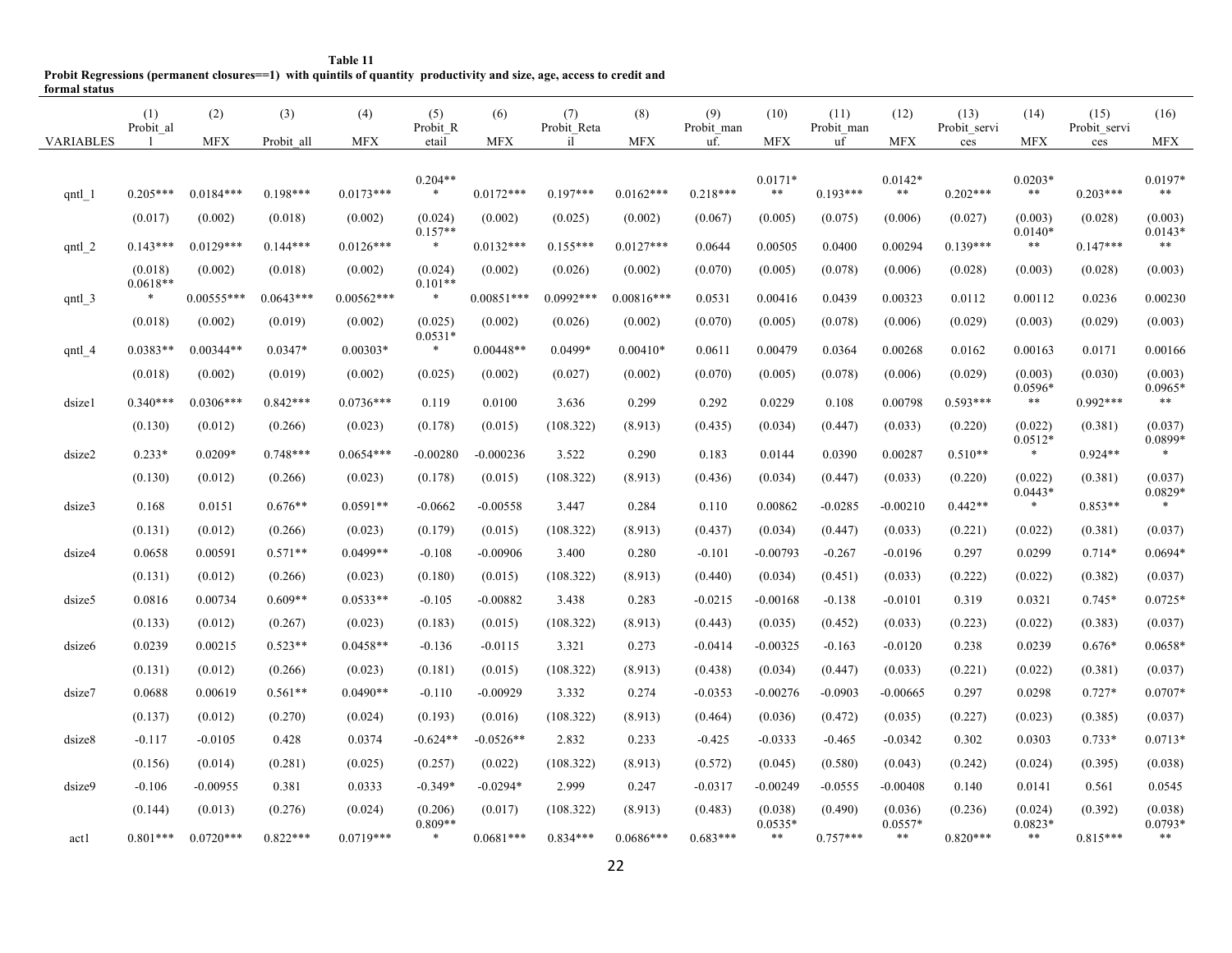|                  | (0.019)    | (0.002)     | (0.020)     | (0.002)      | (0.025)<br>$0.591**$ | (0.002)     | (0.027)    | (0.002)     | (0.063)     | (0.005)<br>$0.0281*$ | (0.073)     | (0.006)<br>$0.0310*$ | (0.030)     | (0.003)<br>$0.0598*$ | (0.031)     | (0.003)<br>0.0583*   |
|------------------|------------|-------------|-------------|--------------|----------------------|-------------|------------|-------------|-------------|----------------------|-------------|----------------------|-------------|----------------------|-------------|----------------------|
| act2             | $0.573***$ | $0.0515***$ | $0.593***$  | $0.0519***$  | $\ast$               | $0.0498***$ | $0.610***$ | $0.0502***$ | $0.359***$  | **                   | $0.421***$  | $***$                | $0.596***$  | **                   | $0.599***$  | $***$                |
|                  | (0.021)    | (0.002)     | (0.022)     | (0.002)      | (0.029)<br>$0.508**$ | (0.003)     | (0.031)    | (0.003)     | (0.077)     | (0.006)<br>$0.0300*$ | (0.088)     | (0.007)<br>$0.0308*$ | (0.034)     | (0.004)<br>$0.0497*$ | (0.035)     | (0.004)<br>$0.0477*$ |
| act3             | $0.490***$ | $0.0440***$ | $0.508***$  | $0.0444***$  | $\ast$               | $0.0428***$ | $0.532***$ | $0.0438***$ | $0.383***$  | $***$                | $0.418***$  | $***$                | $0.495***$  | $***$                | $0.490***$  | $***$                |
|                  | (0.024)    | (0.002)     | (0.025)     | (0.002)      | (0.032)<br>$0.475**$ | (0.003)     | (0.034)    | (0.003)     | (0.085)     | (0.007)              | (0.098)     | (0.007)              | (0.038)     | (0.004)<br>$0.0485*$ | (0.039)     | (0.004)<br>$0.0463*$ |
| act4             | $0.454***$ | $0.0408***$ | $0.467***$  | $0.0408***$  | $\ast$               | $0.0400***$ | $0.493***$ | $0.0405***$ | $0.175*$    | $0.0137*$            | 0.167       | 0.0123               | $0.483***$  | $***$                | $0.476***$  | $***$                |
|                  | (0.025)    | (0.002)     | (0.026)     | (0.002)      | (0.034)<br>$0.281**$ | (0.003)     | (0.036)    | (0.003)     | (0.095)     | (0.007)<br>0.0158*   | (0.111)     | (0.008)<br>$0.0181*$ | (0.040)     | (0.004)<br>$0.0364*$ | (0.041)     | (0.004)<br>$0.0363*$ |
| act <sub>5</sub> | $0.305***$ | $0.0274***$ | $0.323***$  | $0.0283***$  | $\ast$               | $0.0237***$ | $0.293***$ | $0.0241***$ | $0.201**$   | $\ast$               | $0.246**$   | $\ast$               | $0.363***$  | **                   | $0.373***$  | $***$                |
|                  | (0.028)    | (0.003)     | (0.029)     | (0.003)      | (0.039)<br>$0.277**$ | (0.003)     | (0.041)    | (0.003)     | (0.098)     | (0.008)<br>$0.0126*$ | (0.112)     | (0.008)<br>$0.0144*$ | (0.044)     | (0.004)<br>$0.0282*$ | (0.045)     | (0.004)<br>$0.0277*$ |
| act6             | $0.267***$ | $0.0240***$ | $0.288***$  | $0.0252***$  | $\ast$               | $0.0234***$ | $0.303***$ | $0.0249***$ | $0.161**$   | $\ast$               | $0.195**$   | $\ast$               | $0.281***$  | $***$                | $0.285***$  | $***$                |
|                  | (0.020)    | (0.002)     | (0.021)     | (0.002)      | (0.028)<br>$0.169**$ | (0.002)     | (0.029)    | (0.002)     | (0.070)     | (0.005)              | (0.081)     | (0.006)              | (0.033)     | (0.003)<br>$0.0121*$ | (0.034)     | (0.003)<br>$0.0121*$ |
| act7             | $0.140***$ | $0.0125***$ | $0.145***$  | $0.0127***$  | $\ast$               | $0.0142***$ | $0.174***$ | $0.0143***$ | 0.0500      | 0.00392              | 0.0302      | 0.00222              | $0.120***$  | $***$                | $0.124***$  | $***$                |
|                  | (0.025)    | (0.002)     | (0.027)     | (0.002)      | (0.034)              | (0.003)     | (0.036)    | (0.003)     | (0.088)     | (0.007)              | (0.104)     | (0.008)              | (0.042)     | (0.004)              | (0.044)     | (0.004)              |
| dcredito         |            |             | $-0.0266*$  | $-0.00233*$  |                      |             | $-0.0176$  | $-0.00145$  |             |                      | $-0.149**$  | $0.0109*$<br>$\ast$  |             |                      | $-0.0215$   | $-0.00210$           |
|                  |            |             | (0.016)     | (0.001)      |                      |             | (0.021)    | (0.002)     |             |                      | (0.068)     | (0.005)              |             |                      | (0.026)     | (0.003)              |
| imssdum          |            |             | $-0.0477**$ | $-0.00418**$ |                      |             | $-0.0306$  | $-0.00251$  |             |                      | $-0.121$    | $-0.00887$           |             |                      | $-0.0543$   | $-0.00528$           |
|                  |            |             | (0.022)     | (0.002)      |                      |             | (0.032)    | (0.003)     |             |                      | (0.081)     | (0.006)              |             |                      | (0.033)     | (0.003)              |
| Constant         | $2.569***$ |             | $-3.030***$ |              | 1.889**<br>$\ast$    |             | $-5.413$   |             | $-2.179***$ |                      | $-1.948***$ |                      | $-2.808***$ |                      | $-3.177***$ |                      |
|                  | (0.326)    |             | (0.403)     |              | (0.281)              |             | (108.322)  |             | (0.445)     |                      | (0.464)     |                      | (0.371)     |                      | (0.487)     |                      |
| Observations     | 191,876    | 191,876     | 181,228     | 181,228      | 105,197              | 105,197     | 99,256     | 99,256      | 15,049      | 15,049               | 12,765      | 12,765               | 71,630      | 71,630               | 69,207      | 69,207               |
| Pseudo R-sq      | 0.0772     |             | 0.0786      |              | 0.0624               |             | 0.0652     |             | 0.0672      |                      | 0.0819      |                      | 0.0936      |                      | 0.0914      |                      |

Controls by economic branch

Standard errors in parentheses

\*\*\* p<0.01, \*\* p<0.05, \* p<0.1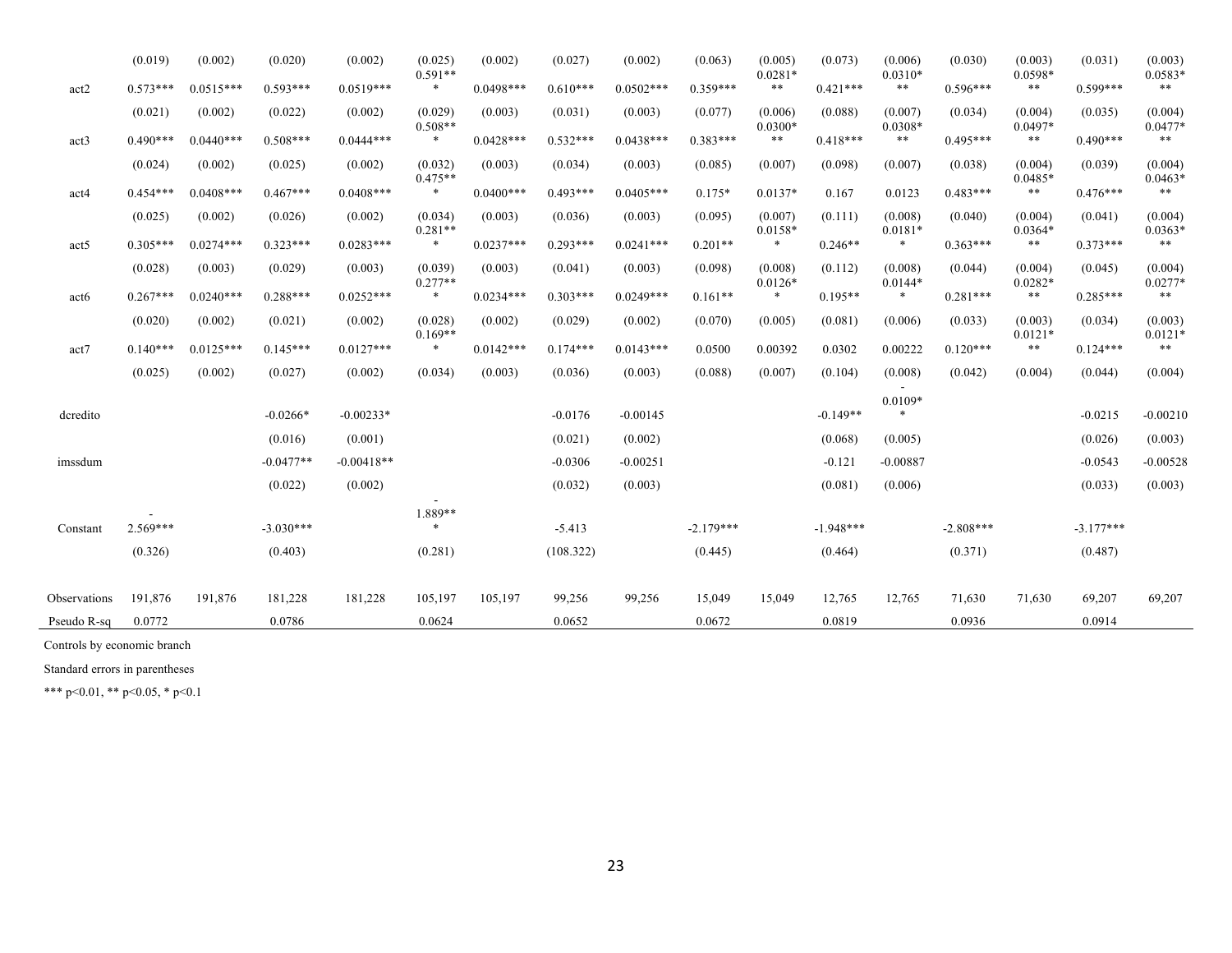| Table 12                                                                                                         |
|------------------------------------------------------------------------------------------------------------------|
| Probit Regressions (permanent closures==1) with quintils of revenue productivity and size, age, access to credit |

**and formal status**

|                      | (1)        | (2)         | (3)         | (4)                    | (5)<br>Probit_Ret | (6)         | (7)<br>Probit_Ret | (8)          | (9)<br>Probit_man | (10)                    | (11)<br>Probit_man | (12)        | (13)<br>Probit_ser | (14)               | (15)<br>Probit_servic | (16)                 |
|----------------------|------------|-------------|-------------|------------------------|-------------------|-------------|-------------------|--------------|-------------------|-------------------------|--------------------|-------------|--------------------|--------------------|-----------------------|----------------------|
| VARIABLES Probit all |            | <b>MFX</b>  | Probit all  | <b>MFX</b>             | ail               | ${\rm MFX}$ | ail               | ${\rm MFX}$  | uf.               | <b>MFX</b>              | uf                 | <b>MFX</b>  | vices              | <b>MFX</b>         | es                    | MFX                  |
|                      |            |             |             |                        |                   |             |                   |              |                   |                         |                    |             |                    |                    |                       |                      |
|                      |            |             |             |                        |                   |             |                   |              |                   | $0.0204*$<br>$\ast\ast$ |                    |             |                    | $0.0383*$<br>$***$ |                       | $0.0167*$<br>$***$   |
| tfprsi qntl 1        | $0.318***$ | $0.0300***$ | $0.163***$  | $0.0143***$            | $0.291***$        | $0.0257***$ | $0.169***$        | $0.0139***$  | $0.249***$        |                         | 0.0669             | 0.00492     | $0.364***$         |                    | $0.172***$            |                      |
|                      | (0.016)    | (0.002)     | (0.018)     | (0.002)<br>$0.00876**$ | (0.022)           | (0.002)     | (0.025)           | (0.002)      | (0.058)           | (0.005)<br>0.00070      | (0.069)            | (0.005)     | (0.025)            | (0.003)<br>0.0188* | (0.027)               | (0.003)<br>$0.0104*$ |
| tfprsi_qntl_2        | $0.175***$ | $0.0165***$ | $0.100***$  | $\ast$                 | $0.196***$        | $0.0173***$ | $0.116***$        | $0.00955***$ | 0.00856           | $\mathbf{3}$            | $-0.0774$          | $-0.00570$  | $0.178***$         | $\ast\ast$         | $0.107***$            | $\ast\ast$           |
|                      | (0.017)    | (0.002)     | (0.018)     | (0.002)                | (0.023)           | (0.002)     | (0.025)           | (0.002)      | (0.063)           | (0.005)                 | (0.074)            | (0.005)     | (0.026)            | (0.003)            | (0.028)               | (0.003)              |
| tfprsi_qntl_3        | $0.102***$ | $0.00962**$ | $0.0708***$ | $0.00620**$<br>$\ast$  | $0.149***$        | $0.0132***$ | $0.113***$        | $0.00931***$ | 0.0854            | 0.00701                 | 0.0427             | 0.00314     | 0.0413             | 0.00435            | 0.0202                | 0.00197              |
|                      | (0.017)    | (0.002)     | (0.018)     | (0.002)                | (0.023)           | (0.002)     | (0.025)           | (0.002)      | (0.061)           | (0.005)                 | (0.072)            | (0.005)     | (0.027)            | (0.003)            | (0.029)               | (0.003)              |
|                      |            |             |             |                        |                   |             |                   |              |                   |                         |                    |             |                    |                    |                       | 0.00073              |
| tfprsi_qntl_4        | 0.0216     | 0.00203     | 0.00251     | 0.000220               | $0.0538**$        | $0.00475**$ | 0.0294            | 0.00242      | $-0.0943$         | $-0.00775$              | $-0.161**$         | $-0.0119**$ | 0.000477           | 5.02e-05           | $-0.00749$            | $\overline{0}$       |
|                      | (0.017)    | (0.002)     | (0.019)     | (0.002)                | (0.024)           | (0.002)     | (0.026)           | (0.002)      | (0.065)           | (0.005)                 | (0.078)            | (0.006)     | (0.027)            | (0.003)            | (0.029)               | (0.003)<br>$0.103**$ |
| dsizel               |            |             | $0.901***$  | $0.0788***$            |                   |             | 3.673             | 0.302        |                   |                         | 0.166              | 0.0122      |                    |                    | $1.054***$            | $\ast$               |
|                      |            |             | (0.265)     | (0.023)                |                   |             | (108.320)         | (8.917)      |                   |                         | (0.447)            | (0.033)     |                    |                    | (0.381)               | (0.037)              |
| dsize2               |            |             | $0.798***$  | $0.0698***$            |                   |             | 3.553             | 0.292        |                   |                         | 0.0865             | 0.00636     |                    |                    | $0.976**$             | $0.0950*$            |
|                      |            |             | (0.265)     | (0.023)                |                   |             | (108.320)         | (8.917)      |                   |                         | (0.447)            | (0.033)     |                    |                    | (0.381)               | (0.037)              |
| dsize3               |            |             | $0.720***$  | $0.0630***$            |                   |             | 3.472             | 0.286        |                   |                         | 0.0155             | 0.00114     |                    |                    | 0.898**               | $0.0874*$            |
|                      |            |             | (0.265)     | (0.023)                |                   |             | (108.320)         | (8.917)      |                   |                         | (0.447)            | (0.033)     |                    |                    | (0.381)               | (0.037)<br>$0.0733*$ |
| dsize4               |            |             | $0.610**$   | $0.0533**$             |                   |             | 3.420             | 0.282        |                   |                         | $-0.232$           | $-0.0171$   |                    |                    | $0.753**$             | $\ast$               |
|                      |            |             | (0.266)     | (0.023)                |                   |             | (108.320)         | (8.917)      |                   |                         | (0.450)            | (0.033)     |                    |                    | (0.382)               | (0.037)              |
| dsize5               |            |             | $0.644**$   | $0.0564**$             |                   |             | 3.454             | 0.284        |                   |                         | $-0.109$           | $-0.00803$  |                    |                    | $0.781**$             | $0.0761*$<br>$\ast$  |
|                      |            |             | (0.266)     | (0.023)                |                   |             | (108.320)         | (8.917)      |                   |                         | (0.452)            | (0.033)     |                    |                    | (0.383)               | (0.037)              |
| dsize6               |            |             | $0.552**$   | $0.0483**$             |                   |             | 3.331             | 0.274        |                   |                         | $-0.135$           | $-0.00994$  |                    |                    | $0.706*$              | 0.0688*              |
|                      |            |             | (0.266)     | (0.023)                |                   |             | (108.320)         | (8.917)      |                   |                         | (0.447)            | (0.033)     |                    |                    | (0.382)               | (0.037)              |
| dsize7               |            |             | $0.582**$   | $0.0509**$             |                   |             | 3.331             | 0.274        |                   |                         | $-0.0732$          | $-0.00539$  |                    |                    | 0.748*                | $0.0729*$            |
|                      |            |             | (0.269)     | (0.024)                |                   |             | (108.320)         | (8.917)      |                   |                         | (0.473)            | (0.035)     |                    |                    | (0.385)               | (0.038)              |
| dsize8               |            |             | 0.442       | 0.0387                 |                   |             | 2.829             | 0.233        |                   |                         | $-0.471$           | $-0.0347$   |                    |                    | $0.746*$              | $0.0726*$            |
|                      |            |             | (0.281)     | (0.025)                |                   |             | (108.320)         | (8.917)      |                   |                         | (0.582)            | (0.043)     |                    |                    | (0.395)               | (0.038)              |
| dsize9               |            |             | 0.388       | 0.0340                 |                   |             | 2.988             | 0.246        |                   |                         | $-0.0479$          | $-0.00352$  |                    |                    | 0.569                 | 0.0554               |
|                      |            |             | (0.276)     | (0.024)                |                   |             | (108.320)         | (8.917)      |                   |                         | (0.490)            | (0.036)     |                    |                    | (0.392)               | (0.038)              |
|                      |            |             |             |                        |                   |             |                   |              |                   |                         |                    |             |                    |                    |                       |                      |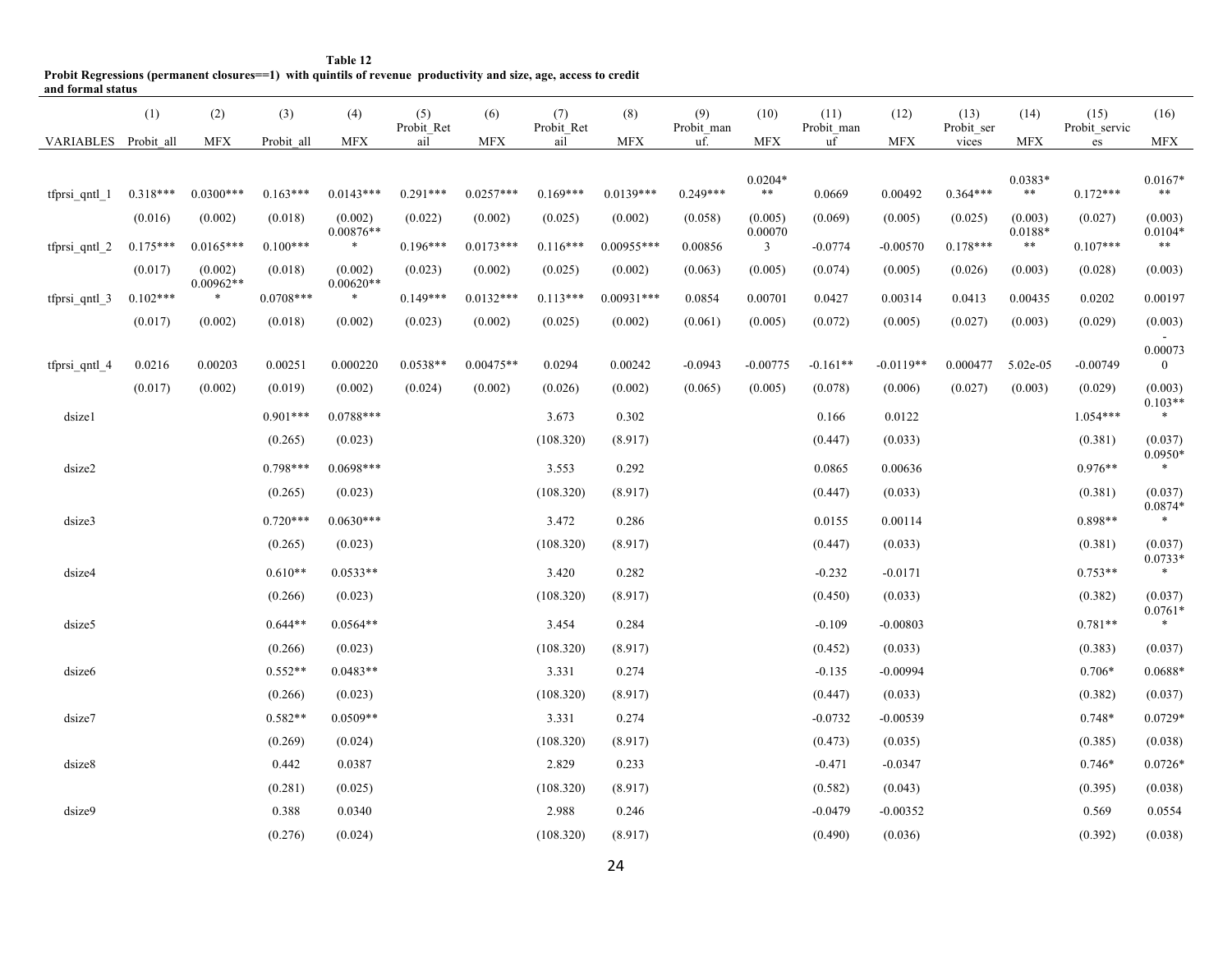| act1             |             |         | $0.829***$  | $0.0726***$  |             |         | $0.841***$ | $0.0692***$ |             |        | $0.767***$  | $0.0565***$ |             |        | $0.822***$  | $0.0801*$<br>$***$   |
|------------------|-------------|---------|-------------|--------------|-------------|---------|------------|-------------|-------------|--------|-------------|-------------|-------------|--------|-------------|----------------------|
|                  |             |         | (0.020)     | (0.002)      |             |         | (0.027)    | (0.002)     |             |        | (0.073)     | (0.006)     |             |        | (0.031)     | (0.003)              |
| act <sub>2</sub> |             |         | $0.594***$  | $0.0520***$  |             |         | $0.612***$ | $0.0504***$ |             |        | $0.426***$  | $0.0313***$ |             |        | $0.599***$  | $0.0583*$<br>$***$   |
|                  |             |         | (0.022)     | (0.002)      |             |         | (0.031)    | (0.003)     |             |        | (0.088)     | (0.007)     |             |        | (0.035)     | (0.004)              |
| act <sub>3</sub> |             |         | $0.508***$  | $0.0445***$  |             |         | $0.532***$ | $0.0438***$ |             |        | $0.417***$  | $0.0307***$ |             |        | $0.492***$  | $0.0479*$<br>$***$   |
|                  |             |         | (0.025)     | (0.002)      |             |         | (0.034)    | (0.003)     |             |        | (0.098)     | (0.007)     |             |        | (0.039)     | (0.004)              |
|                  |             |         | $0.467***$  | $0.0409***$  |             |         | $0.493***$ |             |             |        |             |             |             |        |             | $0.0464*$<br>$***$   |
| act4             |             |         |             |              |             |         |            | $0.0406***$ |             |        | 0.167       | 0.0123      |             |        | $0.476***$  |                      |
|                  |             |         | (0.026)     | (0.002)      |             |         | (0.036)    | (0.003)     |             |        | (0.111)     | (0.008)     |             |        | (0.041)     | (0.004)<br>$0.0363*$ |
| act5             |             |         | $0.324***$  | $0.0283***$  |             |         | $0.293***$ | $0.0241***$ |             |        | $0.241**$   | $0.0177**$  |             |        | $0.373***$  | $***$                |
|                  |             |         | (0.029)     | (0.003)      |             |         | (0.041)    | (0.003)     |             |        | (0.112)     | (0.008)     |             |        | (0.045)     | (0.004)              |
| act <sub>6</sub> |             |         | $0.288***$  | $0.0252***$  |             |         | $0.303***$ | $0.0249***$ |             |        | $0.195**$   | $0.0144**$  |             |        | $0.285***$  | $0.0278*$<br>$***$   |
|                  |             |         | (0.021)     | (0.002)      |             |         | (0.029)    | (0.002)     |             |        | (0.081)     | (0.006)     |             |        | (0.034)     | (0.003)              |
| act7             |             |         | $0.144***$  | $0.0126***$  |             |         | $0.172***$ | $0.0142***$ |             |        | 0.0260      | 0.00191     |             |        | $0.124***$  | $0.0121*$<br>$***$   |
|                  |             |         | (0.027)     | (0.002)      |             |         | (0.036)    | (0.003)     |             |        | (0.104)     | (0.008)     |             |        | (0.044)     | (0.004)              |
| dcredito         |             |         | $-0.0277*$  | $-0.00242*$  |             |         | $-0.0189$  | $-0.00156$  |             |        | $-0.147**$  | $-0.0108**$ |             |        | $-0.0223$   | $-0.00217$           |
|                  |             |         | (0.016)     | (0.001)      |             |         | (0.021)    | (0.002)     |             |        | (0.068)     | (0.005)     |             |        | (0.026)     | (0.003)              |
|                  |             |         |             |              |             |         |            |             |             |        |             |             |             |        |             | 0.00593              |
| imssdum          |             |         | $-0.0555**$ | $-0.00485**$ |             |         | $-0.0392$  | $-0.00323$  |             |        | $-0.129$    | $-0.00953$  |             |        | $-0.0609*$  | $\ast$               |
|                  |             |         | (0.022)     | (0.002)      |             |         | (0.032)    | (0.003)     |             |        | (0.081)     | (0.006)     |             |        | (0.033)     | (0.003)              |
| Constant         | $-2.272***$ |         | $-3.037***$ |              | $-1.318***$ |         | $-5.429$   |             | $-1.737***$ |        | $-1.908***$ |             | $-2.264***$ |        | $-3.183***$ |                      |
|                  | (0.281)     |         | (0.402)     |              | (0.212)     |         | (108.320)  |             | (0.104)     |        | (0.467)     |             | (0.280)     |        | (0.486)     |                      |
| Observations     | 191,876     | 191,876 | 181,228     | 181,228      | 105,197     | 105,197 | 99,256     | 99,256      | 15,049      | 15,049 | 12,765      | 12,765      | 71,630      | 71,630 | 69,207      | 69,207               |
| Pseudo R-sq      | 0.0271      |         | 0.0779      |              | 0.0115      |         | 0.0647     |             | 0.0169      |        | 0.0828      |             | 0.0439      |        | 0.0907      |                      |

Controls by economic branch

Standard errors in parentheses

\*\*\* p<0.01, \*\* p<0.05, \* p<0.1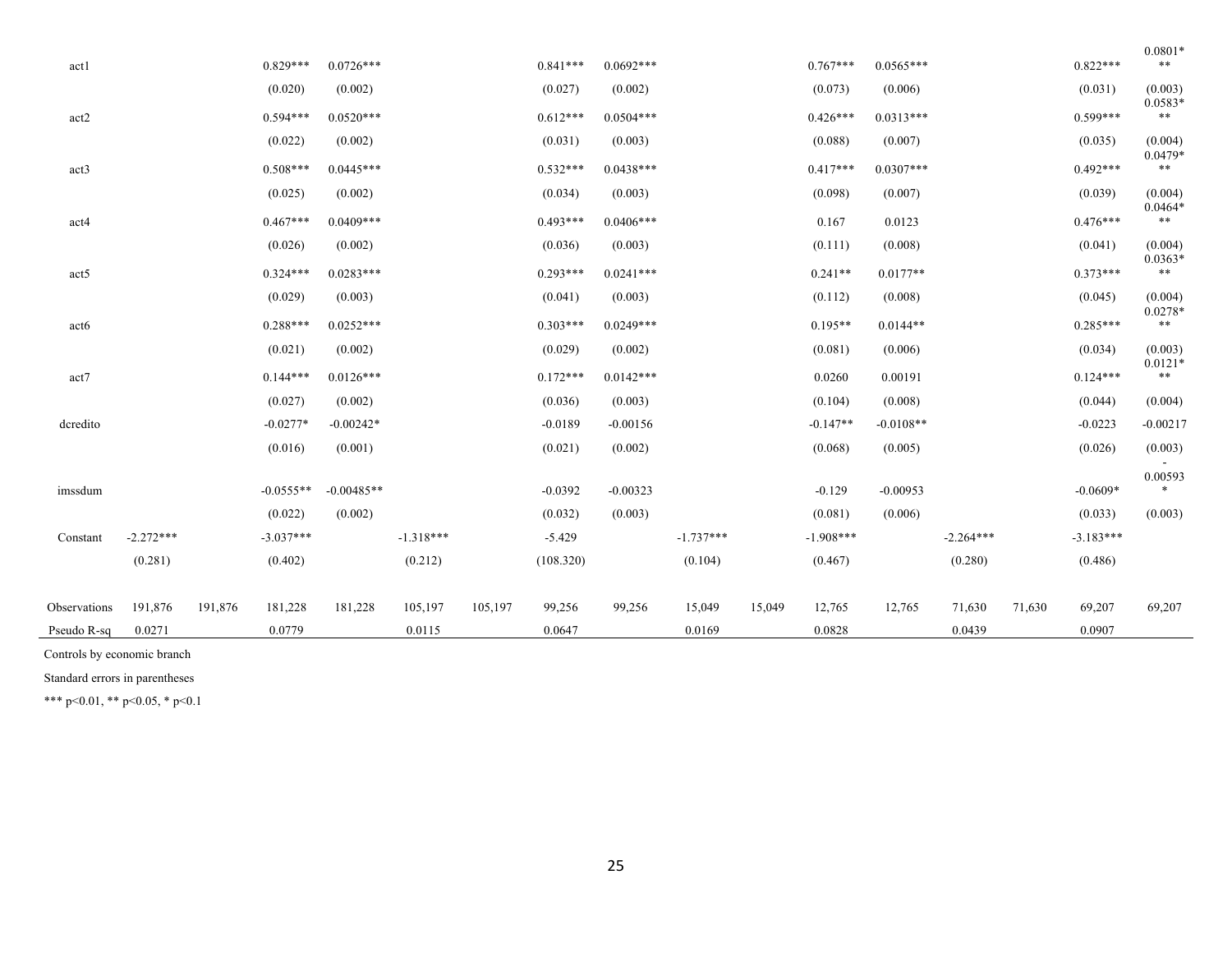Results are shown in tables 11 and 12. The coefficients for the variables capturing productivity of an establishment are statistically significant and indicate that resources are released from the less productive establishments. They also indicate that the control variables, size and age have the expected signs and are statistically significant.

Column 4 of table 11, which presents estimated marginal effects indicates that, relative to those establishments with less than 15 workers those with 15 or more workers have substantially less probability of closing down -and that the probability of closing down after having at least 15 workers is the same for all. A similar conclusion follows the first years: the probability of going out of business of an establishment that has not been at least four years in the market is twice the corresponding one of those that have.

## 6.2 Survival Analysis

The so-called hazard model is a better statistical procedure than a probit regression to analyze how productivity and likelihood of permanent closures are related,

These models are based on the concept of spell duration (number of years in the market) to estimate the hazard of a permanent closure; the focus is on the probability of survival past a certain number of years in the market and on the probability that the life spell of an establishment will equal or exceed a period of a given length. They can relate the time that passes before some event occurs to one or more covariates (explanatory variables).

In this subsection, we estimate Cox proportional hazard models. These assume that covariates multiplicatively shift the baseline hazard function. An advantage of these models is that the baseline hazard is given no particular parametrization and, in fact, is left unestimated. It is assumed that whatever the shape of the hazard over time, it is the same for every establishment.

The results of the hazard rates, which correspond to an exponential specification of the Cox model, are presented in tables 13 and 14.

The first row of column two indicates that establishments whose productivity is in the lowest 20% of the distribution have a hazard ratio which is, relative to the baseline, 2.4 times higher. That is, they they close down faster than the rest.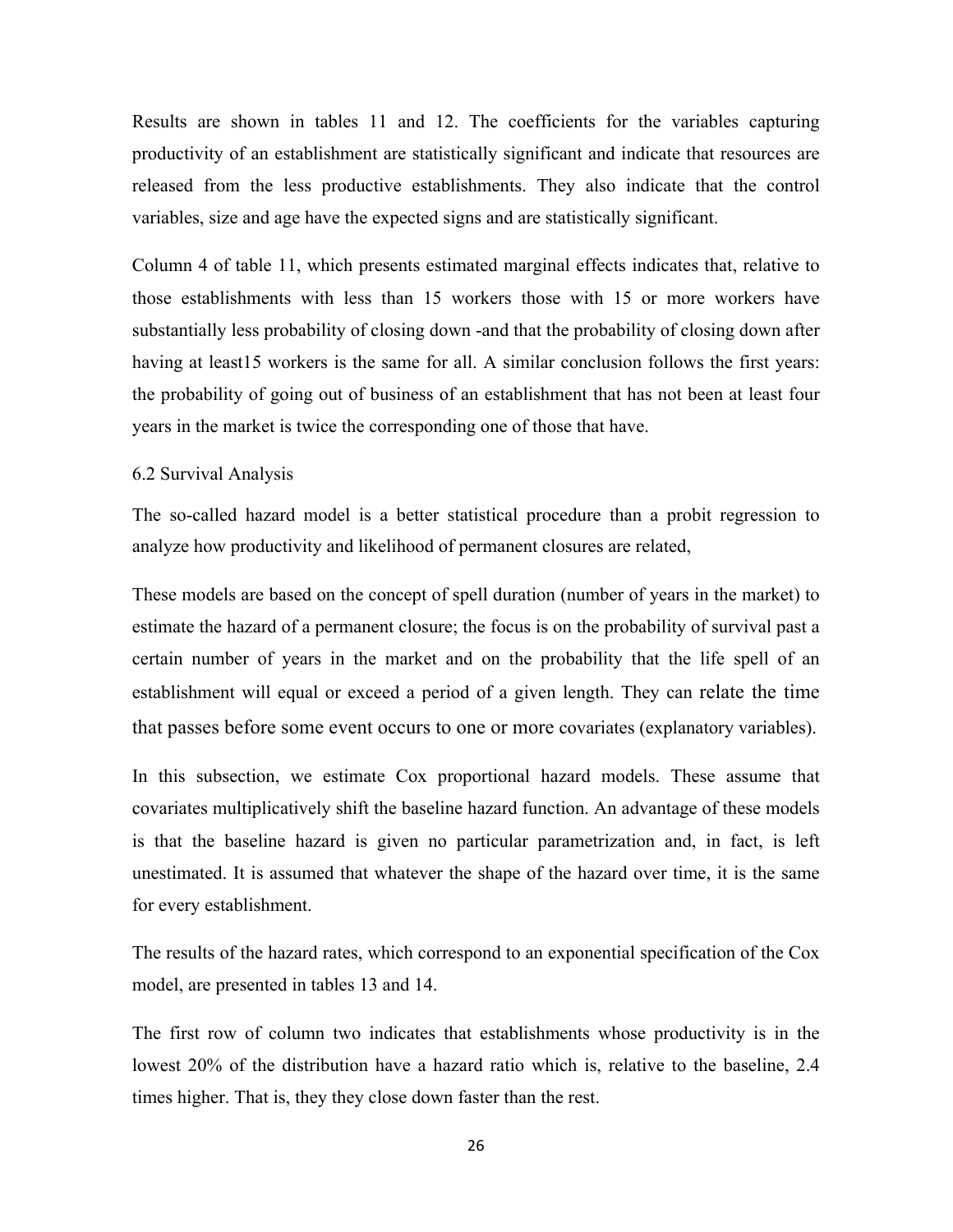|                  |                     |            |                       | productivity quintiles |           |            |            |                     |
|------------------|---------------------|------------|-----------------------|------------------------|-----------|------------|------------|---------------------|
|                  | (1)                 | (2)        | (3)                   | (4)                    | (5)       | (6)        | (7)        | (8)                 |
|                  |                     |            |                       |                        | Manufac   | Manufact   |            |                     |
|                  | All                 | All        | Retail                | Retail                 | tur.      | ur.        | Services   | Services            |
| <b>VARIA</b>     |                     |            |                       |                        |           |            |            |                     |
| <b>BLES</b>      | t                   | t          | t                     | t                      | t         | t          | t          | t                   |
|                  | 2.886***            | $2.420***$ | $2.671***$            | 2.383***               | 2.993***  | 1.990***   | $3.152***$ | $2.502***$          |
| $qntl_1$         |                     | (0.091)    |                       |                        | (0.414)   | (0.315)    | (0.167)    |                     |
|                  | (0.102)<br>1.943*** | $1.744***$ | (0.135)<br>$1.974***$ | (0.128)<br>1.838***    | 1.718***  | 1.243      | $1.945***$ | (0.140)<br>1.692*** |
| $qntl_2$         |                     |            |                       |                        |           |            |            |                     |
|                  | (0.072)             | (0.068)    | (0.104)               | (0.102)                | (0.257)   | (0.211)    | (0.109)    | (0.098)             |
| $qntl_3$         | 1.436***            | $1.337***$ | $1.549***$            | $1.475***$             | $1.470**$ | 1.214      | $1.304***$ | 1.193***            |
|                  | (0.056)             | (0.055)    | (0.084)               | (0.085)                | (0.226)   | (0.208)    | (0.078)    | (0.074)             |
| qnt $1\,4$       | $1.222***$          | $1.146***$ | $1.255***$            | $1.197***$             | $1.307*$  | 1.119      | $1.172***$ | 1.091               |
|                  | (0.049)             | (0.048)    | (0.071)               | (0.072)                | (0.205)   | (0.195)    | (0.071)    | (0.069)             |
| dsize2           |                     | $0.849***$ |                       | $0.783***$             |           | 0.861      |            | 0.976               |
|                  |                     | (0.022)    |                       | (0.028)                |           | (0.103)    |            | (0.040)             |
| dsize3           |                     | $0.733***$ |                       | $0.632***$             |           | $0.688***$ |            | $0.858***$          |
|                  |                     | (0.026)    |                       | (0.033)                |           | (0.097)    |            | (0.044)             |
| dsize4           |                     | $0.565***$ |                       | $0.529***$             |           | $0.406***$ |            | $0.623***$          |
|                  |                     | (0.030)    |                       | (0.041)                |           | (0.082)    |            | (0.047)             |
| dsize5           |                     | $0.604***$ |                       | $0.559***$             |           | $0.467***$ |            | $0.652***$          |
|                  |                     | (0.041)    |                       | (0.061)                |           | (0.110)    |            | (0.062)             |
| dsize6           |                     | $0.505***$ |                       | $0.404***$             |           | $0.422***$ |            | $0.570***$          |
|                  |                     | (0.032)    |                       | (0.046)                |           | (0.088)    |            | (0.048)             |
| dsize7           |                     | $0.476***$ |                       | $0.335***$             |           | $0.420**$  |            | $0.553***$          |
|                  |                     | (0.062)    |                       | (0.083)                |           | (0.181)    |            | (0.090)             |
| dsize8           |                     | $0.331***$ |                       | $0.101***$             |           | $0.177*$   |            | $0.478***$          |
|                  |                     | (0.079)    |                       | (0.071)                |           | (0.180)    |            | (0.125)             |
| dsize9           |                     | $0.296***$ |                       | $0.136***$             |           | 0.487      |            | $0.346***$          |
|                  |                     | (0.062)    |                       | (0.069)                |           | (0.255)    |            | (0.088)             |
|                  |                     | $0.0940**$ |                       |                        |           |            |            |                     |
| dsize10          |                     | $\ast$     |                       | $\boldsymbol{0}$       |           | 0.639      |            | $0.0783**$          |
|                  |                     | (0.067)    |                       | (0.000)                |           | (0.651)    |            | (0.078)             |
| dcredit          |                     | 1.073**    |                       | 1.049                  |           | 0.856      |            | $1.237***$          |
|                  |                     | (0.035)    |                       | (0.047)                |           | (0.128)    |            | (0.063)             |
| imssdu           |                     |            |                       |                        |           |            |            |                     |
| m                |                     | $0.645***$ |                       | $0.861**$              |           | $0.614***$ |            | $0.489***$          |
|                  |                     | (0.031)    |                       | (0.061)                |           | (0.112)    |            | (0.034)             |
| Observa<br>tions | 192,712             | 182,098    | 105,282               | 99,377                 | 15,384    | 13,125     | 72,046     | 69,596              |
|                  |                     |            |                       |                        |           |            |            |                     |

# **Table 13 SURVIVAL ANALYSIS HAZARD FUNCTIONS (PROPORTIONAL HAZARD MODELS): Quantity**

Controls by economic branch.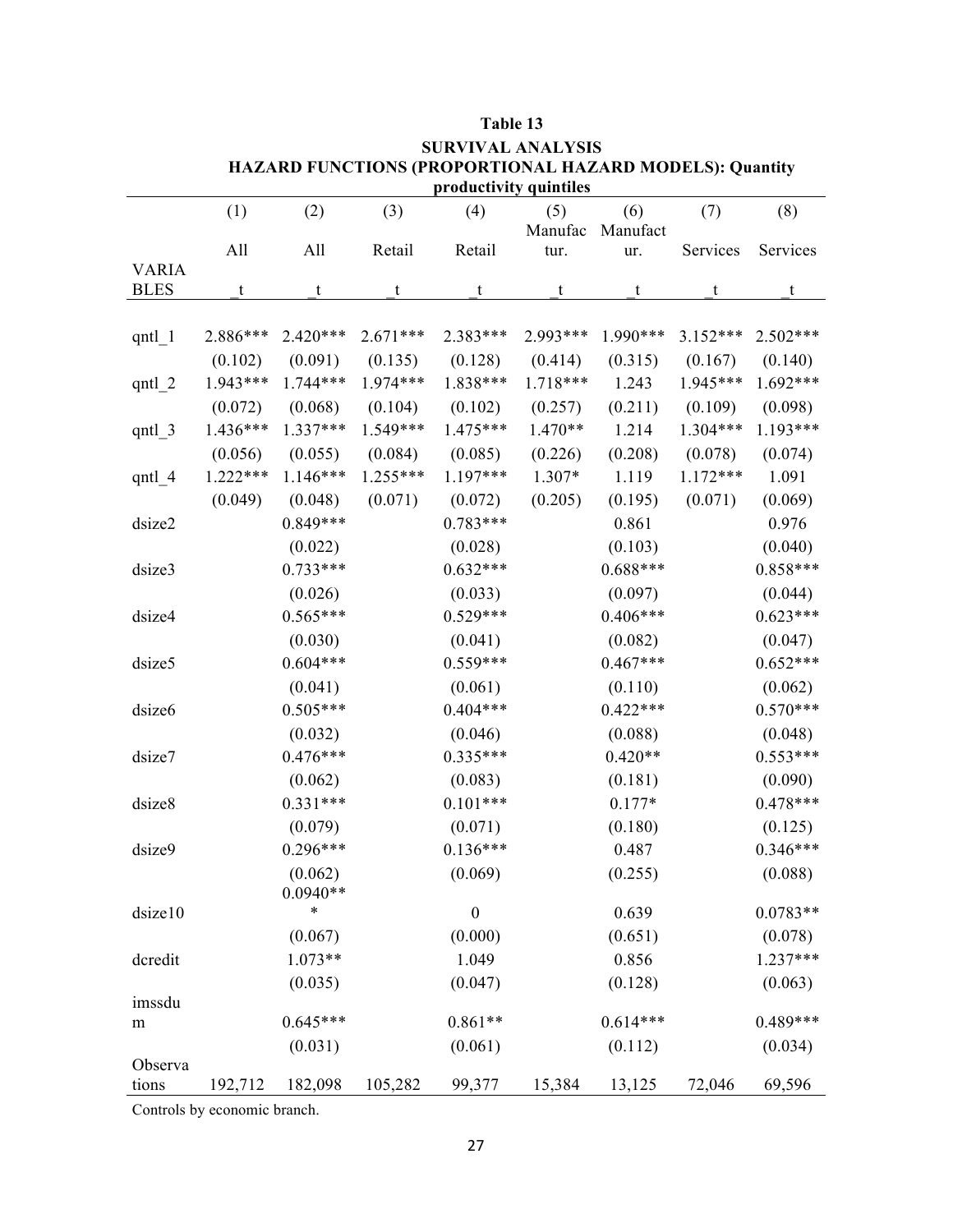| productivity quintiles      |            |            |            |                  |                  |                 |            |            |  |
|-----------------------------|------------|------------|------------|------------------|------------------|-----------------|------------|------------|--|
|                             | (1)        | (2)        | (3)        | (4)              | (5)<br>Manufactu | (6)<br>Manufact | (7)        | (8)        |  |
|                             | All        | All        | Retail     | Retail           | r.               | ur.             | Services   | Services   |  |
| <b>VARIA</b><br><b>BLES</b> | t          | t          | t          | t                | t                | t               | t          | t          |  |
|                             |            |            |            |                  |                  |                 |            |            |  |
| tfprsi_                     |            |            |            |                  |                  |                 |            |            |  |
| $qntl_1$                    | $2.243***$ | $2.154***$ | 2.128***   | $2.162***$       | $1.840***$       | $1.450***$      | $2.473***$ | $2.256***$ |  |
|                             | (0.076)    | (0.077)    | (0.105)    | (0.112)          | (0.232)          | (0.208)         | (0.125)    | (0.120)    |  |
| tfprsi<br>$qntl_2$          | 1.548***   | 1.566***   | $1.634***$ | $1.673***$       | 1.028            | 0.931           | $1.549***$ | 1.538***   |  |
|                             | (0.055)    | (0.059)    | (0.084)    | (0.090)          | (0.144)          | (0.147)         | (0.083)    | (0.087)    |  |
| tfprsi_                     |            |            |            |                  |                  |                 |            |            |  |
| $qntl_3$                    | 1.282***   | 1.336***   | 1.438***   | $1.525***$       | 1.190            | 1.143           | $1.127**$  | $1.157**$  |  |
|                             | (0.047)    | (0.052)    | (0.075)    | (0.083)          | (0.161)          | (0.175)         | (0.065)    | (0.069)    |  |
| tfprsi                      |            |            |            |                  |                  |                 |            |            |  |
| $qntl_4$                    | 1.062      | $1.085**$  | $1.142**$  | $1.175***$       | 0.818            | $0.742*$        | 1.016      | 1.036      |  |
|                             | (0.041)    | (0.044)    | (0.062)    | (0.067)          | (0.122)          | (0.128)         | (0.059)    | (0.063)    |  |
| dsize2                      |            | $0.818***$ |            | $0.755***$       |                  | 0.830           |            | 0.940      |  |
|                             |            | (0.021)    |            | (0.027)          |                  | (0.099)         |            | (0.038)    |  |
| dsize3                      |            | $0.689***$ |            | $0.596***$       |                  | $0.646***$      |            | $0.805***$ |  |
|                             |            | (0.024)    |            | (0.031)          |                  | (0.090)         |            | (0.041)    |  |
| dsize4                      |            | $0.521***$ |            | $0.491***$       |                  | $0.373***$      |            | $0.572***$ |  |
|                             |            | (0.027)    |            | (0.038)          |                  | (0.075)         |            | (0.043)    |  |
| dsize5                      |            | $0.550***$ |            | $0.511***$       |                  | $0.427***$      |            | $0.593***$ |  |
|                             |            | (0.037)    |            | (0.056)          |                  | (0.100)         |            | (0.056)    |  |
| dsize6                      |            | $0.450***$ |            | $0.359***$       |                  | $0.376***$      |            | $0.509***$ |  |
|                             |            | (0.029)    |            | (0.041)          |                  | (0.078)         |            | (0.043)    |  |
| dsize7                      |            | $0.420***$ |            | $0.287***$       |                  | $0.367**$       |            | $0.501***$ |  |
|                             |            | (0.055)    |            | (0.071)          |                  | (0.157)         |            | (0.082)    |  |
|                             |            |            |            | $0.0856**$       |                  |                 |            |            |  |
| dsize8                      |            | $0.291***$ |            | ∗                |                  | $0.151*$        |            | $0.430***$ |  |
|                             |            | (0.069)    |            | (0.061)          |                  | (0.152)         |            | (0.112)    |  |
| dsize9                      |            | $0.251***$ |            | $0.111***$       |                  | $0.408*$        |            | $0.299***$ |  |
|                             |            | (0.052)    |            | (0.056)          |                  | (0.213)         |            | (0.076)    |  |
| dsize1                      |            | $0.0763**$ |            |                  |                  |                 |            | $0.0646**$ |  |
| $\boldsymbol{0}$            |            | *          |            | $\boldsymbol{0}$ |                  | 0.531           |            | $\ast$     |  |
|                             |            | (0.054)    |            | (0.000)          |                  | (0.539)         |            | (0.065)    |  |
| dcredit                     |            | 1.068**    |            | 1.045            |                  | 0.851           |            | 1.233***   |  |
|                             |            | (0.035)    |            | (0.047)          |                  | (0.128)         |            | (0.063)    |  |
| imssdu                      |            | $0.630***$ |            | $0.841**$        |                  | $0.596***$      |            | $0.479***$ |  |
|                             |            | (0.030)    |            | (0.060)          |                  | (0.109)         |            | (0.033)    |  |

| Table 14                                                      |  |  |  |  |
|---------------------------------------------------------------|--|--|--|--|
| <b>SURVIVAL ANALYSIS</b>                                      |  |  |  |  |
| <b>HAZARD FUNCTIONS (PROPORTIONAL HAZARD MODELS): Revenue</b> |  |  |  |  |
| productivity quintiles                                        |  |  |  |  |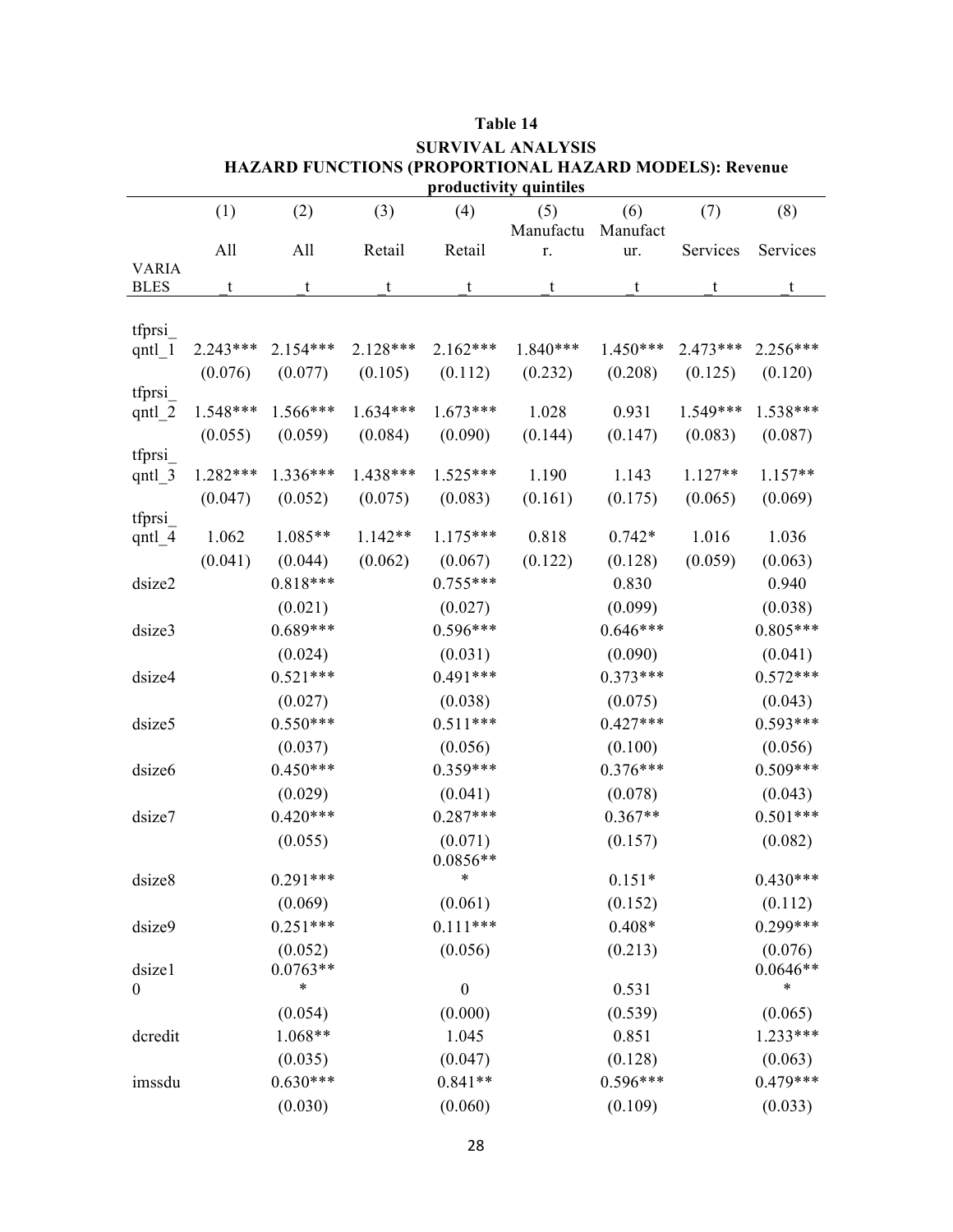**Observ** ations 192,712 182,098 105,282 99,377 15,384 13,125 72,046 69,596 Controls by economic branch Standard errors in parentheses \*\*\* p<0.01, \*\* p<0.05, \* p<0.1

All columns in the tables indicate that establishments whose productivity is in the highest three quantiles, are more likely to survive than those in the lowest two quantiles.

Regarding the covariate size, it must be pointed out that the smallest establishment is the omitted variable. Hence, given that all coefficients are below one, statistically significant and decreasing in value as size of establishments increases, we conclude that the smaller the size, the higher the hazard of closing down. The coefficient of the covariate capturing the formal/informal status of the establishment, imssdum, is statistically significant and indicates that it increases survival probabilities directly. This is in addition to the effect that the formality status has by being positively correlated with one that must with productivity levels and productivity, as it was discussed in the previous subsection.

By contrast, having access to credit has neither the direction nor the relevance that was expected. For retail and manufacturing having access to credit is not statistically significant, whereas for services it is. It indicates that establishments in services that have access to credit have a hazard ration that is, relative to the baseline, 2.4 times higher. An explanation of this result is that the burden of the debt of establishments decreases the probability of survival.

The variable that is captured in the first four rows of table 13 is the quantity productivity and the one captured in the first four rows of table 14 is revenue productivity. As it can be appreciated by comparing the two tables, results do not differ when one definition of productivity is used instead of the other. They both indicate the same results.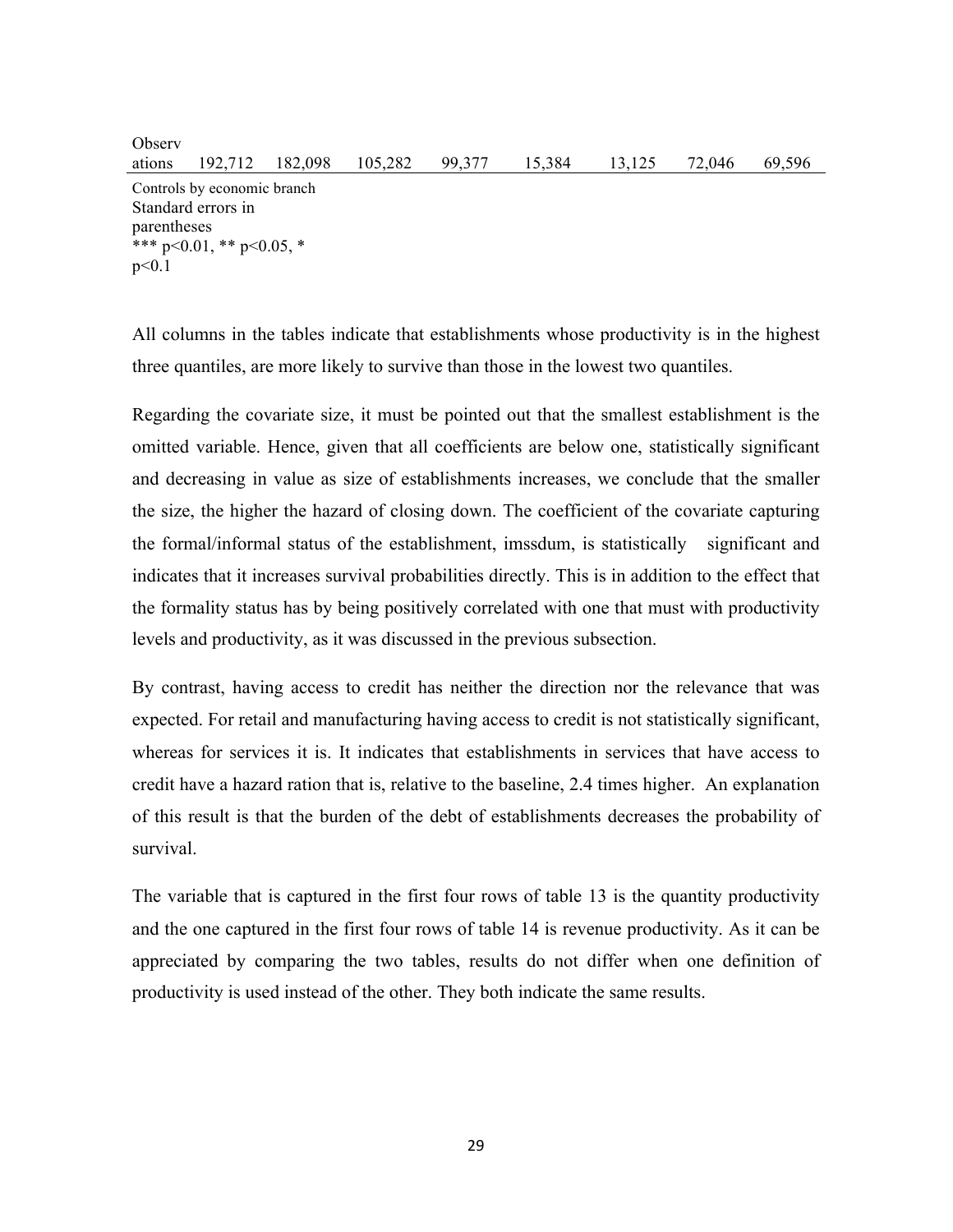7. Employment protection legislation, establishments' closures and productivity dispersion.

Results obtained in the previous sections show that small establishments that were driven out of business during the economic recession of 2009 were relatively less productive than those that survived.

It might be the case that openings of other establishments, whose survival perspectives and potential productive growth are not better than those of the exiting establishments, is not contributing to solve the problem of stagnation of aggregate productivity of small firms. However, if this is the case, policy measures and institutional changes must be designed to address the problems faced by new firms and not to preserve jobs by supporting unproductive firms that are at risk of being driven out of business.

This process can be very costly for most workers losing their jobs. This is specially the case because of the apparent ineffectiveness of prevailing employment protection norms in Mexico, which require compensation payments for employer-initiated dismissals. Because these regulations are rarely enforceable by small firms, they do not operate as a form of insurance against risks to which workers are exposed to.<sup>12</sup>

According to Mexico´s employment protection regulations, workers must be compensated with severance payments, when job separations are employer-initiated. Although it is supposed to be applied by all firms, actual payments reported by establishments in our micro-dataset show that they do not correspond with labor turnover experience by them.

Indeed, results presented in tables 17 and 18 show that, most establishments pay less than 1% of wage bill in severance payments. It is only establishments with more than 30 workers that pay, on average 1.5% of their wage bill. By age of establishment, there is no

<sup>&</sup>lt;sup>12</sup>A threat to employees to exercise their right is not very credible, when it comes from workers characterized by intertemporal substitution rates and by being credit constraint: a long waiting period to see any money at all, the fees to be paid to the lawyer defending his or her case and the uncertainty of the results of the lawsuit might explain a large number of settlements before starting arbitration. These factors explain why employers pay nothing at all or that they settle a worker dismissal case exchanging a lower than mandated by law pay which is effective immediately, for the larger but uncertain indemnity established by law somewhere in the future (Jaramillo and Saavedra p. 299).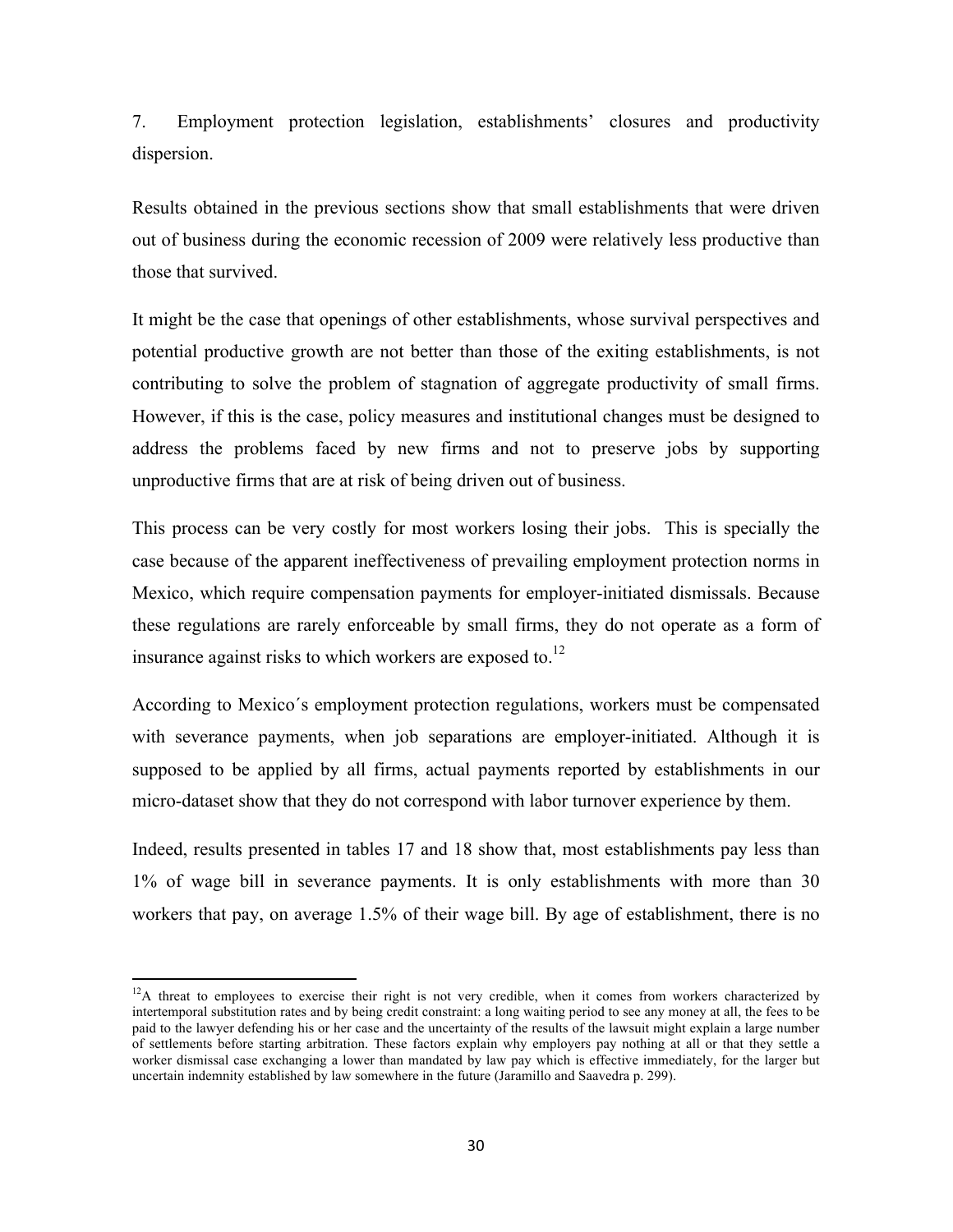clear pattern, having between 3 and 5 years is not a different share than those with only 2 years in the market.

|                                                   | Table 17              |  |  |  |  |
|---------------------------------------------------|-----------------------|--|--|--|--|
| Severance pay as a percentag of Wage bill in 2008 |                       |  |  |  |  |
| number of                                         | severance<br>payments |  |  |  |  |
| Workers                                           |                       |  |  |  |  |
| 1                                                 | 0.150                 |  |  |  |  |
| 2                                                 | 0.135                 |  |  |  |  |
| 3                                                 | 0.414                 |  |  |  |  |
| 4                                                 | 1.753                 |  |  |  |  |
| 5                                                 | 0.402                 |  |  |  |  |
| 5 to 10                                           | 0.549                 |  |  |  |  |
| 10 to 15                                          | 0.926                 |  |  |  |  |
| 15 to 20                                          | 0.876                 |  |  |  |  |
| $20 \text{ to } 50$                               | 1.562                 |  |  |  |  |
| 50 to 100                                         | 1.595                 |  |  |  |  |
|                                                   |                       |  |  |  |  |

| Table 18                                          |           |  |  |  |  |  |  |
|---------------------------------------------------|-----------|--|--|--|--|--|--|
| Severance pay as a percentag of Wage bill in 2008 |           |  |  |  |  |  |  |
| Age of                                            | severance |  |  |  |  |  |  |
| establishment                                     | payments  |  |  |  |  |  |  |
| 1                                                 | 0.191     |  |  |  |  |  |  |
| 2                                                 | 0.316     |  |  |  |  |  |  |
| 3                                                 | 0.274     |  |  |  |  |  |  |
| 4                                                 | 0.246     |  |  |  |  |  |  |
| 5                                                 | 0.187     |  |  |  |  |  |  |
| 6                                                 | 1.586     |  |  |  |  |  |  |
| $7 - 15$ years                                    | 0.419     |  |  |  |  |  |  |
| more than 16                                      | 0.416     |  |  |  |  |  |  |

Due to the high and uncertain transaction costs attached to job dismissals, a large percentage of employers, especially in small establishments, avoid severance payments regulations by relying on temporary contracts or with hiring practices that are characteristic of an informal sector.

Some small firms are even induced by these regulations to remain small, thereby losing the opportunities to become productive, rather than expanding their size and scope of production. This is because they tend to work informally with relatives and to hire workers relying on references from people they know, thereby depending on these social networks to enforce agreements and to establish thrust worthy job relationships. This is a way to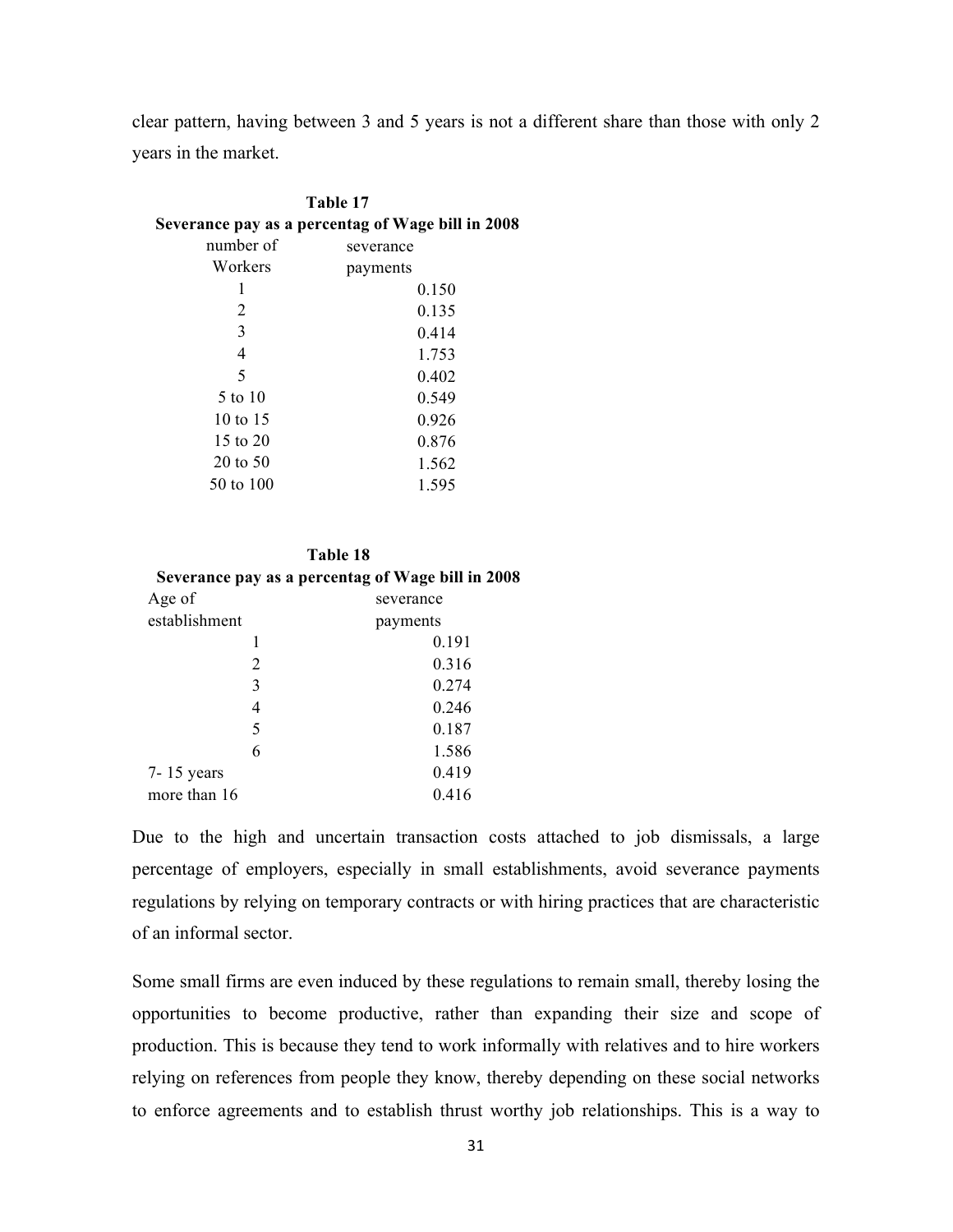reduce the implied risk of having labor conflicts and of being exposed to their associated costs (which, in their case, can lead them to bankruptcy). The inefficiencies of this matching procedure of firms with workers and the limited scope for its application might be part of an explanation of why Mexico is characterized by its abnormally large share of small firms that are stagnant in size and productivity.

In the economic literature, it has been established that exit from the market by a firm is preceded by a period in which, both, its output and productivity decline (a pattern called 'shadow of the death', Cfr. Calderón-Madrid and Voicu, 2011).

Accordingly, one would expect that establishments closing down in 2009 have gone through a previous period of dismissals of workers in 2008. In addition, if severance payments regulations were respected, we would find that those establishments most likely to closed down in 2009 reported, in 2008, a higher percentage of severance payments as a share of wages during than the rest.

To test if this correlation holds, we define probabilities of permanent closure, as the estimated values of the probit regression presented in the first column of table 11 of section 6.1. That is, the estimated probability of closure of an establishment, determined by the quintile in which its quantity productivity resulted, relative to the rest of its class, by its size, age, formality status and if it has access to credit.

Table 19 presents the results obtained by running a regression in which severance payments, relative to wage bill, reported by establishments for the year 2008 is the dependent variable and the regressors are probability of permanent closure during the subsequent year, the age and size of the establishment (Lact and Lsize, respectively).

As it is apparent in this table, establishments with a high probability of closure, which are those likely to be under the "shadow of the death"  $-i.e.$  to had experienced a previous output and productivity decline and hence adjustments in their labor force- did not pay dismissed workers more than what the rest of firms did. This suggests that these kinds of regulations are not fulfilled among small establishments during economic slowdowns.

#### **Table 19**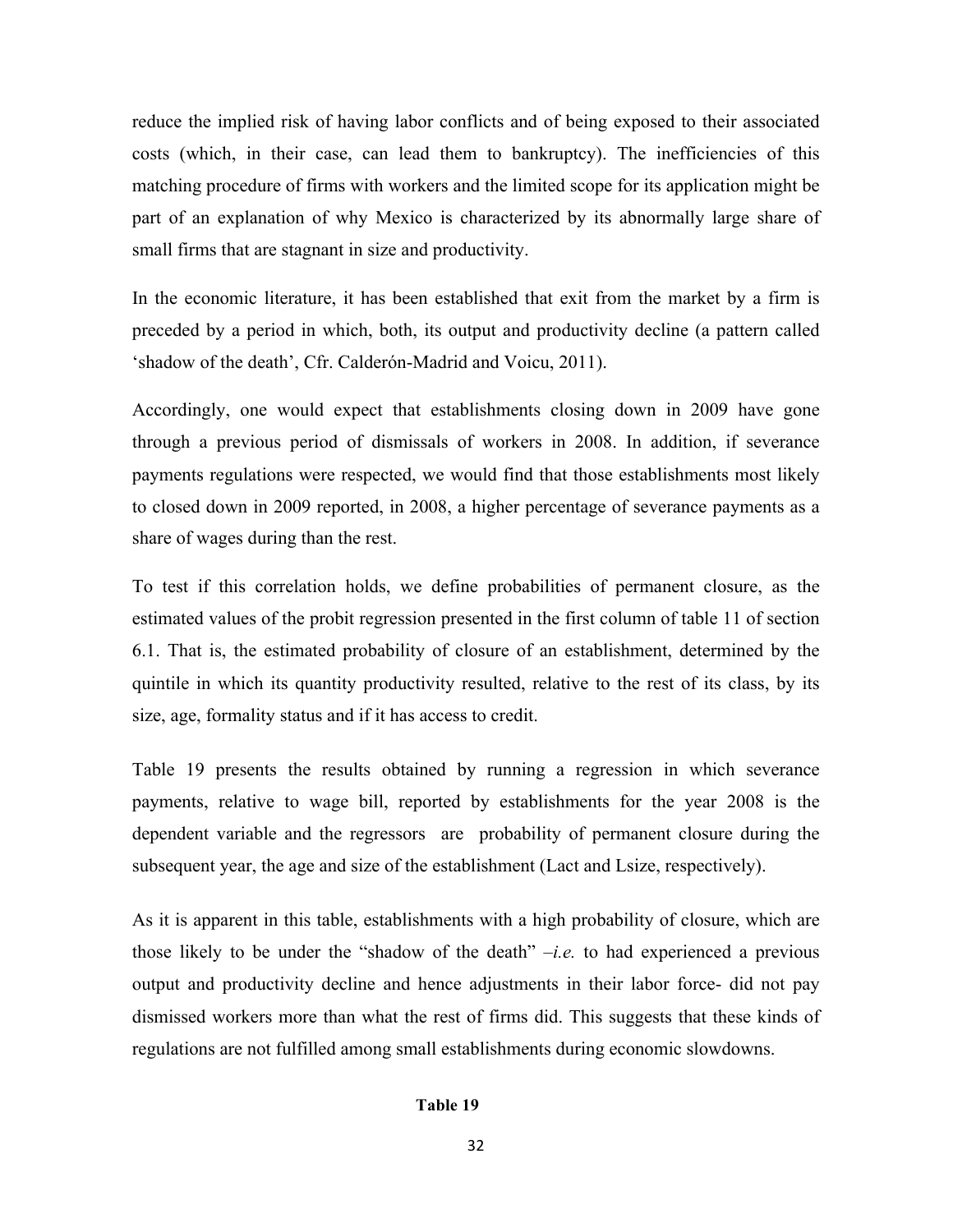#### **Severance payments and expected probability of closure**

Linear regression dependent variable:

severance payments paid by an establishment as a share of its wage bill

| Retail  |      | Manufacturing |                 | Services |                  |
|---------|------|---------------|-----------------|----------|------------------|
|         |      |               | 9300            |          | 34266            |
|         |      |               | 0.0213          |          | $\boldsymbol{0}$ |
| Coef    | T    | Coef          | T               | coef     | T                |
|         |      |               |                 |          |                  |
| $-0.27$ | 0.08 | 0.06          | 0.19            | 0.13     | 0.28             |
| $-0.01$ | 0.09 | 0.00          | 0.13            | 0.00     | 0.26             |
| 0.00    | 0.30 | 0.01          | 0.00            | 0.00     | 0.00             |
| 0.02    | 0.11 | $-0.01$       | 0.03            | $-0.01$  | 0.24             |
|         |      |               | 34203<br>0.0003 |          |                  |

## 8. Concluding Remarks

In this work we found that those establishments with the lowest productivity were the ones with higher propensity to go out of business during the slowdown of the economy in 2009. This suggests that resources used by them were released, so that they can be potentially used in more productive activities.

The framework used in this study also enabled us to capture that establishments with relative low levels of revenue productivity -namely those that that confronted subsidized price of inputs, rendering them bigger than what would be the case if distortions were not affecting the process, were the least likely to survive.

These results imply that permanent closures of establishments with less than 100 workers partly correspond with a productivity-enhancing 'creative destruction' process that should characterize a dynamic economy –which is constantly going through a processes of reallocation of resources with firms that closed down and other that open.

A further condition is required for the processes of reallocation of resources, analyzed in this paper, to be considered productivity-enhancing. This is that the openings of new establishments with survival perspectives and potential productive growth that are better than those of the exiting the market.

The stylized facts indicating stagnation of both, aggregate productivity of small firms and of the earnings of workers hired by them, suggests that this latter condition might not be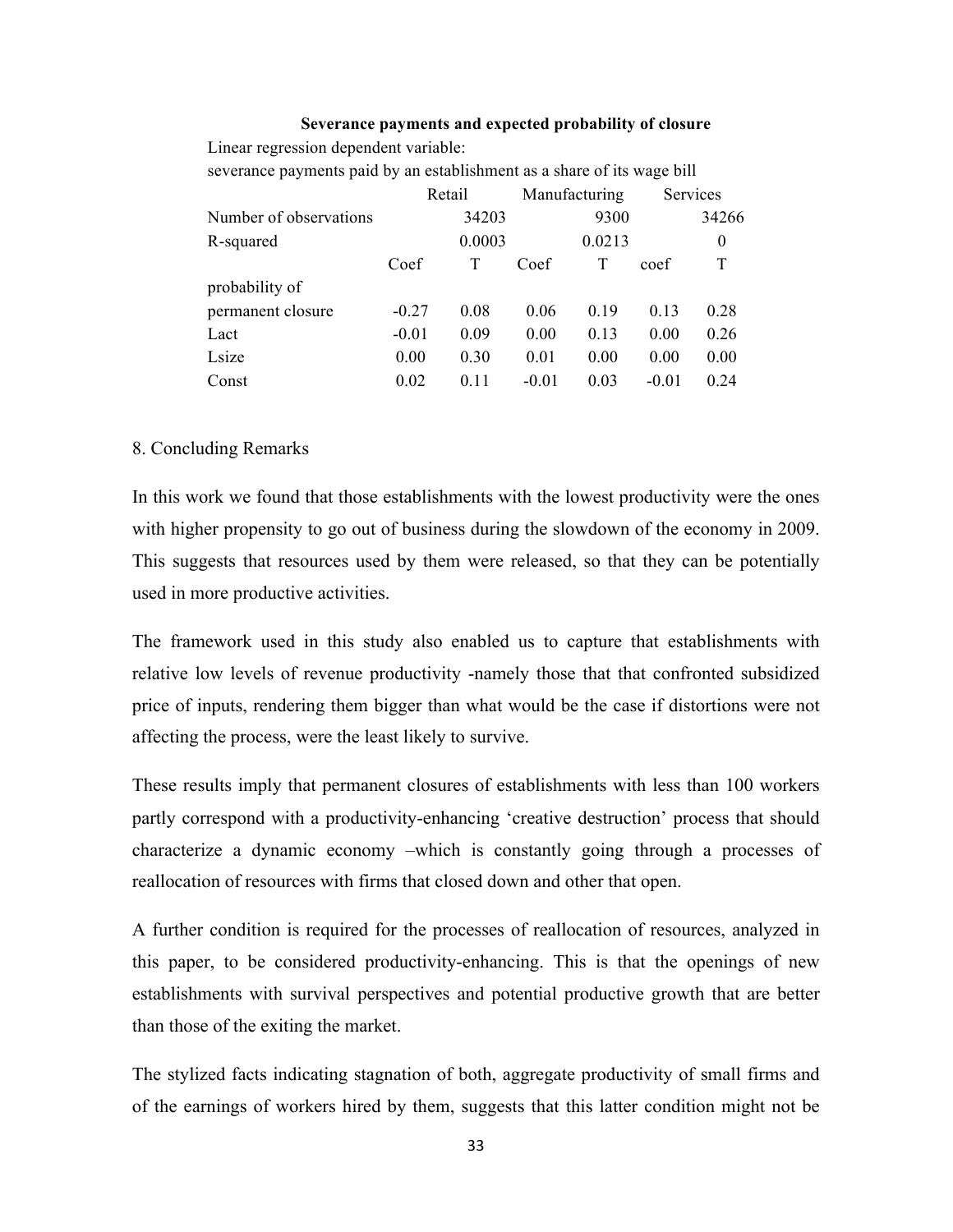fulfilling in the Mexican economy. The analysis of this potential problem was beyond the scope of this work and is left for future study.

Whether this condition is fulfilled or not, an implication of the results of this work is that attempts to preserve jobs by supporting unproductive firms that are at risk of being driven out of business, should not be a policy guideline. Instead, policy measures and institutional changes must be designed to achieve two related purposes: to address problems faced for the creation of new firms so that they can be potentially more productive than exiting ones and to reduce distortions that create a dispersion of revenue productivity among establishments, because some enjoy subsidized price of labor and capital, while others don't.

We stressed that job destruction implied by establishment closures took place simultaneously with significant figures of job creation at the extensive margin. However, it should not be disregarded how costly the process reallocation of resources can be for workers losing their jobs, when they do not find another one immediately –or when they are forced to take another job for which they are overqualified and hence earn less.

The apparent ineffectiveness of prevailing employment protection norms in Mexico increases these costs: we found indicators showing that regulations related to severance payments are rarely fulfilled among small establishments and therefore do not operate, as they should, as a form of insurance against risks to which workers are exposed to.

The implication of our results is that a change from the current severance payments mechanism to an unemployment insurance system would mitigate earning losses of workers during the restructuring process of job creation and destruction of jobs and have an additional effect in terms of efficiency. Since workers cannot afford spending longer time searching for a job that matches his or her skills better (Calderón-Madrid, 2008), subsidizing searching behavior of the unemployed might be required to facilitate the Shumpeterian process of 'creative destruction'.